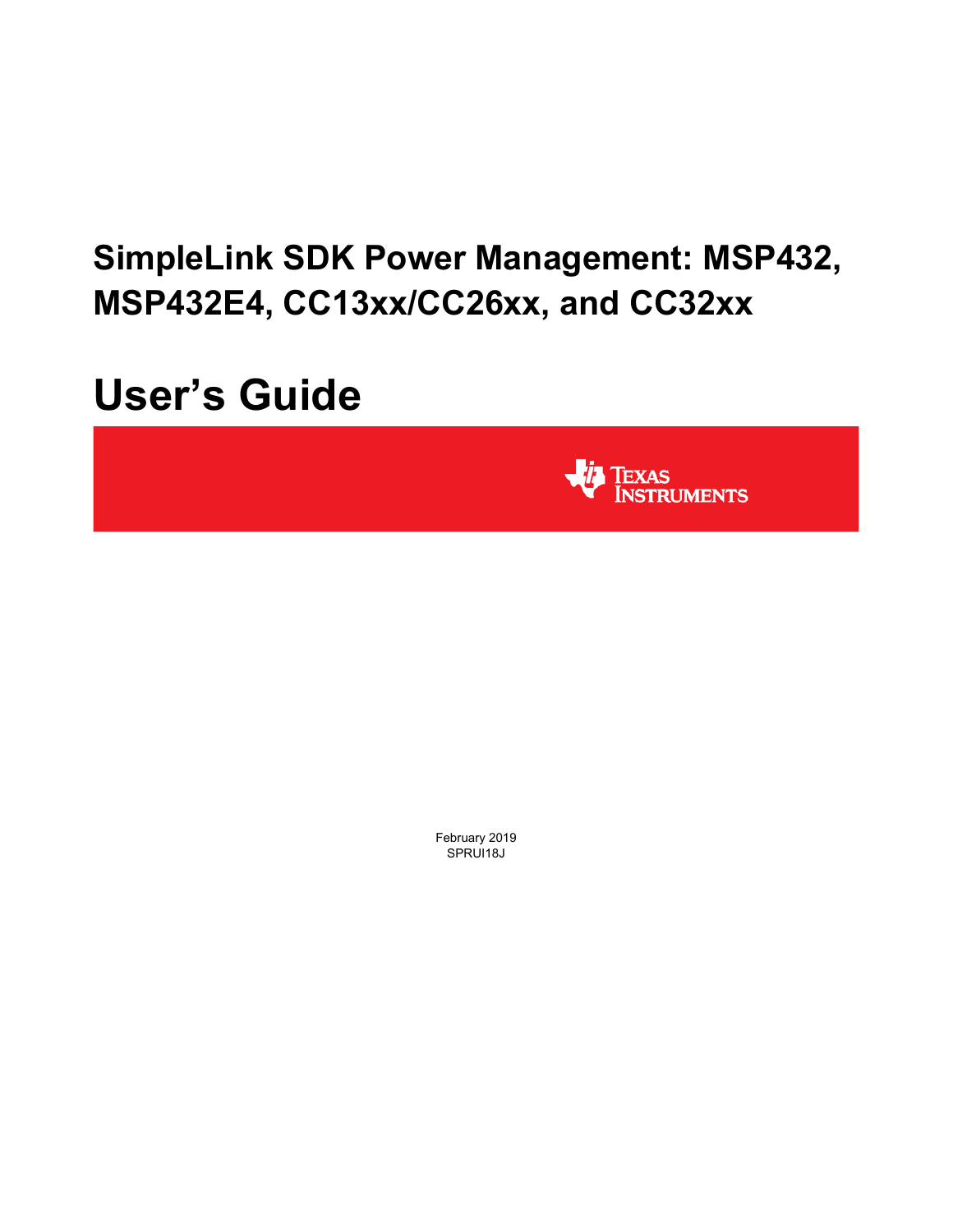

# *Contents*

| 1            |     |                                                                          |  |
|--------------|-----|--------------------------------------------------------------------------|--|
|              | 1.1 |                                                                          |  |
|              | 1.2 |                                                                          |  |
|              | 1.3 |                                                                          |  |
|              |     | 1.3.1                                                                    |  |
|              |     | 1.3.2                                                                    |  |
|              |     | 1.3.3                                                                    |  |
|              |     | 1.3.4                                                                    |  |
| $\mathbf{2}$ |     |                                                                          |  |
|              | 2.1 |                                                                          |  |
|              |     | 2.1.1                                                                    |  |
|              |     | 2.1.2                                                                    |  |
|              |     | 2.1.3                                                                    |  |
|              | 2.2 |                                                                          |  |
|              | 2.3 |                                                                          |  |
|              |     | 2.3.1                                                                    |  |
|              |     | 2.3.2                                                                    |  |
|              | 2.4 |                                                                          |  |
|              |     | Using the Display Middleware Driver for UART-Based Debugging 17<br>2.4.1 |  |
|              |     | 2.4.2                                                                    |  |
|              | 2.5 |                                                                          |  |
|              | 2.6 |                                                                          |  |
|              | 2.7 |                                                                          |  |
|              | 2.8 |                                                                          |  |
| 3            |     |                                                                          |  |
|              | 3.1 |                                                                          |  |
|              |     | 3.1.1                                                                    |  |
|              | 3.2 |                                                                          |  |
|              |     | 3.2.1                                                                    |  |
|              |     | 3.2.2                                                                    |  |
|              |     | 3.2.3                                                                    |  |
|              |     | 3.2.4                                                                    |  |
| 4            |     |                                                                          |  |
|              | 4.1 |                                                                          |  |
|              | 4.2 |                                                                          |  |
|              | 4.3 |                                                                          |  |
|              | 4.4 |                                                                          |  |
|              |     | 4.4.1                                                                    |  |
|              |     |                                                                          |  |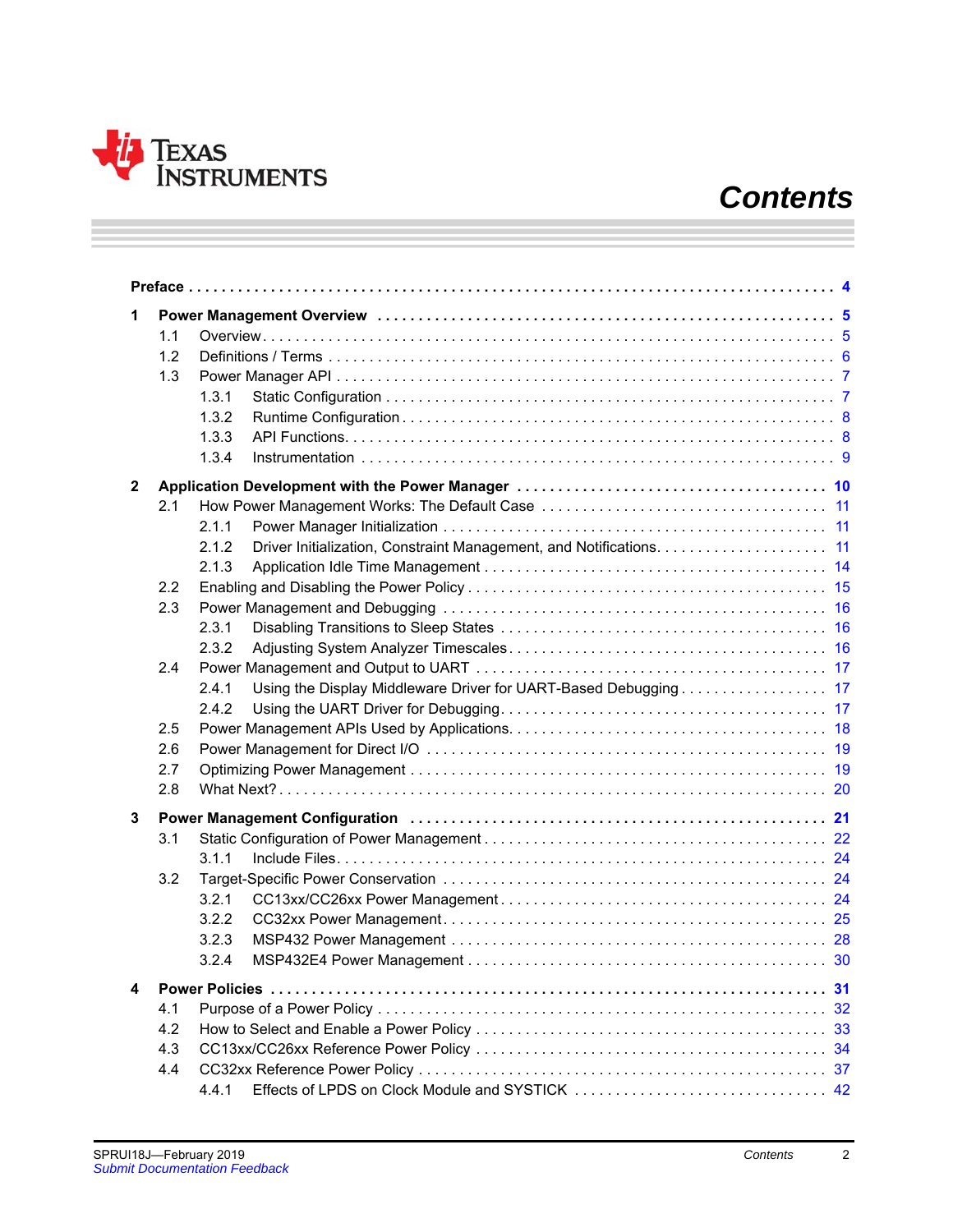

| www.ti.com | Contents |
|------------|----------|
|------------|----------|

|   | 4.5 |       |                                                                                              |  |
|---|-----|-------|----------------------------------------------------------------------------------------------|--|
|   | 4.6 |       |                                                                                              |  |
|   | 4.7 |       |                                                                                              |  |
| 5 |     |       |                                                                                              |  |
|   | 5.1 |       |                                                                                              |  |
|   | 5.2 |       |                                                                                              |  |
|   |     | 5.2.1 |                                                                                              |  |
|   |     | 5.2.2 |                                                                                              |  |
|   |     | 5.2.3 |                                                                                              |  |
|   | 5.3 |       |                                                                                              |  |
|   |     | 5.3.1 |                                                                                              |  |
|   |     | 5.3.2 |                                                                                              |  |
|   |     | 5.3.3 |                                                                                              |  |
|   |     | 5.3.4 |                                                                                              |  |
|   | 5.4 |       |                                                                                              |  |
|   |     | 5.4.1 |                                                                                              |  |
|   |     | 5.4.2 |                                                                                              |  |
|   |     | 5.4.3 | Use Power registerNotify() to register for appropriate power event notifications 54          |  |
|   |     | 5.4.4 |                                                                                              |  |
|   |     | 5.4.5 | Release constraints when they are no longer necessary  55                                    |  |
|   |     | 5.4.6 | Call Power releaseDependency() when peripheral access is no longer needed $\ldots \ldots$ 56 |  |
|   |     | 5.4.7 |                                                                                              |  |
|   |     |       |                                                                                              |  |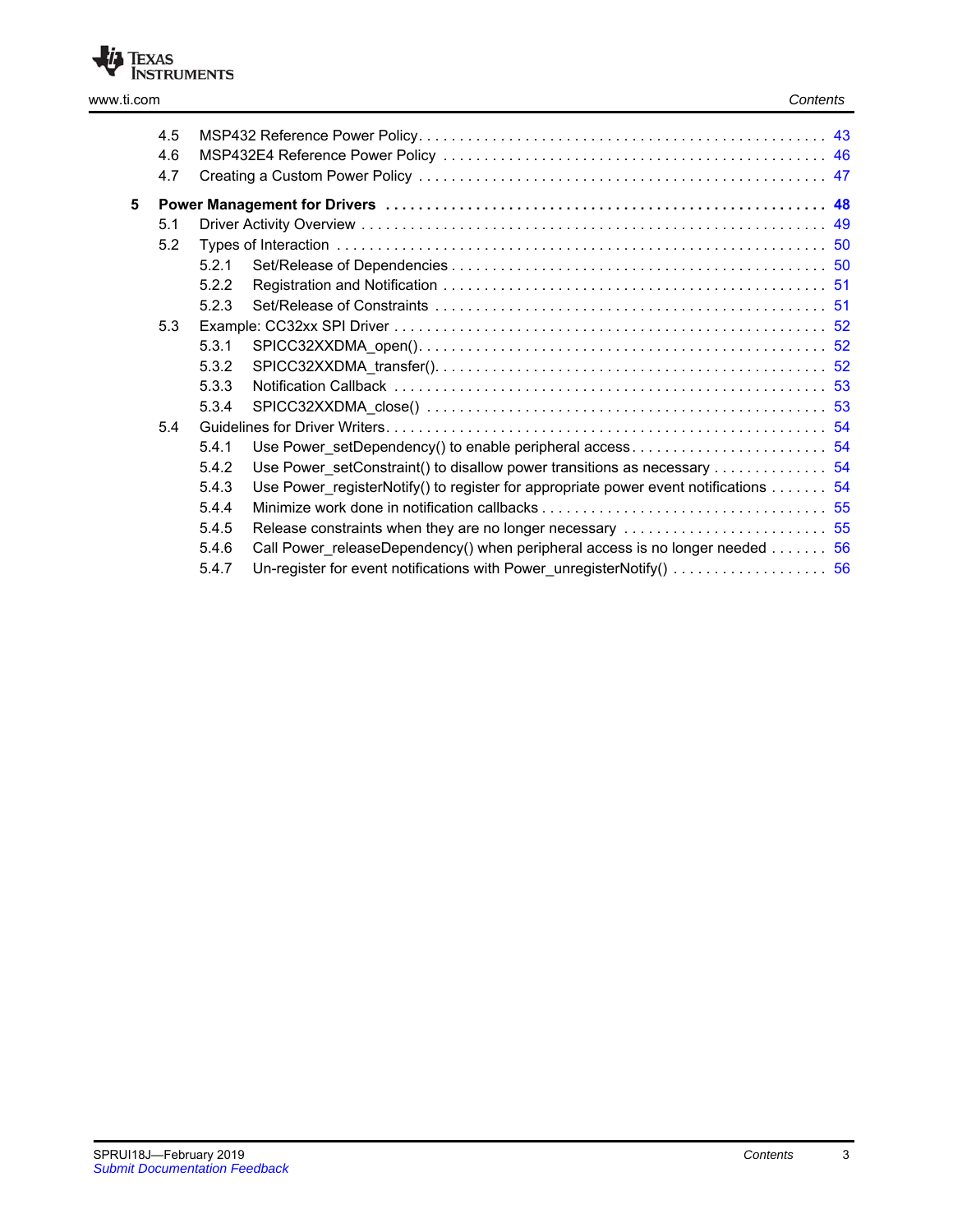<span id="page-3-0"></span>

*Preface February 2019*

# *Read This First*

#### **About This Manual**

This manual describes TI's Power Manager for CC13xx/CC26xx, CC32xx, MSP432, and MSP432E4 devices. It provides information for application developers and driver developers. The Core SDK version number as of the publication of this manual is v4.10. If no changes are required to this document in a subsequent version of the Core SDK, this manual remains valid for such versions.

#### **Notational Conventions**

This document uses the following conventions:

• Program listings, program examples, and interactive displays are shown in a special typeface. Examples use a bold version of the special typeface for emphasis. Here is a sample program listing:

```
#include <xdc/runtime/System.h>
int main(void){
     System_printf("Hello World!\n");
     return (0);
}
```
• Square brackets ( [ and ] ) identify an optional parameter. If you use an optional parameter, you specify the information within the brackets. Unless the square brackets are in a **bold** typeface, do not enter the brackets themselves.

#### **Trademarks**

Registered trademarks of Texas Instruments include Stellaris, and StellarisWare.

Trademarks of Texas Instruments include: the Texas Instruments logo, Texas Instruments, TI, TI.COM, BoosterPack, C2000, C5000, C6000, Code Composer, Code Composer Studio, Concerto, controlSUITE, DSP/BIOS, E2E, MSP430, MSP432, MSP430Ware, OMAP, SimpleLink, SPOX, Sitara, TI-RTOS, Tiva, TivaWare, TMS320, TMS320C5000, TMS320C6000, and TMS320C2000.

ARM is a registered trademark, and Cortex is a trademark of ARM Limited.

Windows is a registered trademark of Microsoft Corporation.

Linux is a registered trademark of Linus Torvalds.

IAR Systems and IAR Embedded Workbench are registered trademarks of IAR Systems AB:

All other brand or product names are trademarks or registered trademarks of their respective companies or organizations.

February 6, 2019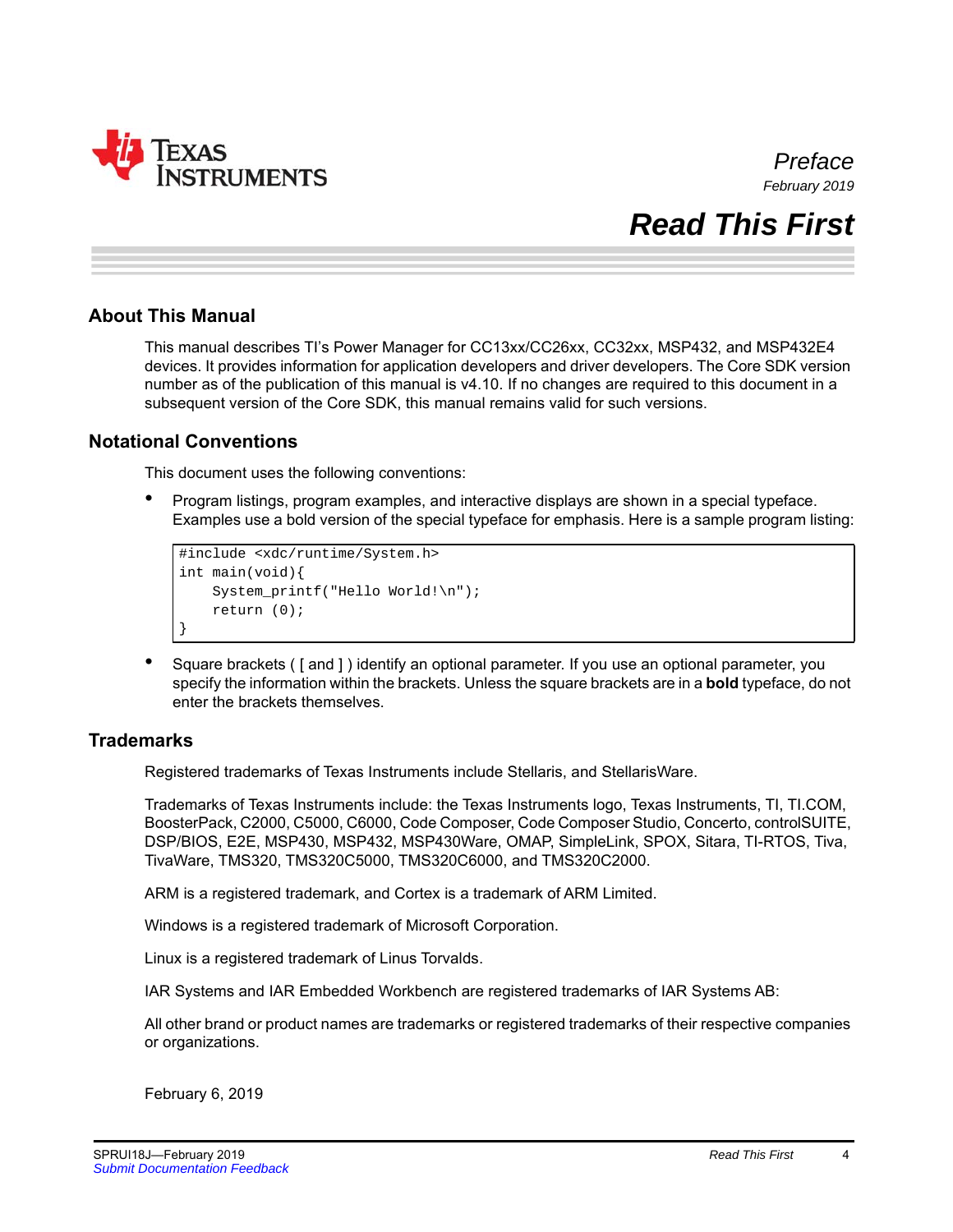<span id="page-4-0"></span>

# *Power Management Overview*

This chapter provides an overview of TI's Power Manager. It starts with a definition of terms, and then summarizes the configuration interfaces and APIs that make up the Power Manager.

| <b>Topic</b> | ,>age |
|--------------|-------|
|              |       |
|              |       |
|              |       |

#### <span id="page-4-1"></span>**1.1 Overview**

Power management offers significant extension of the time that batteries used to power an embedded application last. However, the application, operating system, and peripheral drivers can be adversely impacted if dynamic power-saving transitions occur when they are performing important operations. To manage such impacts, it is useful to provide power management capabilities for these components to coordinate and safely manage the transitions to and from power saving states.

The SimpleLink MCU SDK includes a Power Manager framework that supports the CC13xx/CC26xx, CC32xx, MSP432, and MSP432E4 devices. The same top-level APIs, concepts, and conventions are used for all three MCU families.

The same device-level implementation is shared by the CC13xx and CC26xx. File names, function names, and constants for this shared implementation use "CC26XX" as a prefix for both CC13xx and CC26xx devices.

Where "CC32xx" is used, support for CC3220, CC3220S, and CC3220SF are indicated unless specified otherwise.

This document provides a summary of the power management APIs, and their relevancy to the different components of the embedded application. It includes chapters with guidelines for developers of both power policies and device drivers.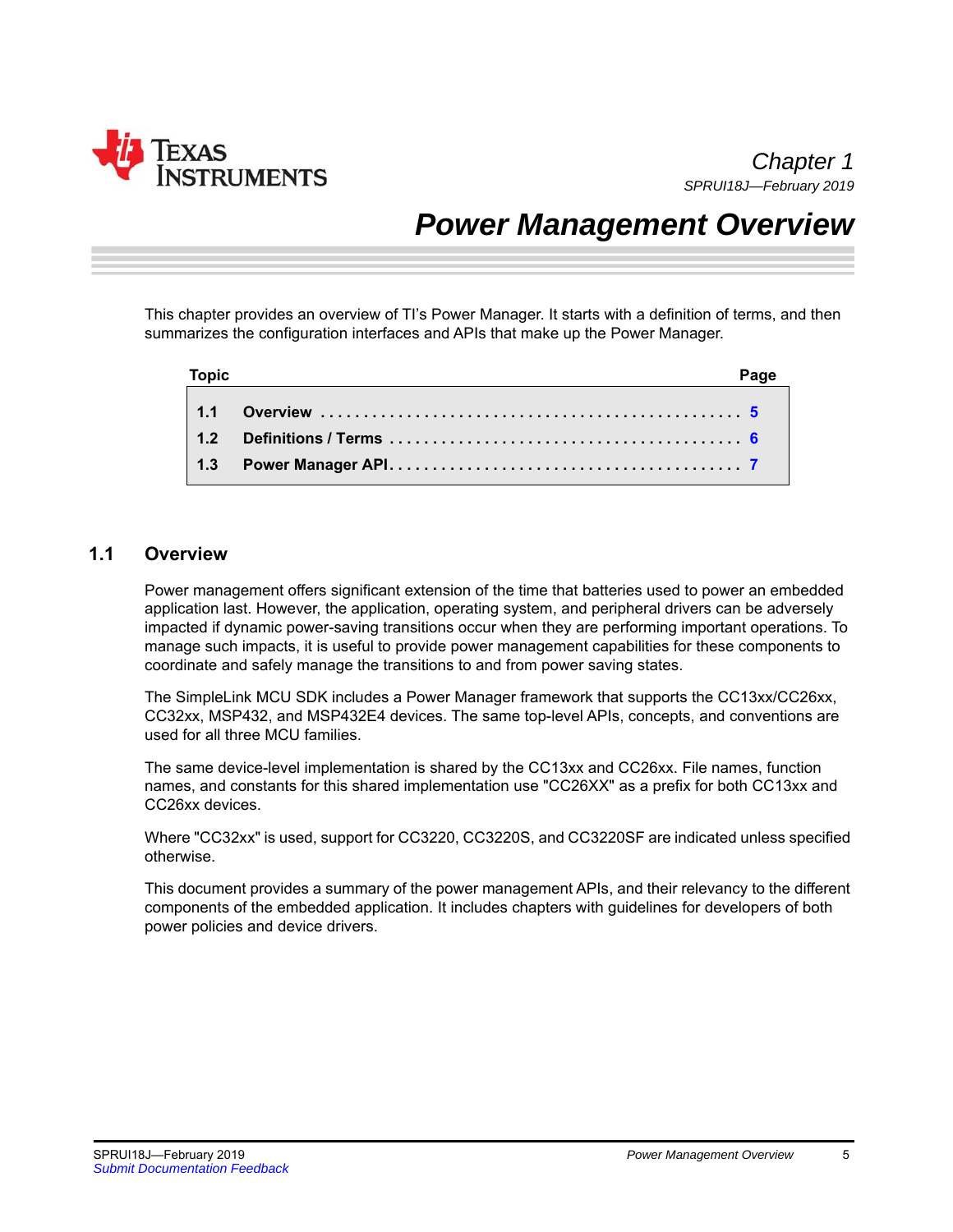

### <span id="page-5-0"></span>**1.2 Definitions / Terms**

- **Constraint.** A constraint is a system-level declaration that prevents a specific action. For example, when initiating an I/O transfer, a driver can declare a constraint to temporarily prohibit a transition into a device sleep state. Without this communication to the Power Manager, a decision might be made to transition to a sleep state during the data transfer, which would cause the transfer to fail. After the transfer is complete, the driver releases the constraint it had declared. Constraints are declared with the Power\_setConstraint() API, and released with the Power\_releaseConstraint() API.
- **Dependency.** A dependency is a declaration by a driver that it depends upon the availability of a particular hardware resource. For example, a UART driver would declare a dependency upon the UART peripheral, which triggers the Power Manager to arbitrate and enable clocks (and power, as necessary) to the peripheral, if not already enabled. A dependency does not prevent specific actions by the Power Manager, for example, transition into a sleep state—constraints are used for that purpose. However, as the Power Manager transitions the device in and out of sleep states, upon wakeup it automatically restores dependencies that were established before the sleep state.
- **Notification.** A notification is a callback mechanism that allows a driver to be notified of specific power transitions or "events". To receive a notification the driver registers in advance, for the specific events it wants to be notified of, with the Power registerNotify() API. For example, a driver may register to receive both the PowerCC26XX\_ENTERING\_STANDBY event (to be notified before the device transitions to standby), and the PowerCC26XX\_AWAKE\_STANDBY event (to be notified after the device has awoken from standby). Note that notifications are strictly that - there is no "voting" at the time the transition is being signaled. If a component is not able to accommodate a particular power transition, it needs to "vote in advance," by setting a constraint.
- **Policy Function.** A function that implements a Power Policy.
- **Power Manager.** The Power management module (ti.drivers.Power).
- **Power Policy.** A function that makes power saving decisions and initiates those savings with calls to the Power Manager APIs.
- **Reference Policy.** A reference Power Policy provided with the SDK, which aggressively activates power saving states when possible.
- **Sleep State.** A device state where the CPU is inactive and portions of the device are in reduced power-saving states. Sleep states are generally device-specific and may include: clock and clock domain gating, power domain gating, with and without state retention, as well as reduced operating frequencies and voltages.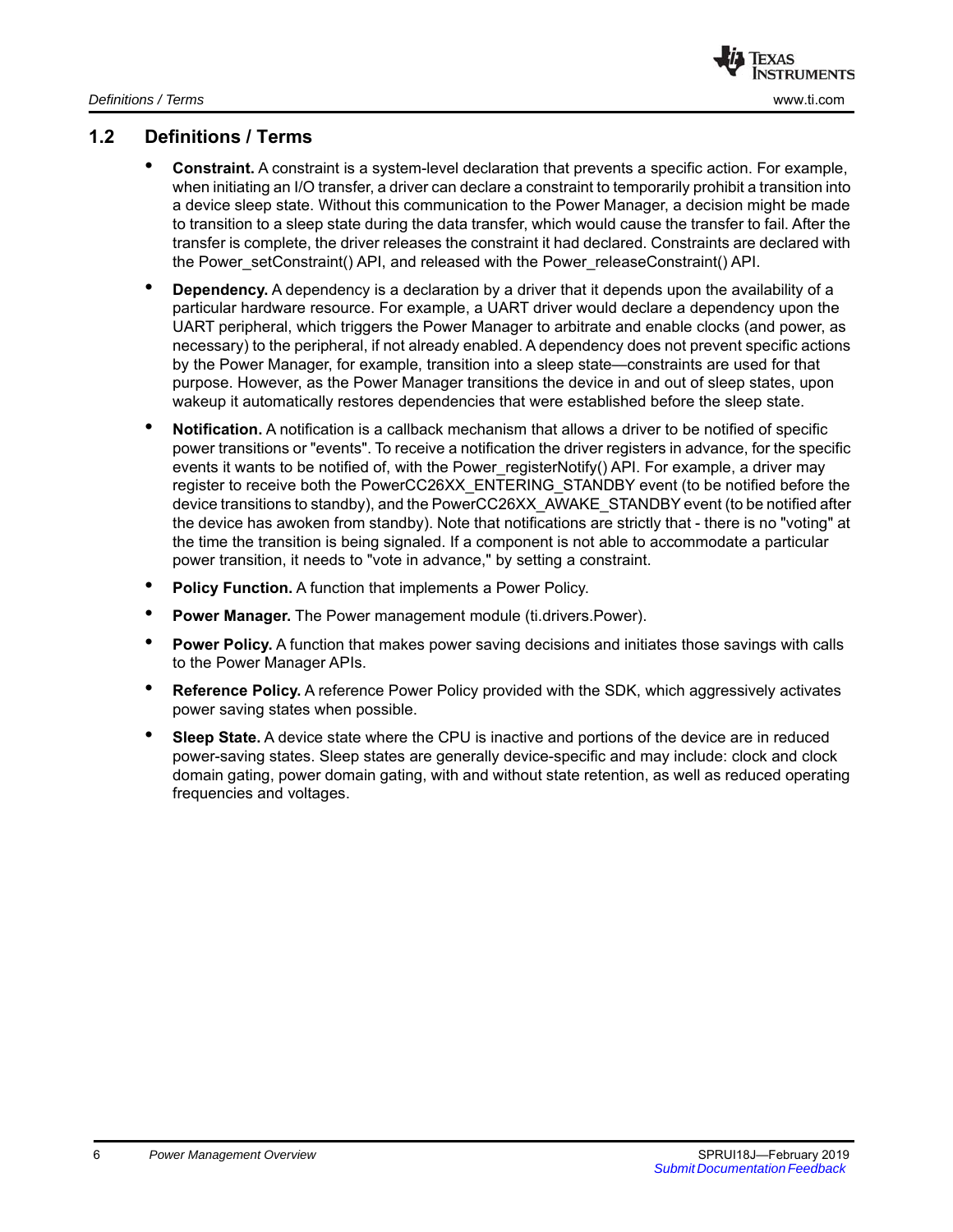

#### <span id="page-6-0"></span>**1.3 Power Manager API**

The Power Manager API is used at a variety of development levels. In general, drivers are responsible for defining their specific requirements in relation to when power saving states can be used and what actions must be performed before and after use of a power saving state.

- **Application development:** Applications generally enable use of the Power Manager and otherwise do not use the Power Manager APIs to a significant extent. This chapter describes the minor changes needed to enable Power Manager use in [Section 1.3.1](#page-6-1) and [Section 1.3.2.](#page-7-0)
- **Application Power Policy selection:** The Power Policy determines how aggressive the application will be about putting the device into a power saving state when the Idle thread runs. [Chapter 4](#page-30-1) describes the provided Power Policy options and how to customize a Power Policy to meet the needs of your application.
- **Driver development:** A device driver communicates with the Power Manager to enable/disable access to its peripherals and to set/release constraints to temporarily limit activity by the Power Manager. Drivers also register with the Power Manager for notification about power transitions. The driver may need to take action in response to a notification that the device is going into or coming out of a power saving state, or if the device performance level (MSP432 only) is going to change or has just changed. These actions may include saving registers or re-initializing the peripheral. [Chapter 5](#page-47-1) describes the process of adding Power Manager code to a driver, using a DMA-based SPI driver as an example.

#### <span id="page-6-1"></span>*1.3.1 Static Configuration*

Certain Power Manager features are statically configurable via a Power Manager configuration object defined in the board file. The elements of the configuration object are device-family specific, and are defined in the relevant Power\*.h device-specific header file.

For example, for CC32xx, a configuration structure of type PowerCC32XX\_ConfigV1 needs to be declared for the application. This structure and its elements are defined in PowerCC32XX.h. The structure is typically declared in the device-specific file included by the  $Board$ .h file, which in this case is CC3220S\_LAUNCHXL.c or CC3220SF\_LAUNCHXL.c. If this structure is not included in the application, the application will fail to link.

| <b>Target</b>     | <b>Configuration Struct</b>   | <b>Defined</b>  | <b>Declared</b>                                                                                             | <b>Reference Policy Function</b> |
|-------------------|-------------------------------|-----------------|-------------------------------------------------------------------------------------------------------------|----------------------------------|
| CC13xx/<br>CC26xx | PowerCC26XX Config            | PowerCC26XX.h   | CC1350STK.c<br>CC2650 LAUNCHXL.c<br>CC2650DK 4XS.c<br>CC2650DK 5XD.c<br>CC2650DK 7ID.c<br>CC2650STK.c. etc. | PowerCC26XX standbyPolicy()      |
| CC32xx            | PowerCC32XX ConfigV1          | PowerCC32XX.h   | CC3220S LAUNCHXL.c<br>CC3220SF LAUNCHXL.c                                                                   | PowerCC32XX sleepPolicy()        |
| <b>MSP432</b>     | PowerMSP432 ConfigV1          | PowerMSP432.h   | MSP EXP432P401R.c<br>MSP EXP432P4111.c                                                                      | PowerMSP432 sleepPolicy()        |
|                   | MSP432E4 PowerMSP432E4 Config | PowerMSP432E4.h | MSP EXP432E401Y.c                                                                                           | PowerMSP432E4 sleepPolicy()      |

The configuration object is defined and declared in the following locations:

See [Chapter 3](#page-20-1) and the online reference documentation for more about configuring power management.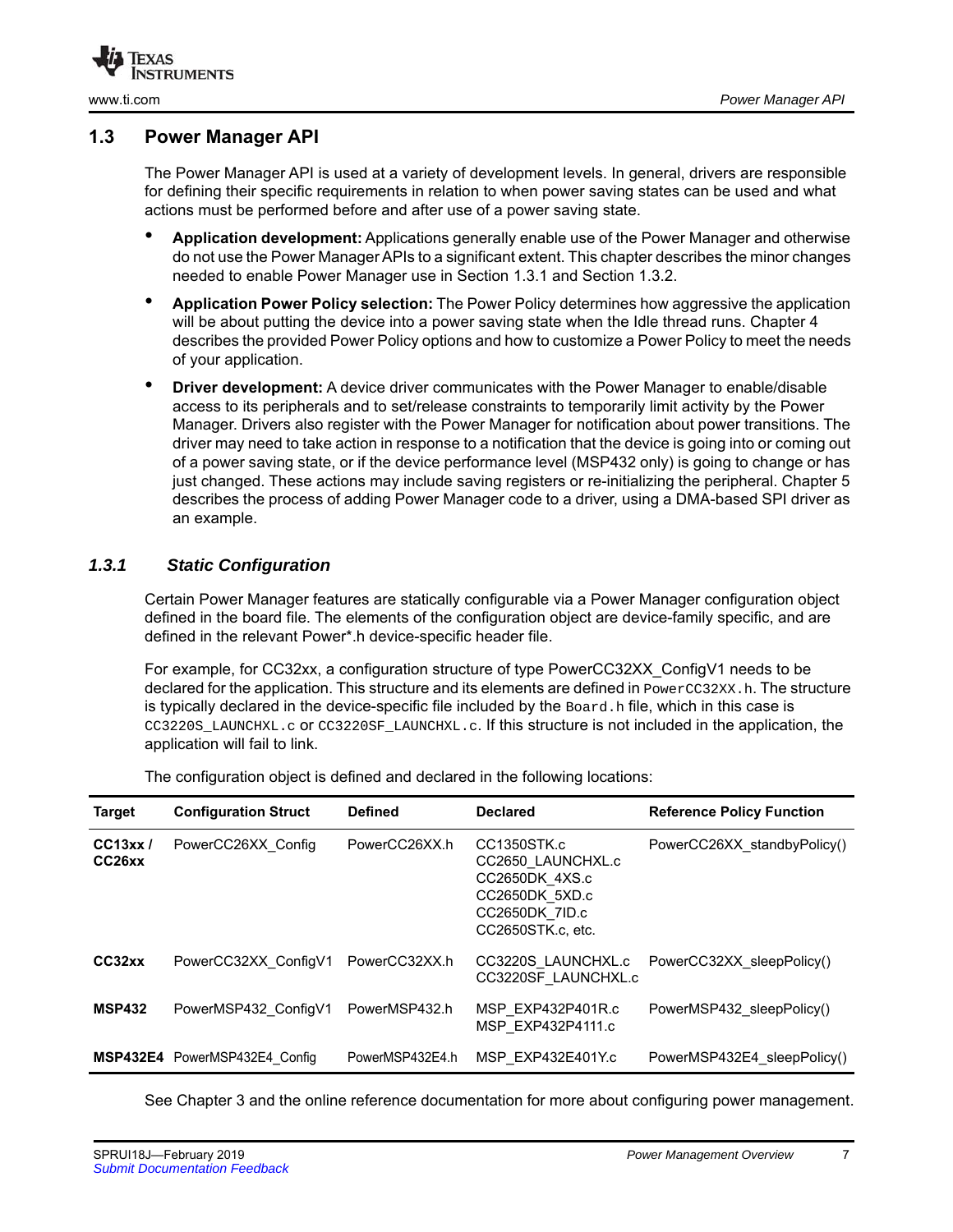

#### <span id="page-7-0"></span>*1.3.2 Runtime Configuration*

For each target, one of the configuration elements of the Power configuration structure (that is, PowerCC26XX\_Config, PowerCC32XX\_ConfigV1, PowerMSP432\_ConfigV1, or PowerMSP432E4\_Config) is the "enablePolicy" flag. This Boolean determines whether the configured Power policy function is called on each pass through the Idle loop. This flag is typically set to "false" in the SDK examples. This allows the application to be initially run in a debugger without possible sideeffects due to transitions into a low-power state. This is especially critical for CC32xx devices, because sleep transitions usually cause a debugger detach.

The Power enablePolicy() API allows the application to explicitly enable the policy at runtime, overriding the setting in the static configuration structure. This allows a common board file to be used for several applications, because individual applications can individually enable the Power policy when appropriate.

The Power\_disablePolicy() API allows the application to explicitly disable the policy at runtime.

#### <span id="page-7-1"></span>*1.3.3 API Functions*

For API details, see the reference documentation, which you can access as follows:

- 1. Go to the <SDK\_INSTALL\_DIR>/docs directory.
- 2. View the **Documentation\_Overview.html** web page.
- 3. Follow the link to the **TI Drivers Runtime APIs (doxygen)**.
- 4. Select the **Power.h** link in the "Driver Interfaces" column, along with the device-family specific implementation, for example PowerCC32XX.h.
	- **Note:** If your application was developed using a version prior to TI-RTOS 2.15 for CC26xx, note that some changes have been made to the Power APIs. See the [TI-RTOS](http://processors.wiki.ti.com/index.php/TI-RTOS_Migration_2_15)  [Migration 2.15 wiki page](http://processors.wiki.ti.com/index.php/TI-RTOS_Migration_2_15) for details.

The following are the Power Manager APIs.

- Power enablePolicy() enables the configured power policy function to run on each pass through the OS Idle loop. See [Section 1.3.2](#page-7-0) and [Section 4.2](#page-32-1).
- **Power\_disablePolicy()** disables the configured power policy function at runtime.
- **Power setPolicy()** chooses a different power policy at runtime.
- **Power getConstraintMask()** gets a bitmask that identifies the current set of declared constraints. See [Section 4.4](#page-36-1) and [Section 5.2.3](#page-50-2).
- **Power\_getDependencyCount()** gets the number of dependencies currently declared upon a resource. See [Section 5.4.1](#page-53-4).
- **Power getPerformanceLevel()** gets the current performance level for the device. (MSP432 only)
- **Power** getTransitionLatency() gets the minimal transition latency for a sleep state, in units of microseconds. See [Section 4.4.](#page-36-1)
- **Power\_getTransitionState()** gets the current Power Manager transition state.
- **Power init()** is a function that needs to be called at startup to initialize the Power Manager state.
- **Power\_registerNotify()** registers a function to be called upon a specific power event. See Section [5.2.2](#page-50-3), [Section 5.3.1](#page-51-3), and [Section 5.4.3](#page-53-5).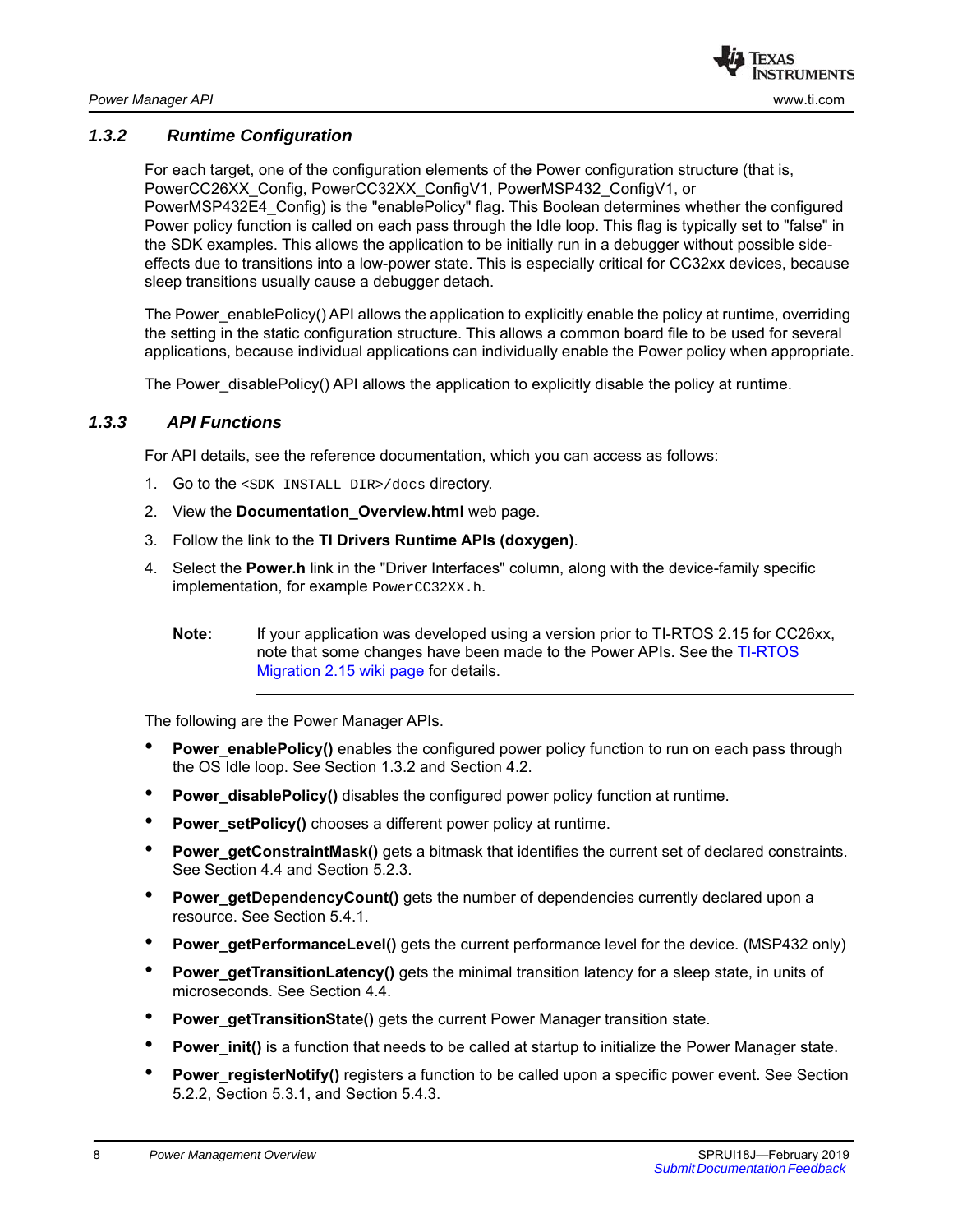

- **Power\_releaseConstraint()** releases a constraint that was previously set. See [Section 5.2.3,](#page-50-2) [Section 5.3.2](#page-51-4), and [Section 5.4.5.](#page-54-2)
- Power releaseDependency() releases a dependency that was previously set. See [Section 5.2.1,](#page-49-2) [Section 5.3.4](#page-52-2), and [Section 5.4.6.](#page-55-3)
- **Power setConstraint()** sets an operational constraint. See [Section 5.2.3](#page-50-2), [Section 5.3.2](#page-51-4), and [Section 5.4.2](#page-53-6).
- **Power setDependency()** sets a dependency on a manageable resource. See [Section 5.2.1,](#page-49-2) [Section 5.3.1](#page-51-3), and [Section 5.2.1.](#page-49-2)
- **Power\_setPerformanceLevel()** transitions the device to a new performance level. (MSP432 only)
- **Power\_shutdown()** puts the device into a lowest-power shutdown state.
- **Power\_sleep()** puts the device into a predefined sleep state. See [Section 4.4](#page-36-1) and [Section 5.2.2.](#page-50-3)
- **Power unregisterNotify()** unregisters a function from event notification. See [Section 5.4.7.](#page-55-2)

#### <span id="page-8-0"></span>*1.3.4 Instrumentation*

The Power Manager does not log any actions or provide information to the ROV tool.

The Power Manager provides an Assert if Power\_releaseConstraint() or Power\_releaseDependency() are called more times than the corresponding Power\_setConstraint() or Power\_setDependency() API. There are also asserts for: an invalid sleepState for Power sleep(), an invalid shutdownState for Power\_shutdown(), and invalid pointers for Power\_registerNotify().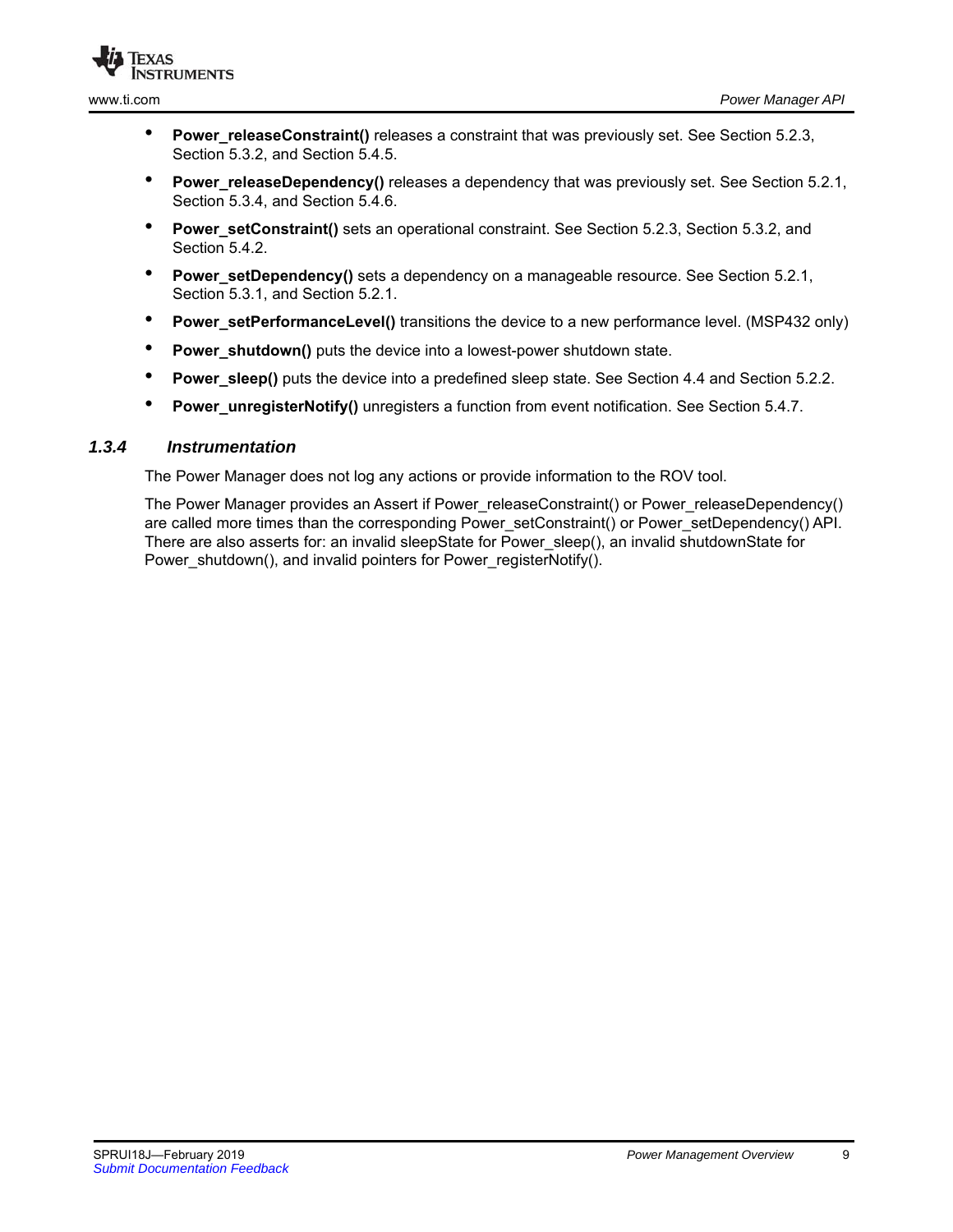

# <span id="page-9-0"></span>*Application Development with the Power Manager*

This chapter tells application developers how power management works. Simply enabling the Power Manager and using TI Drivers results in automatic power savings when the processor is idle.

| <b>Topic</b> |                                                 | Page |
|--------------|-------------------------------------------------|------|
| 2.1          | How Power Management Works: The Default Case 11 |      |
| 2.2          |                                                 |      |
| 2.3          |                                                 |      |
| 2.4          |                                                 |      |
| 2.5          |                                                 |      |
| 2.6          |                                                 |      |
| 2.7          |                                                 |      |
| 2.8          |                                                 |      |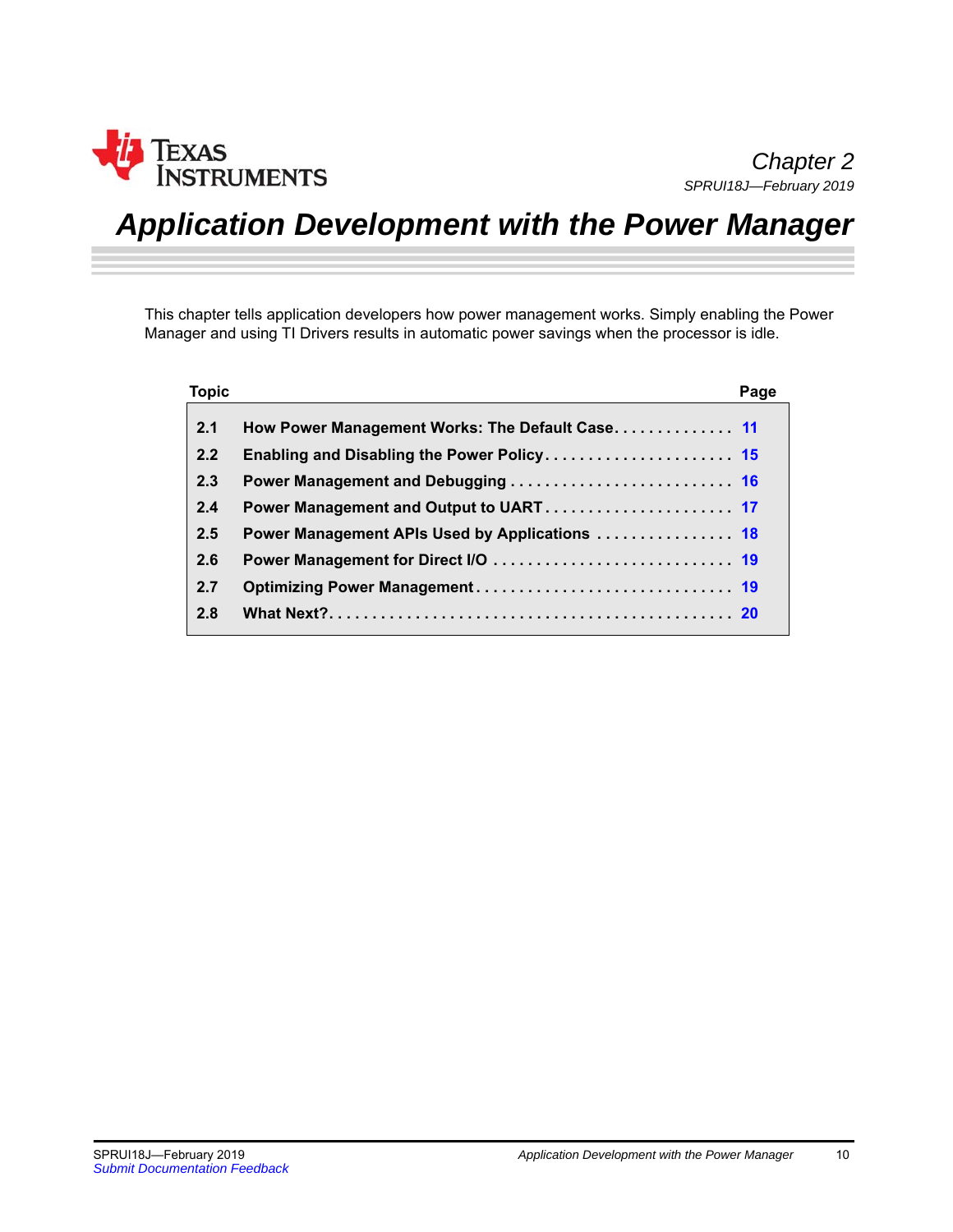

### <span id="page-10-0"></span>**2.1 How Power Management Works: The Default Case**

Enabling the Power Manager and using TI Drivers results in automatic power savings when the processor is idle. Application developers do not need to write power management code; it is available by default.

Applications that include the Power Manager framework reduce their power usage because a targetspecific power policy is invoked during application idle time to make informed decisions about when to activate and maximize power savings. These target-specific power policies understand the reduced power states available on the target. The TI Drivers communicate with the Power Manager to enable and disable peripheral resources and transitions.

From an application development perspective, minimal or no application code is necessary to manage power usage. However, APIs are available for the application to customize its power usage as desired.

This chapter is intended for use by application developers. [Chapter 4](#page-30-1) and [Chapter 5](#page-47-1) are for use by developers who want to customize the provided power policies and for device driver writers, respectively.

#### <span id="page-10-1"></span>*2.1.1 Power Manager Initialization*

Power init() must be called by the application before any other Power APIs.

For SDK applications on all target families, Power init() is called automatically as part of Board initGeneral(). This call must precede other driver initialization calls, for example:

```
int main(void)
{
     /* Call board init functions */
     Board_initGeneral();
     GPIO_init();
     UART_init();
...
```
To add Power Manager support to an empty example, add a call to Power\_init() before calling any other code (such as driver startups) that might make Power API calls.

The actions performed by Power\_init() vary by target family. In general, this function initializes the Power Manager and readies its use by drivers.

If you are curious about the actions performed by Power\_init(), the target-specific implementation is provided in <SDK\_INSTALL\_DIR>/source/ti/drivers/power.

#### <span id="page-10-2"></span>*2.1.2 Driver Initialization, Constraint Management, and Notifications*

The TI Drivers manage their dependencies and power constraints automatically by communicating directly with the Power Manager.

When your application initializes a driver, that driver declares its dependencies upon various peripheral modules to the Power Manager.

TI Drivers also set constraints when specific power transitions must be prohibited. For example, when a UART is opened to read data, it must be awake and able to receive the data, so it sets a power constraint to ensure the Power Manager does not take an action that would limit the driver's ability to receive data. Another example is a PWM driver, which needs the underlying timer to be active to generate the PWM output. The driver declares a power constraint to ensure this.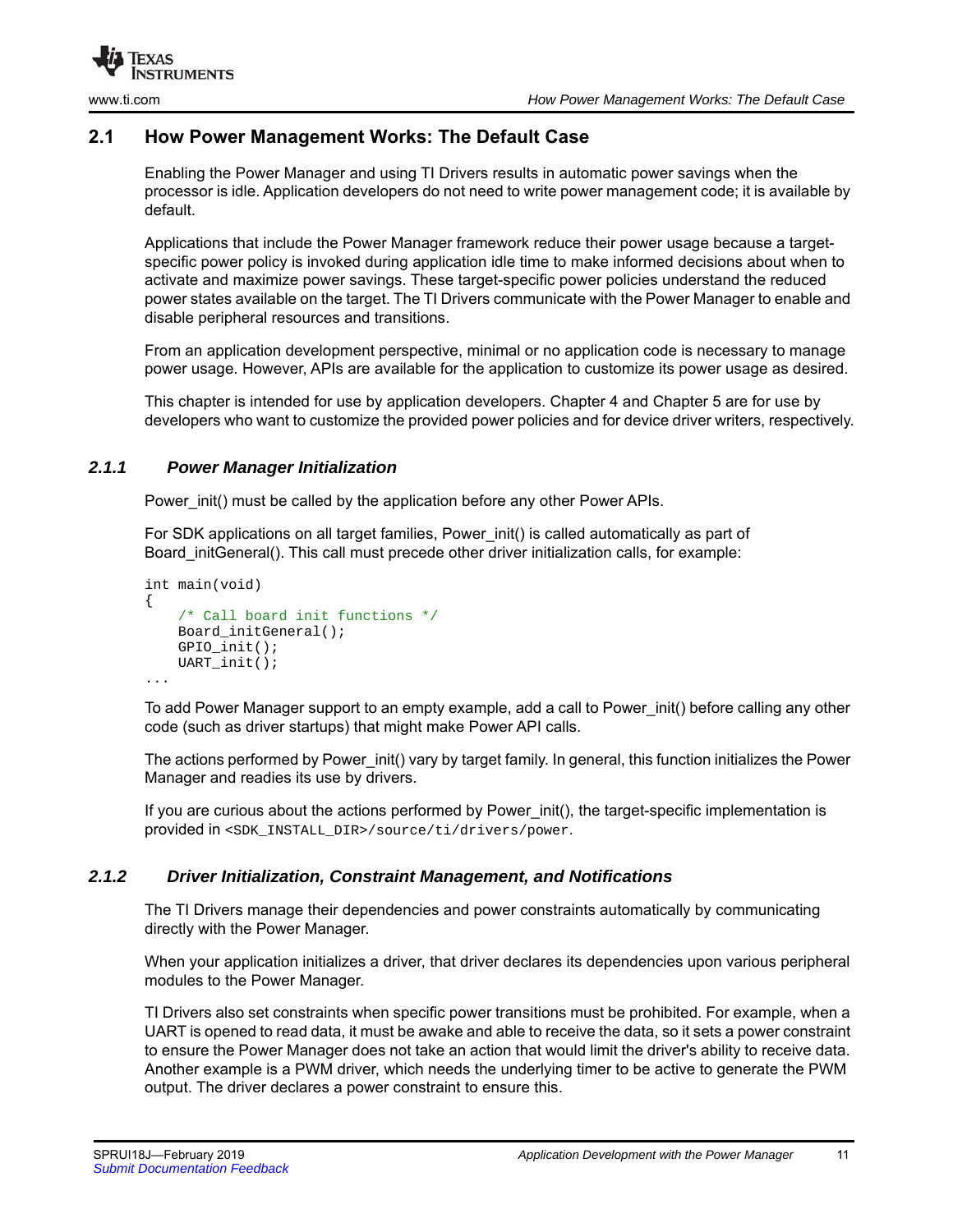**NSTRUMENTS** 

**EXAS** 

The following figure shows typical actions that occur as TI Drivers register with the Power Manager and a Task uses the drivers. In this case, a hypothetical temperature reporting task, ReportTemp, is posted by some other "control" thread. The application reads from the I2C peripheral and writes to the UART. The I2C and UART drivers control how the Power Manager is able to make use of the Low-Power Deep Sleep (LPDS) state, which is available for CC32xx devices.

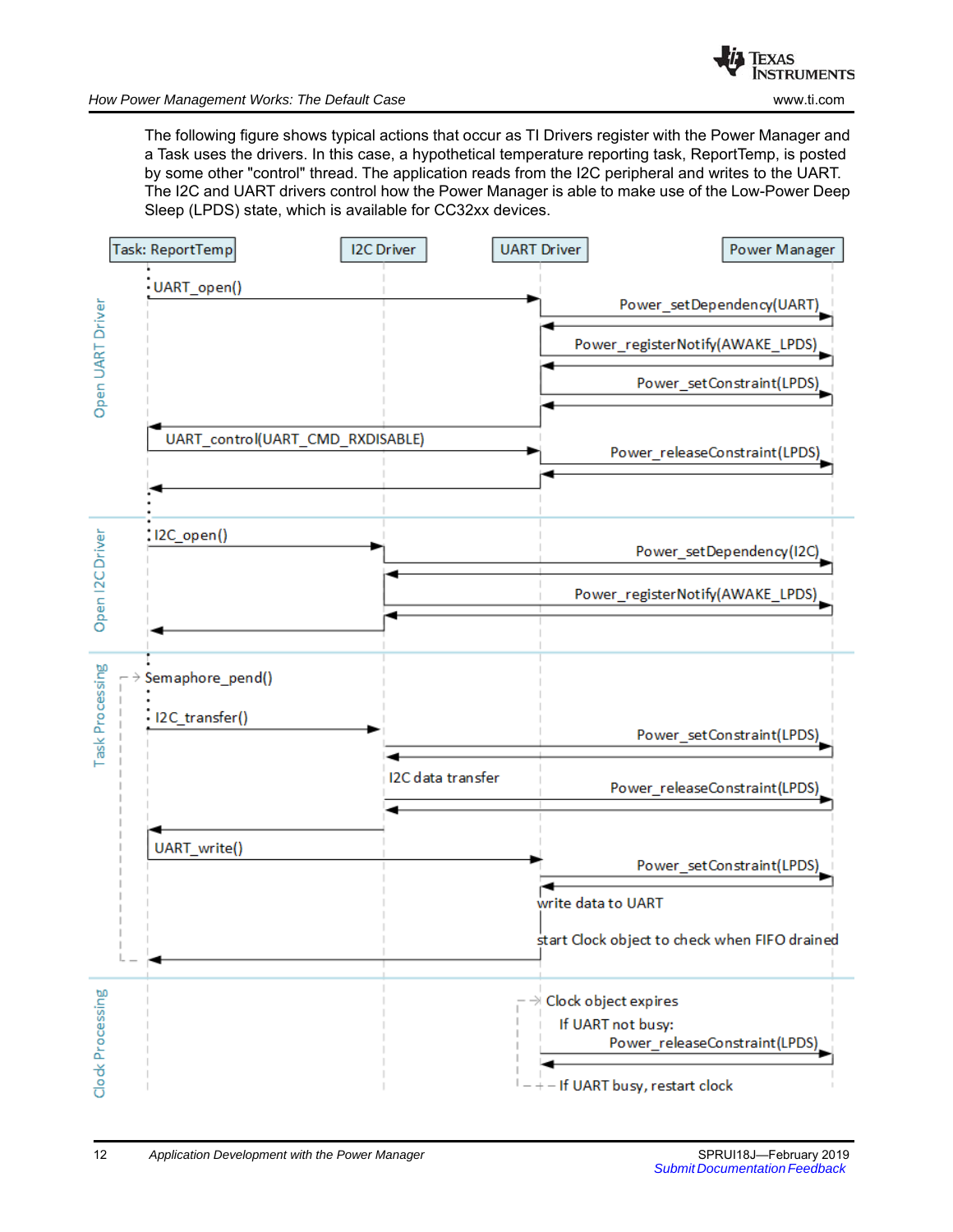

Note that the figures simplifies certain arguments. For example, the constraint shown as "LPDS" would be "PowerCC32XX\_DISALLOW\_LPDS" in actual code.

During the Task's initialization, the Task opens both the UART and I2C drivers. Those open calls result in calls to the Power Manager to set dependencies, constraints, and to register for notification of AWAKE\_LPDS events.

TI Drivers register with the Power Manager to receive notifications of power events that affect them. A driver that receives such a notification has a chance to save its state or signal some other (external) device as needed before the power transition. Notification is available for both power down and power up events. In this example, both drivers register for notification when the device awakes from the LPDS state.

Notice that after the UART is opened, the Task issues a UART\_control() call to tell the driver it won't receive any UART data. This allows the driver to release the constraint set when the driver was opened that prohibited LPDS. By default, the UART driver might need to receive data, in which case the device must be prohibited from entering LPDS so that the UART can listen for data. Since data is only written to the UART in this example, the RX function can be disabled, so that LPDS won't be unnecessarily prohibited.

After the ReportTemp Task is initialized, it eventually calls Semaphore\_pend() to wait for a trigger from the control thread to sample the temperature (via an  $I^2C$  peripheral) and report the value out the UART port.

Once triggered, the Task calls I2C\_transfer() to get the temperature. Before the transfer, the I2C driver sets a constraint to prohibit LPDS during the transfer. Once the transfer is complete, the I2C driver releases the constraint it had set to prohibit LPDS.

Once the I<sup>2</sup>C data has arrived, the Task manipulates the data to format an output string and then calls UART\_write() to send the report out the UART.

The UART driver begins the writing process by setting a constraint to prohibit LPDS during the write. Then it pushes the data out the UART.

After the write is complete, special handling is necessary with certain UARTs to ensure that the data gets off the chip before LPDS is allowed again. This is because LPDS completely powers off the UART, which could truncate data that was still in the UART's FIFO buffer, waiting to be clocked out the bus. To do this, a kernel Clock object is started when the last byte is put in the FIFO.

When the Clock object expires, the Clock function checks to see if the UART is still busy. If NOT, then it calls Power\_releaseConstraint() to allow LPDS again. If the UART is still busy, the Clock object is started again; it expires later to recheck the status of the UART.

Meanwhile, when UART\_write() has completed, the ReportTemp Task goes back to pending on the Semaphore waiting for the next trigger to read the temperature.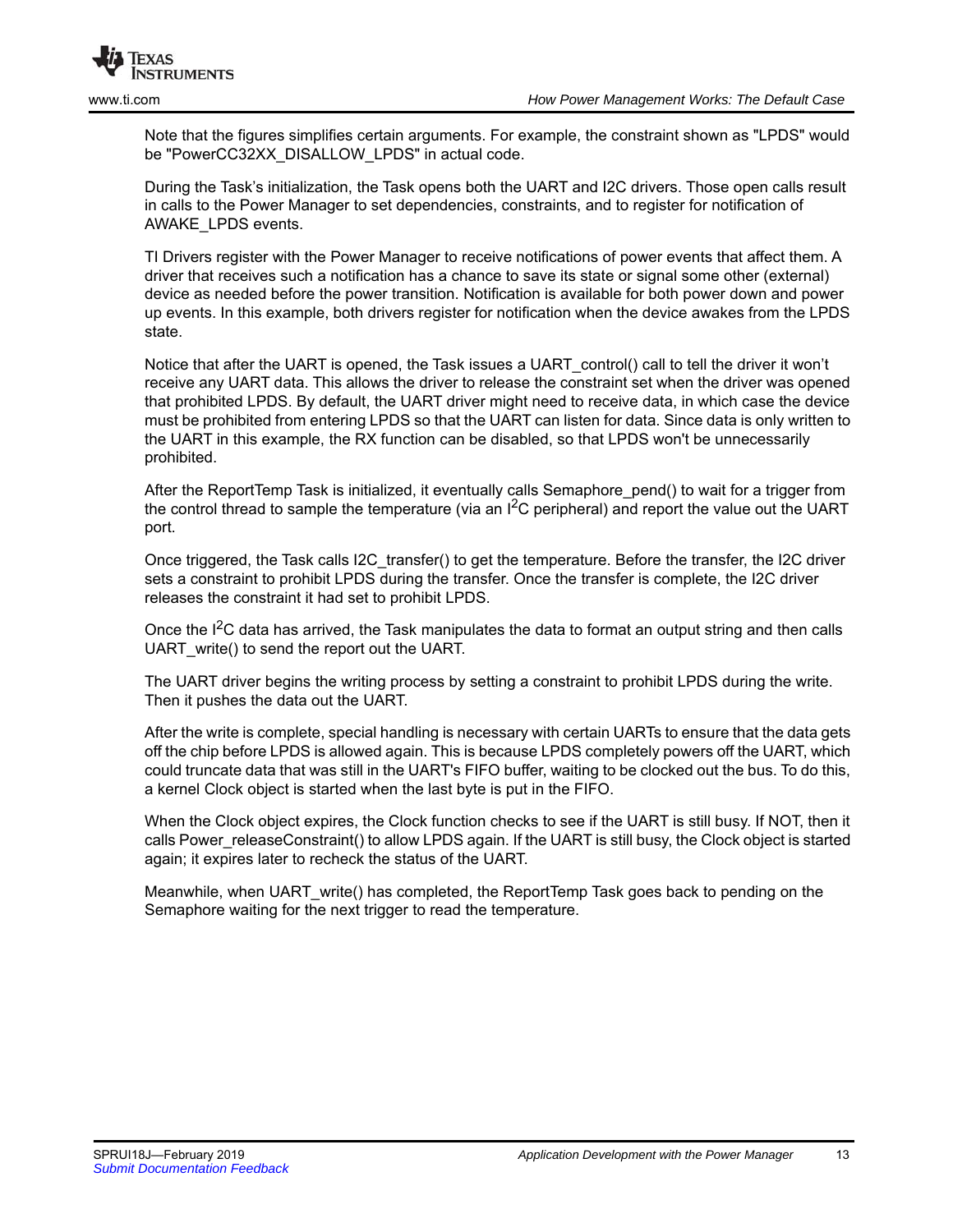#### <span id="page-13-0"></span>*2.1.3 Application Idle Time Management*

The Power Manager automatically manages the power state when the processor is idle.

When the processor is idle, the power policy runs and chooses the lowest possible power state allowed. The power policy is run by the kernel's Idle loop. The power policy calculates the minimum time until processing is needed again and compares that to the amount of time it takes to transition in and out of a power saving state. Based on this calculation, it chooses the best power saving state as appropriate.

The following figure shows typical actions that happen automatically during the TI-RTOS Kernel's Idle loop in an application that uses the I2C driver. The processor is put in the Low-Power Deep Sleep (LPDS) state, but is woken up in response to a triggering event. The Power Manager notifies the I2C driver so that the driver can restore its state.



The power policy calls the Power sleep() API to activate the power savings. The processor stays in the sleep state until a wakeup event occurs. The available wakeups vary by device and sleep state, but in general the processor wakes up due to a timed wakeup (from a timer active during the sleep state) or an interrupt signal from an external input, or from a network coprocessor.

For example on the CC26xx, the power policy checks to see if any constraints currently disallow the Wait For Interrupt (WFI), Idle Power Down (IDLE), or STANDBY states. If STANDBY or IDLE states are allowed, the power policy calculates the amount of time until the next wakeup scheduled by the Clock module. It compares this amount of time to the transition latency for the STANDBY state (the lowest power state). If there is enough time, it schedules a wakeup event (allowing enough time for the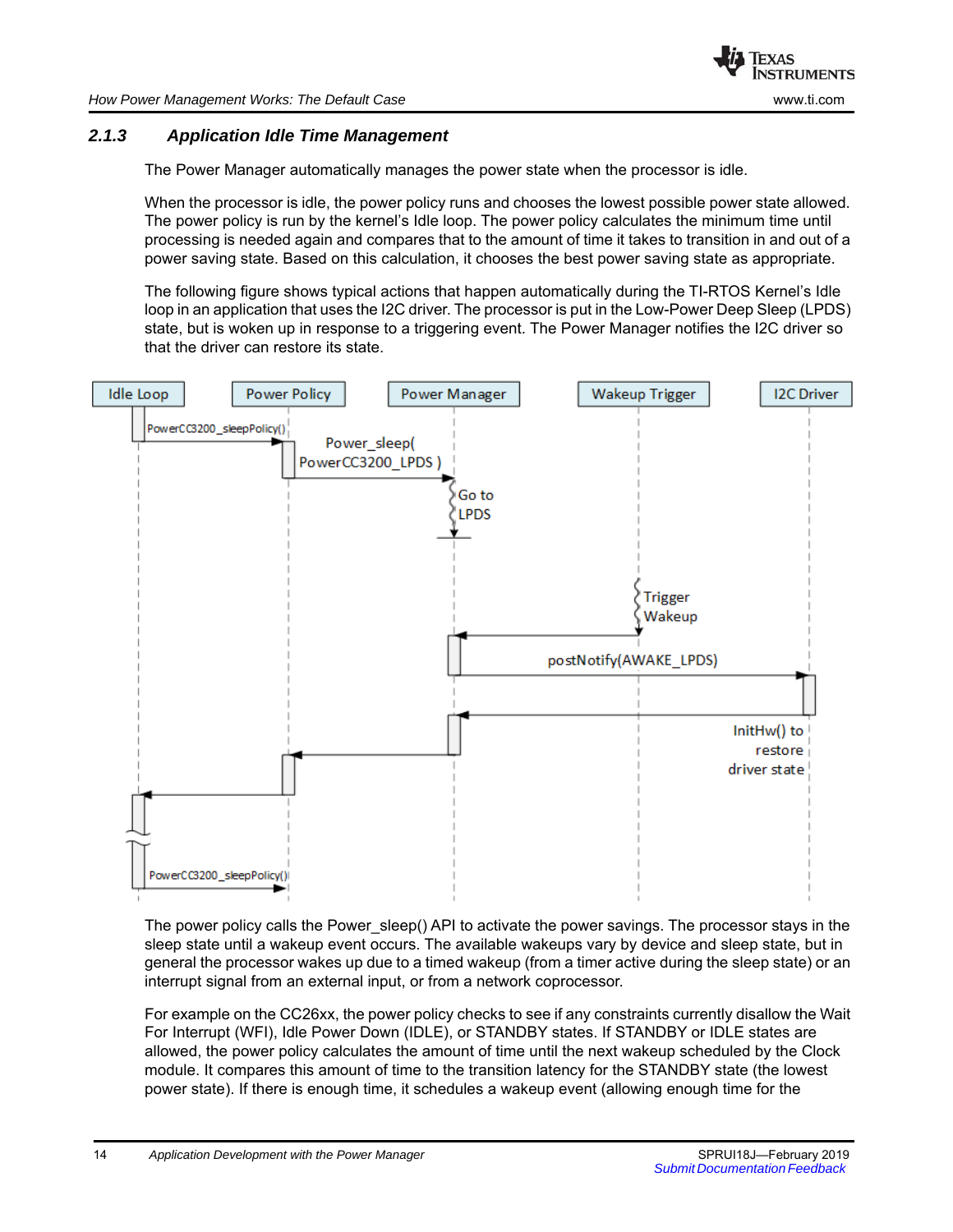

processor to wake up before processing is needed) and goes into the STANDBY state. If the power policy did not have enough time to go into the STANDBY state, it powers down various power domains and puts the CPU in IDLE (which is not as deep as the STANDBY state).

In some cases, background activity is managed automatically by the Power Manager. For example, on CC26xx/CC13xx devices, RCOSC calibration, crystal startup, and clock source switching are performed.

# <span id="page-14-0"></span>**2.2 Enabling and Disabling the Power Policy**

By default, the SDK example applications (except on CC32xx, see [Section 2.3\)](#page-15-0) enable the Power Manager power policy. They do this either by setting the enablePolicy parameter to True in the configuration or by calling the Power\_enablePolicy() API from application code.

Static configuration of the enablePolicy parameter is part of the Power<*target*>\_Config structure in the board file. What is configured here will be in effect as soon as the application starts up.

An application can call the following APIs to control use of the power policy:

- **Power** enablePolicy() enables the power policy at runtime if it was disabled in either the static configuration or by calling Power\_disablePolicy().
- **Power disablePolicy()** disables the power policy at runtime. For example, an application might call this to quickly disable all power saving transitions rather than by setting several power constraints. When the application is ready, it can re-enable the policy by calling Power enablePolicy().
- **Power\_setPolicy()** selects a different power policy function at runtime. Advanced applications can use this API to change the power policy based on application-defined criteria or tradeoffs between power savings and dynamic application capabilities. For example:

```
/ *
    * ======== myPolicy ========
    */
   void myPolicy(void)
   {
 ...
   }
 ... 
   Power_setPolicy(myPolicy);
 ...
```
For MSP432, the Power Manager provides two power policies. The default power policy, Power\_sleepPolicy(), does not use MSP432's deep sleep states. PowerMSP432\_deepSleepPolicy(), the more aggressive power policy, results in greater power savings. However, there are consequences you should understand related to Clock ticks being halted during deep sleep. See the Note in [Section 4.5](#page-42-1) for details.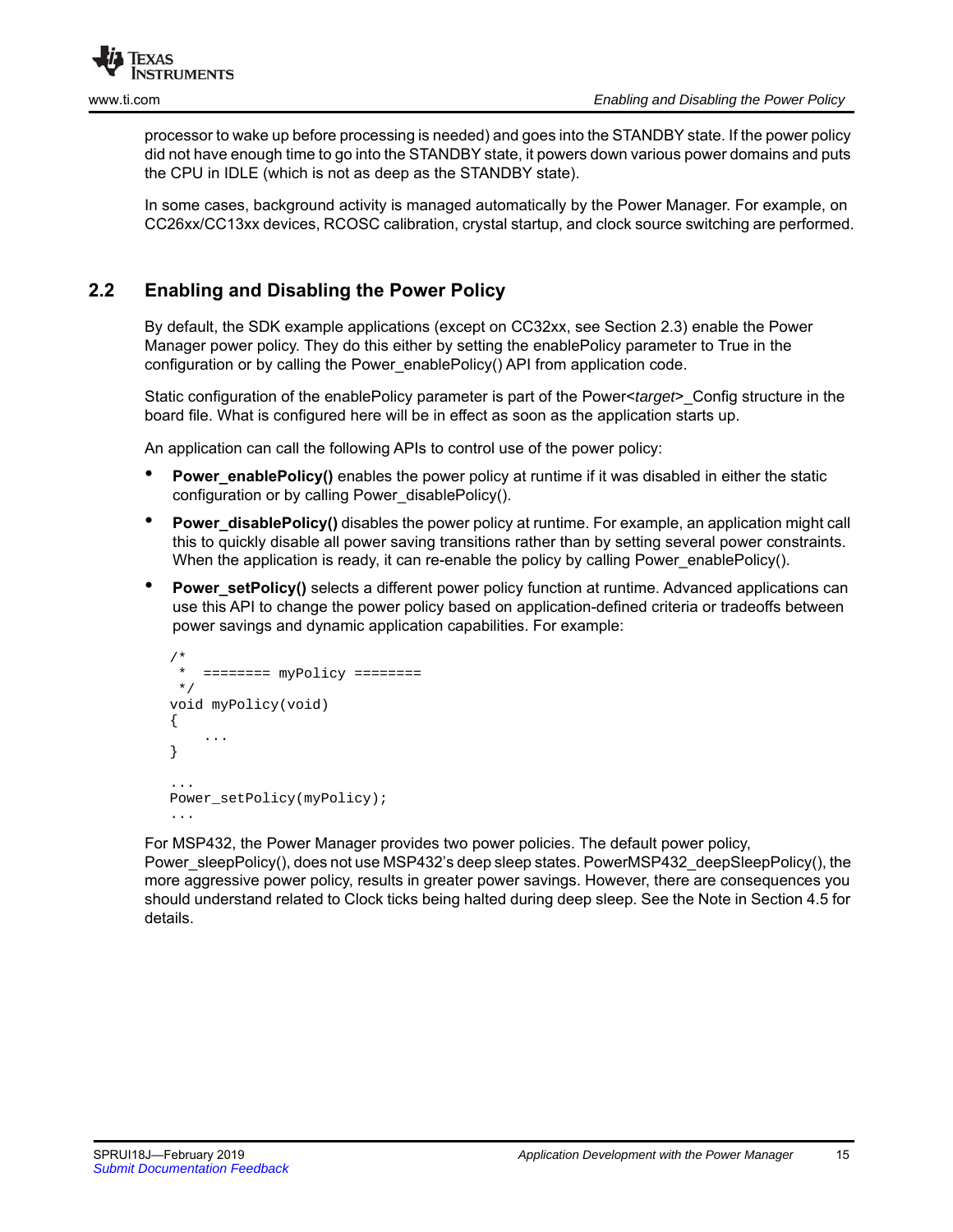# <span id="page-15-0"></span>**2.3 Power Management and Debugging**

#### <span id="page-15-1"></span>*2.3.1 Disabling Transitions to Sleep States*

For some targets you may want to disable some or all power management during debugging:

• **MSP432.** For MSP432P401x devices, the Deep Sleep state is not enabled by default because DEEPSLEEP\_0 and DEEPSLEEP\_1 disable peripheral modules and cause Clock ticks to be suspended during sleep. We recommend that you create and debug your application using the lighter weight Power\_sleepPolicy(). After debugging the application, you may want to select the more aggressive Power\_deepSleepPolicy(). See [Section 4.5](#page-42-1) for an important note about the consequences of Clock ticks being halted during deep sleep.

For MSP432P401x devices, when you use the Power deepSleepPolicy(), clocks and peripherals are forced into a clock-gated state during deep sleep. They resume activity when the device wakes up.

For recently introduced MSP432P4x1xl devices, peripherals can continue to run during deep sleep states, so Power deepSleepPolicy() is the default power policy.

• **CC32xx.** If the Low-Power Deep Sleep (LPDS) state is activated, any debug session is terminated. The debugger cannot reattach until you power cycle the CC32xx. With some debug configurations, even the Cortex M Wait For Interrupt (WFI) state causes the debug session to terminate.

For this reason, the power policy is disabled by default for the CC32xx. We recommend that you create and debug your application without power management. After debugging the application, enable power management, and conduct further testing with limited debugger capabilities.

There is no need to disable power management during debugging for MSP432E4 and CC13xx/CC26xx devices.

#### <span id="page-15-2"></span>*2.3.2 Adjusting System Analyzer Timescales*

The timescales that the System Analyzer displays are based upon statically-specified frequencies. When CPU frequencies change dynamically at runtime, for example if the Power driver moves to a specific initial performance level (see initialPerfLevel in [Section 3.1](#page-21-1)), then the System Analyzer timescales may be inaccurate.

If frequencies change once during startup, one way to correct the timescale is to specify in the application configuration file the actual frequencies that are established during startup. For example, the following snippet indicates that the CPU and timestamp frequencies will be 48 MHz after the application starts:

```
UIAMetaData = xdc.useModule('ti.uia.runtime.UIAMetaData'); 
UIAMetaData.cpuFreq.lo = 48000000; 
UIAMetaData.timestampFreq.lo = 48000000;
```
Another way to inform the System Analyzer of different CPU and timestamp frequencies is to use custom UIA configuration files, which indicate the current frequencies in effect. This may be useful if the application changes performance levels infrequently, and will stay at a specific performance level during a System Analyzer session. See the *System Analyzer User's Guide* [\(SPRUH43](http://www.ti.com/lit/pdf/spruh43)) for a description of creating and using Custom UIA Configuration files.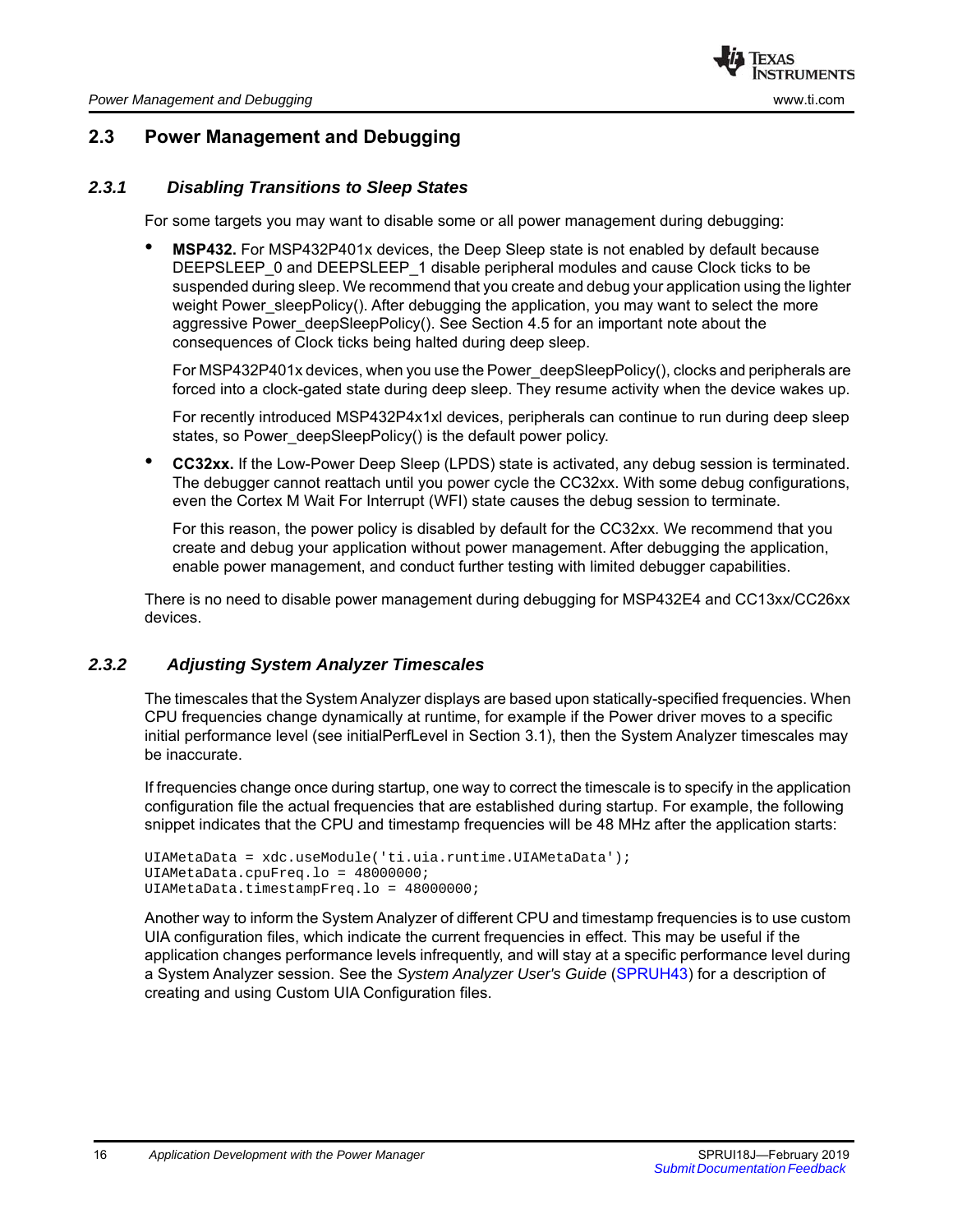### <span id="page-16-0"></span>**2.4 Power Management and Output to UART**

Because LPDS terminates any debug session for CC32xx and the debugger cannot be reconnected without resetting the device, using the UART to receive printf-style messages is a useful strategy for CC32xx. Use of the UART allows some information to be sent to the terminal after CC32xx LPDS is activated.

This strategy is also available for all other supported targets.

There are two ways to use the UART: through the Display middleware driver (which simplifies setup) and by using the UART driver directly.

#### <span id="page-16-1"></span>*2.4.1 Using the Display Middleware Driver for UART-Based Debugging*

The Display middleware driver provides an easy way to use the UART. This driver is used in the SDK examples.

Since the Display driver uses a UART internally, the application does not need to perform any of the UART open, control, or write calls. The Display driver takes care of disabling UART RX, so Display's use of the UART does not prohibit sleep.

To use the Display driver, an application should do the following:

1. Include the Display driver header file:

#include <ti/display/Display.h>

2. Open a display for UART use:

```
 display = Display_open(Display_Type_UART, NULL);
    if (display == NULL) {
        while (1);
 }
```
3. Print to the display using the Display printf() API. For example:

```
Display_printf(display, 0, 0, "I2C Initialized!\n");
 ...
    Display_printf(display, 0, 0, "Sample %u: %d (C)\n", i, temperature);
 ....
    Display printf(display, 0, 0, "I2C closed!\n\pi");
```

```
Note: With the CC32xx, you should not use Display Type HOST with the Display driver if
           LPDS may be activated.
```
#### <span id="page-16-2"></span>*2.4.2 Using the UART Driver for Debugging*

An alternative to using the Display driver is to configure use of the UART driver directly. As with the Display driver, this strategy can be used with all devices, but it is shown here for CC32xx because LPDS terminates any debug session for CC32xx.

Using the UART driver directly allows additional customer-specific UART data transfers to be performed beyond those supported with the Display driver.

The "UART Power" example sends such output to the UART. The following statements are from the uartpower.c file in that example.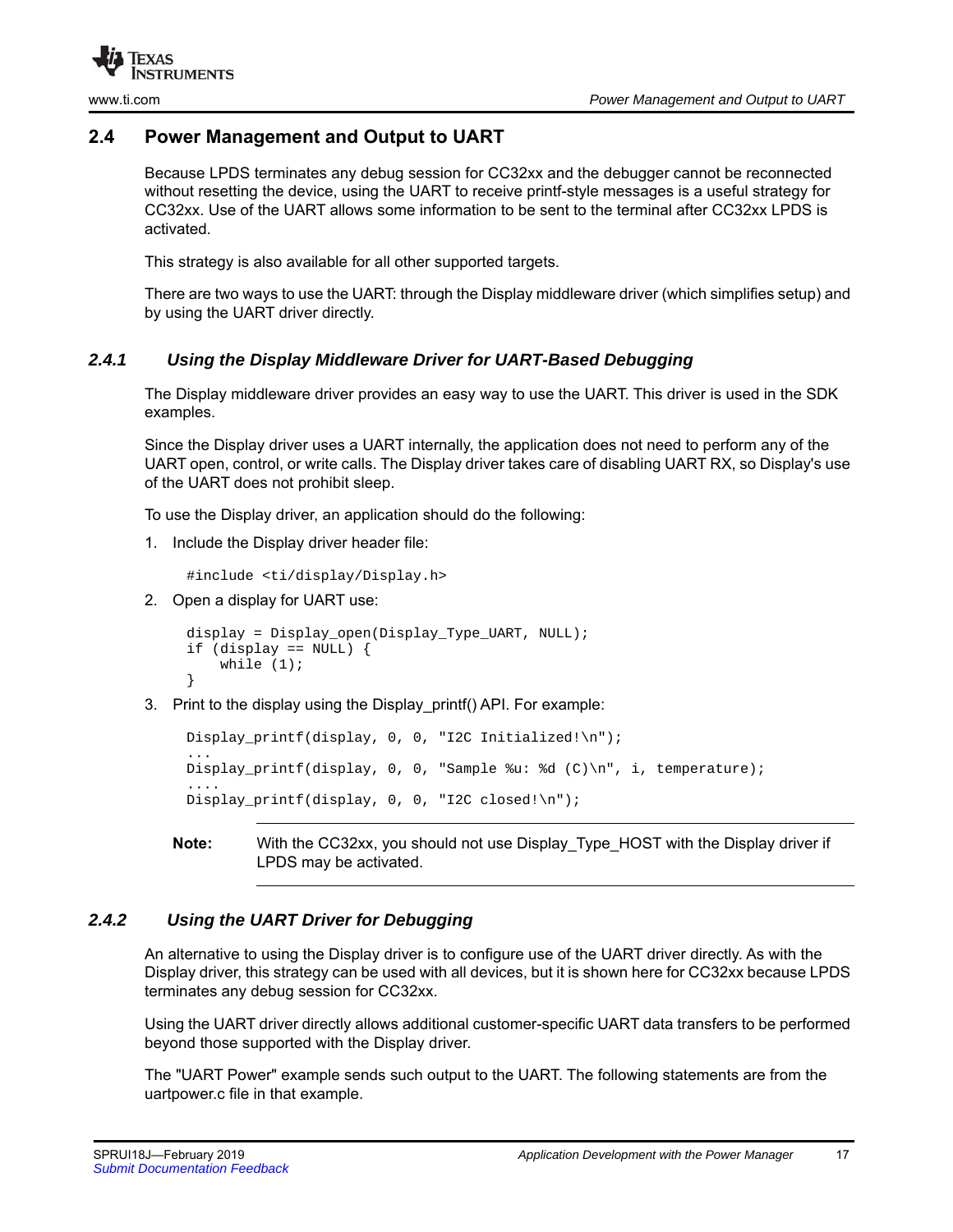After UART\_open() is called, a UART\_control() call disables receive mode for the port.

/\* Stop the receive to go into low power state \*/ **UART\_control**(uart0, UART\_CMD\_RXDISABLE, NULL);

Within the UART\_control() API, the constraint that prevents LPDS is released as follows. The UART does not need to be woken up to receive or listen, so the constraint preventing LPDS can be removed.

```
case (UART_CMD_RXDISABLE):
     if (object->state.rxEnabled) {
         MAP_UARTIntDisable(hwAttrs->baseAddr, UART_INT_RX | UART_INT_RT);
        Power_releaseConstraint(PowerCC32XX_DISALLOW_LPDS);
```
The application, after writing to the UART, calls Task\_sleep() to idle the task for 5 seconds:

```
/* Write to UART0 */
for (i; j) {
    for (i = 0; i < NLOOPS; i++) {
         UART_write(uart0, (const void *)dummyBuffer, sizeof(dummyBuffer));
     }
     UART_write(uart0, (const void *)sleepMsg, sizeof(sleepMsg));
     /* Sleep for 5 seconds */
     Task_sleep(5000);
     /* Blink the LED to indicate that we woke up. */
     blinkLED(Board_LED0, 2);
```
The Task\_sleep() call allows the power policy to run within the Idle loop. Since there is no constraint against using LPDS and 5 seconds is enough time for LPDS, the power policy will choose LPDS.

When the device wakes after 5 seconds, the state is restored, including the UART driver state. The Clock module services the 5 second timeout, and posts an internal semaphore, which results in the CPU getting back to the Task right after the Task\_sleep() call. An LED is blinked. The loop then repeats—writing some data to the UART, sleeping, and blinking an LED.

### <span id="page-17-0"></span>**2.5 Power Management APIs Used by Applications**

Applications can optionally call the following APIs. These APIs are not required, but are available to the application developer.

- **Power\_enablePolicy()** and **Power\_disablePolicy()** controls when the policy is active at runtime.
- **Power\_setPolicy()** chooses a different power policy at runtime.
- **Power\_setConstraint()** and **Power\_releaseConstraint()** set and release constraints for specific power transitions (in addition to constraints drivers are already managing).
- **Power\_setPerformanceLevel()** scales the device performance level between available operating points.
- **Power\_registerNotify()** registers an application callback function to be triggered upon specific power transition events.
- **Power\_shutdown()** puts the device in its lowest-power state, which requires a full application reboot to power up again.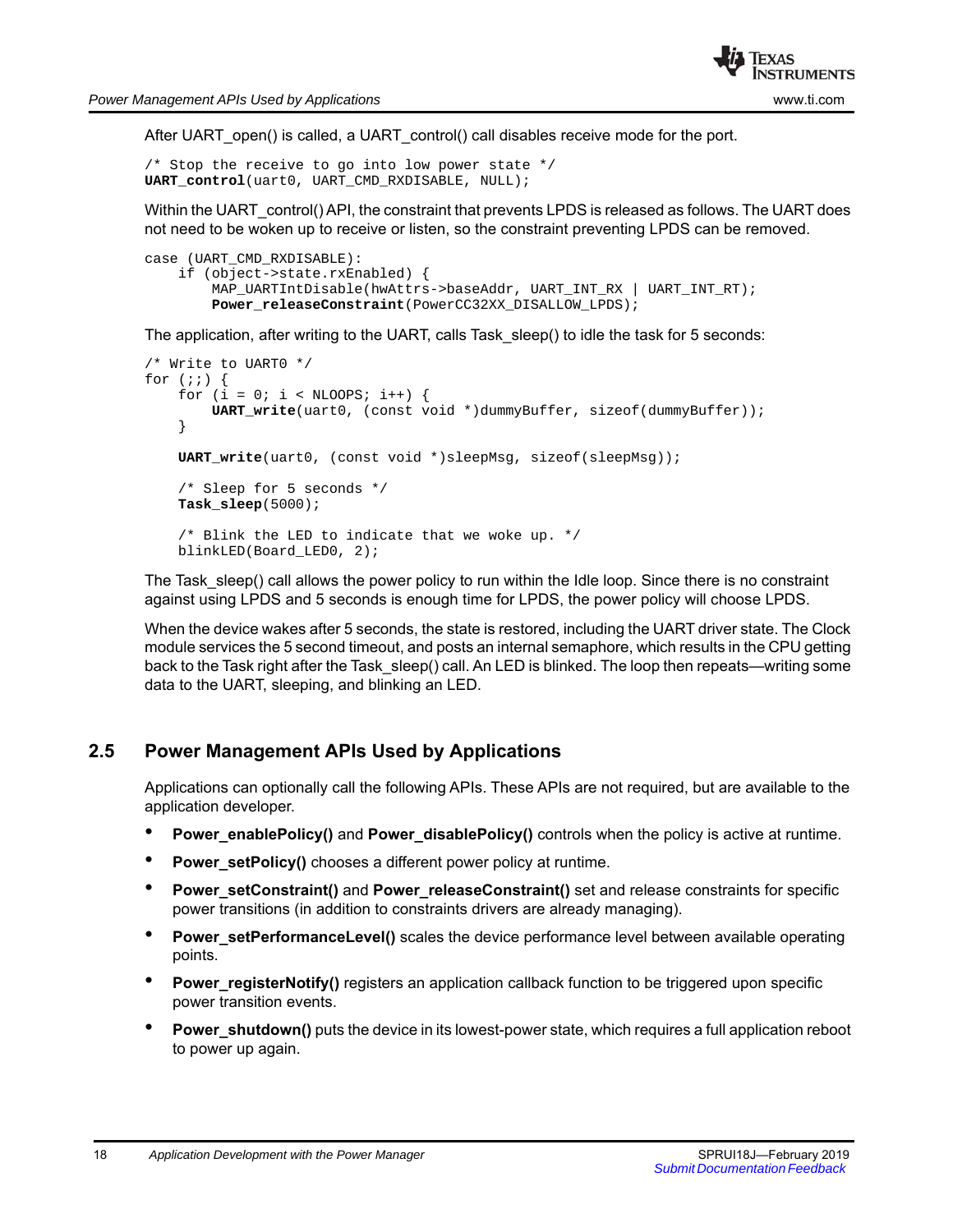

#### <span id="page-18-0"></span>**2.6 Power Management for Direct I/O**

Some applications perform simple direct I/O without using TI Drivers. Such applications should follow the same approach described in [Chapter 5](#page-47-1). That is, they should:

- Call Power\_setDependency() for a peripheral when enabling the peripheral.
- Call Power\_releaseDependency() when no longer using the peripheral.
- Call Power setConstraint() as necessary to prohibit certain sleep states.
- Call Power releaseConstraint() as soon as those sleep states can be allowed again.
- Call Power registerNotify() to register callback functions as necessary to handle sleep transition events.
- Call Power unregisterNotify() if necessary when such callbacks are no longer necessary.

#### <span id="page-18-1"></span>**2.7 Optimizing Power Management**

For optimal power savings, an application can assist the Power Manager by following these general guidelines:

- Avoid "busy waiting" (repeated checks to see if a condition is met) on a resource or condition. Instead, use interrupts, OS timing services, or OS synchronization services (such as Semaphore\_pend() ) that block and allow other code to run. If no other code needs to run, power saving transitions become possible while waiting.
- Don't open drivers or leave drivers open if the application is not using them. When opened, drivers may set power constraints that unnecessarily limit the actions of the Power Manager. Instead, open drivers as needed and close them when they are not needed.
- If possible, optimize the application for speed (vs. memory in some cases) to reduce active cycles. This allows for more cycles to be spent in low power states.
- Be aware of the tradeoffs between accuracy and power consumption. Some applications overcalculate results, for example by using higher precision math than needed or wide data types when smaller types would suffice. Unnecessary accuracy or over-calculation increases the application footprint and consumes more CPU cycles, which reduces the amount of time the CPU can rest in a sleep state.

The following items are more specific recommendations for power reduction in your applications:

- **Clock.TickMode\_PERIODIC.** If the Clock module is used with Clock.TickMode\_PERIODIC, consider slowing the tick rate by specifying the maximum period that still meets application timing requirements. The default Clock.tickPeriod causes the Clock to tick every 1 millisecond. Depending on your application's timing requirements, this resolution might be unnecessarily high. For example, a system tick every 100 milliseconds meets the timing needs of some applications. Such slower tick rates can significantly reduce the number of CPU wakeups for Clock ticks, which allows for more time spent in sleep states. This mode is recommended for and is the default on CC32xx, MSP432P401x, and MSP432E4 devices.
- **Clock.TickMode\_DYNAMIC.** If the Clock module is used with Clock.TickMode\_DYNAMIC, unnecessary timer ticks are suppressed. The number of timer interrupts is reduced to the minimum required to support the scheduled timeouts. For some devices, the default tick mode is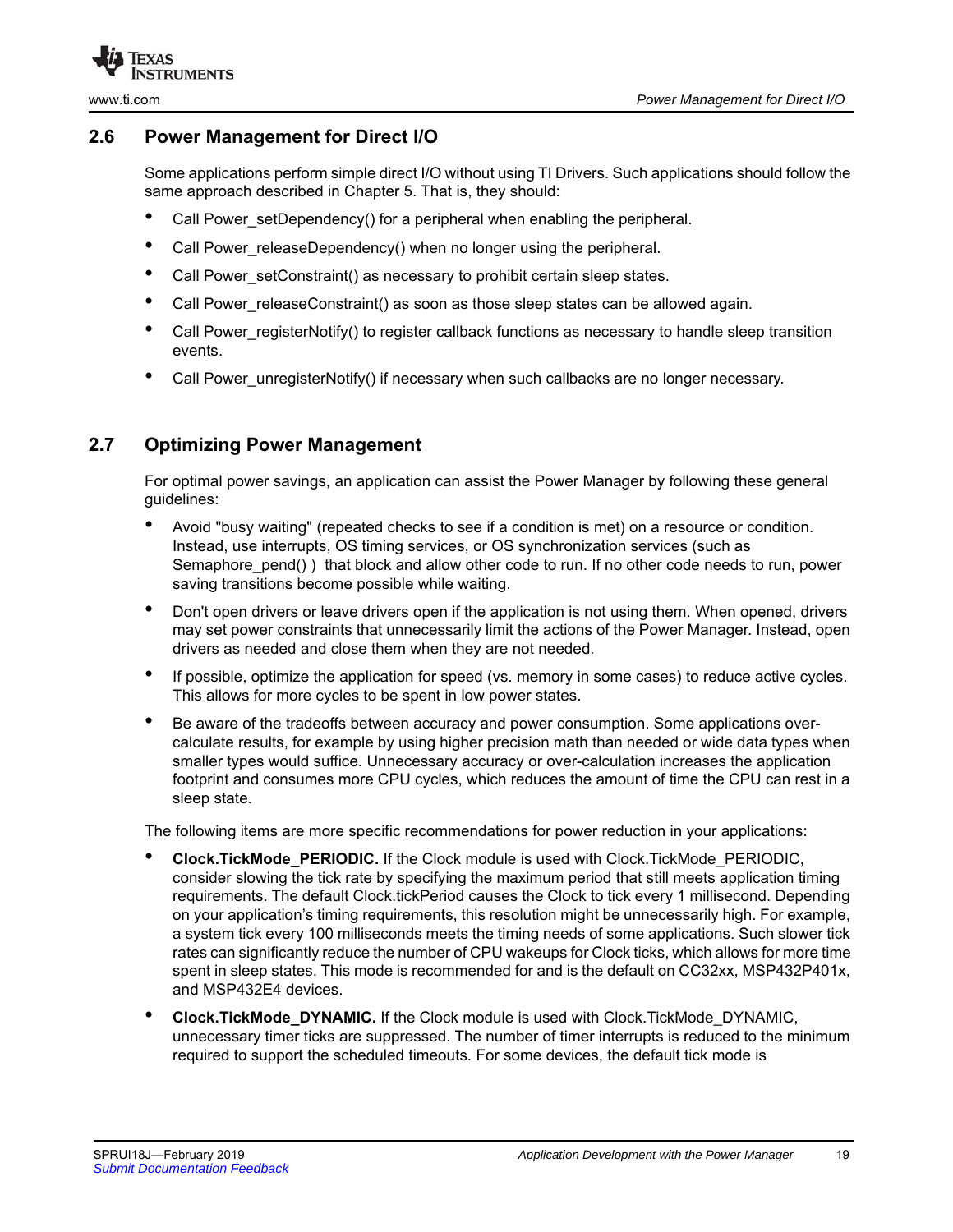

TickMode\_DYNAMIC if the mode is not specified in the application configuration. See the wiki information on [Clock Tick Suppression](http://processors.wiki.ti.com/index.php/SYS/BIOS_for_the_MSP430#Clock_Tick_Suppression) for details. This mode is recommended for and is the default on CC13xx/CC26xx and MSP432P4x1xl devices.

Some UART drivers allow applications to disable receive mode and release the corresponding power constraints. This is useful if you are using UART for output only.

For example, the UARTCC32XX driver allows the UART\_control() API to be called with UART\_CMD\_RXDISABLE. This control command causes the driver to release the PowerCC32XX\_DISALLOW\_LPDS constraint, because the driver has been told it does not need to stay active to be able to receive data. The UART Power example (see [Section 2.3\)](#page-15-0) uses this UART\_control() call to allow the power policy to select LPDS.

Similarly, for the UARTMSP432 driver with MSP432P401x devices, calling UART\_control() with UART\_CMD\_RXDISABLE releases the DISALLOW\_DEEPSLEEP\_0 and DISALLOW\_PERF\_CHANGES constraints. Without these constraints set, the power policy can select a deep sleep state when appropriate and can allow the performance level to be changed.

#### <span id="page-19-0"></span>**2.8 What Next?**

If you are an application developer, you can ignore the remaining chapters in most cases. [Chapter 4](#page-30-1) is for use by developers who want to customize the provided power policies. [Chapter 5](#page-47-1) is for use by device driver writers.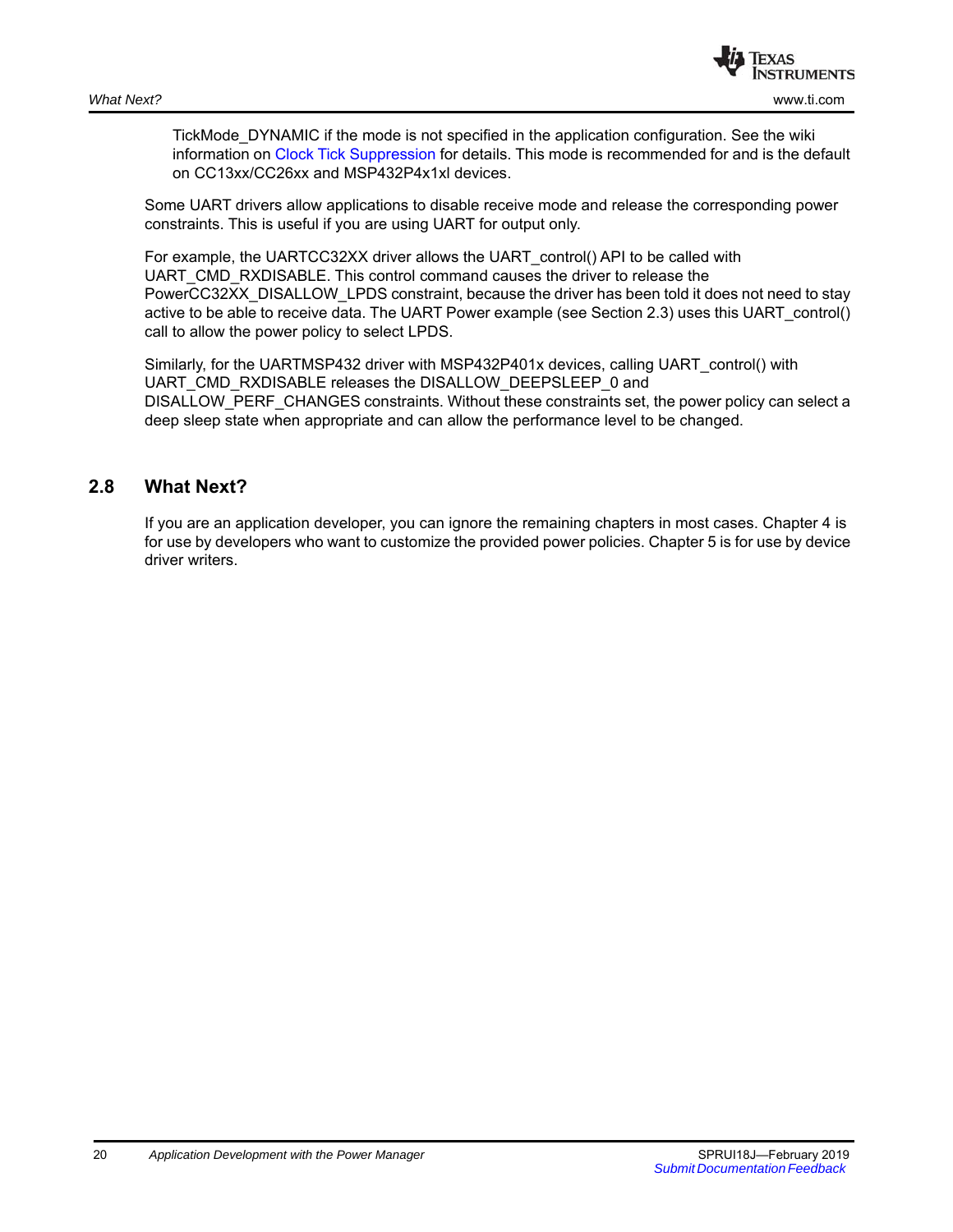<span id="page-20-0"></span>

# <span id="page-20-1"></span>*Power Management Configuration*

This chapter provides more detail about the configuration interfaces available for the Power Manager.

| <b>Topic</b> |                                                    | Page |
|--------------|----------------------------------------------------|------|
| 3.1          | <b>Static Configuration of Power Management 22</b> |      |
| 3.2          |                                                    |      |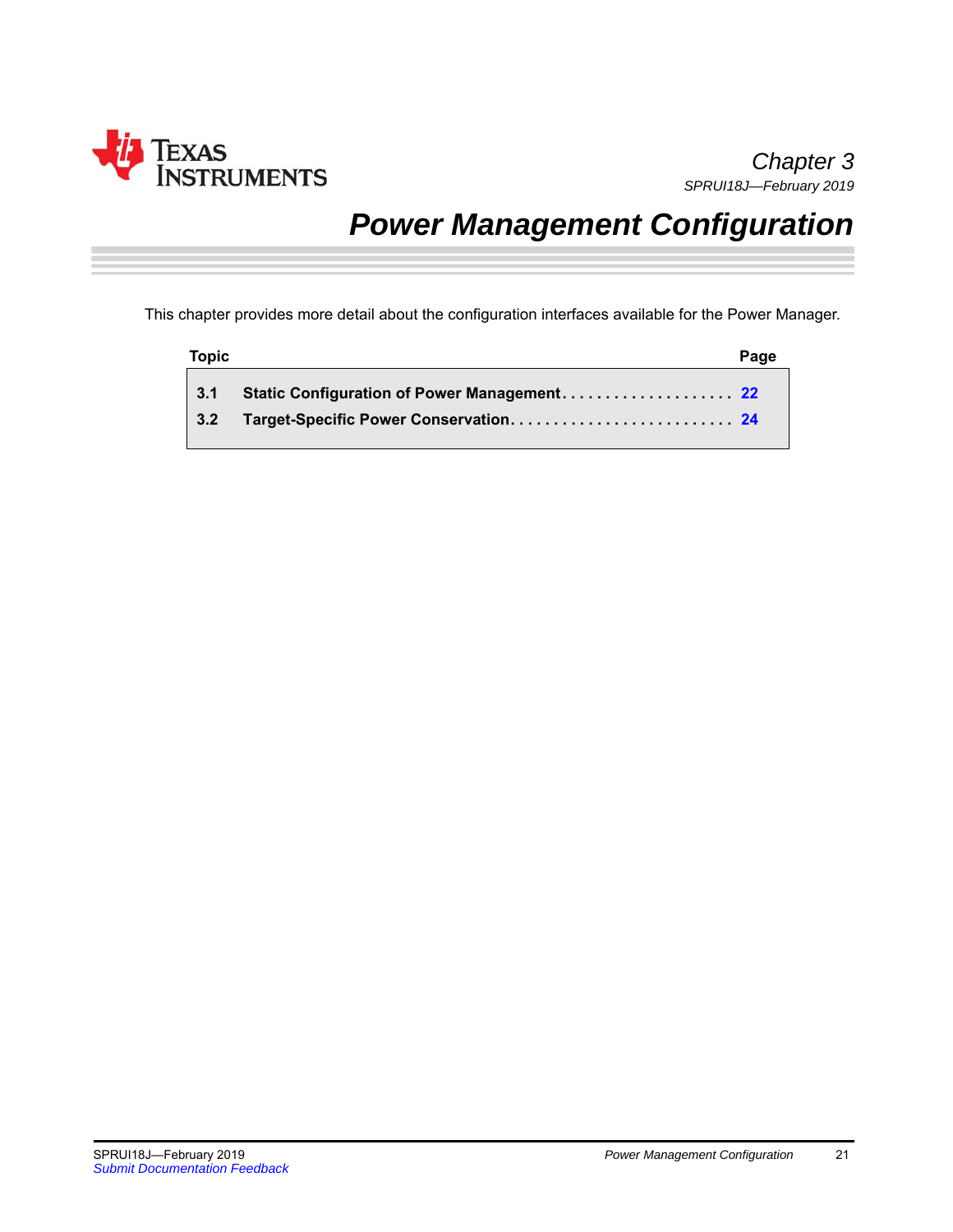#### <span id="page-21-0"></span>**3.1 Static Configuration of Power Management**

<span id="page-21-1"></span>Certain Power Manager features are statically configurable via a Power Manager configuration object defined in the board file. The elements of the configuration object are device-family specific, and are defined in the relevant Power\*.h device-specific header file.

For example, for CC32xx, a configuration structure of type PowerCC32XX\_ConfigV1 needs to be declared for the application. This structure and its elements are defined in PowerCC32XX.h. The structure is typically declared in the device-specific file included by the Board.h file, which in this case is CC3220S\_LAUNCHXL.c or CC3220SF\_LAUNCHXL.c. If this structure is not included in the application, the application will fail to link.

The configuration object is defined and declared in the following locations:

| <b>Target</b>     | <b>Configuration Struct</b>   | <b>Defined</b>  | <b>Declared</b>                                                                                               | <b>Reference Policy Function</b> |
|-------------------|-------------------------------|-----------------|---------------------------------------------------------------------------------------------------------------|----------------------------------|
| CC13xx/<br>CC26xx | PowerCC26XX Config            | PowerCC26XX.h   | CC1350STK.c<br>CC2650 LAUNCHXL.c<br>CC2650DK 4XS.c<br>CC2650DK 5XD.c<br>CC2650DK 7ID.c<br>CC2650STK.c<br>etc. | PowerCC26XX standbyPolicy()      |
| CC32xx            | PowerCC32XX ConfigV1          | PowerCC32XX.h   | CC3220S LAUNCHXL.c<br>CC3220SF LAUNCHXL.c                                                                     | PowerCC32XX sleepPolicy()        |
| <b>MSP432</b>     | PowerMSP432 ConfigV1          | PowerMSP432.h   | MSP EXP432P401R.c<br>MSP EXP432P4111.c                                                                        | PowerMSP432 sleepPolicy()        |
|                   | MSP432E4 PowerMSP432E4 Config | PowerMSP432E4.h | MSP EXP432E401Y.c                                                                                             | PowerMSP432E4 sleepPolicy()      |

**Definitions** of configuration objects are made in the header files for each target that are located in the <SDK\_INSTALL\_DIR>/source/ti/drivers/power directory.

**Declarations** of configuration objects are made in board files for a particular target. These are located in the <SDK\_INSTALL\_DIR>/source/ti/boards directory.

**Reference policy functions** are provided in the Power<*target*>\_tirtos.c file located in the <SDK\_INSTALL\_DIR>/kernel/tirtos/packages/ti/dpl directory and in the Power<*target*>\_freertos.c file located in the <SDK\_INSTALL\_DIR>/kernel/freertos/dpl directory.

For details, see the reference documentation, which you can access as follows:

- 1. Go to the <SDK\_INSTALL\_DIR>/docs directory.
- 2. View the **Documentation\_Overview.html** web page.
- 3. Follow the link to the **TI Drivers Runtime APIs (doxygen)**.
- 4. Select the **Power.h** link in the "Driver Interfaces" column, along with the device-family specific implementation, for example PowerCC32XX.h.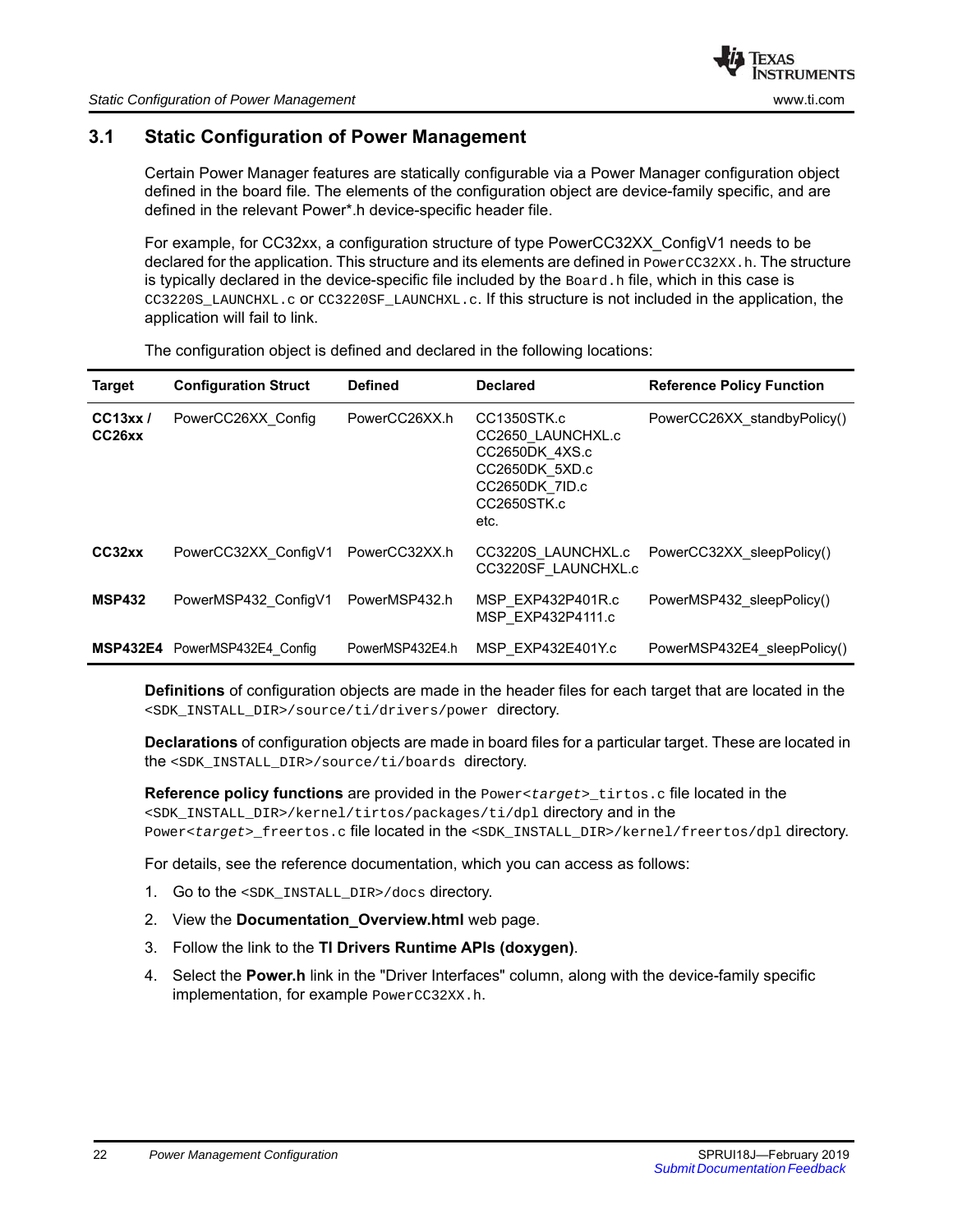

This example shows the configuration object elements for CC13xx/CC26xx devices.

```
const PowerCC26XX_Config PowerCC26XX_config = {
     .policyInitFxn = NULL,
     .policyFxn = &PowerCC26XX_standbyPolicy,
    .calibrateFxn = &PowerCC26XX_calibrate,<br>.enablePolicy = TRUE,
    .enablePolicy
 .calibrateRCOSC_LF = TRUE,
 .calibrateRCOSC_HF = TRUE,
};
```
This example shows the configuration object elements for CC32xx devices:

```
const PowerCC32XX_ConfigV1 PowerCC32XX_config = {
     .policyInitFxn = &PowerCC32XX_initPolicy,
     .policyFxn = &PowerCC32XX_sleepPolicy,
     .enterLPDSHookFxn = NULL,
     .resumeLPDSHookFxn = NULL,
     .enablePolicy = false,
     .enableGPIOWakeupLPDS = true,
     .enableGPIOWakeupShutdown = false,
     .enableNetworkWakeupLPDS = false,
     .wakeupGPIOSourceLPDS = PRCM_LPDS_GPIO13,
     .wakeupGPIOTypeLPDS = PRCM_LPDS_FALL_EDGE,
     .wakeupGPIOFxnLPDS = NULL,
     .wakeupGPIOFxnLPDSArg = 0,
     .wakeupGPIOSourceShutdown = 0,
     .wakeupGPIOTypeShutdown = 0,
     .ramRetentionMaskLPDS = PRCM_SRAM_COL_1 | PRCM_SRAM_COL_2 |
                              PRCM_SRAM_COL_3 | PRCM_SRAM_COL_4,
     .keepDebugActiveDuringLPDS = false,
     .ioRetentionShutdown = PRCM_IO_RET_GRP_1,
     .pinParkDefs = parkInfo,
     .numPins = sizeof(parkInfo) / sizeof(PowerCC32XX_ParkInfo)
};
```
This example shows the configuration object elements for MSP432 devices:

```
const PowerMSP432_ConfigV1 PowerMSP432_config = {
     .policyInitFxn = &PowerMSP432_initPolicy,
     .policyFxn = &PowerMSP432_sleepPolicy,
     .initialPerfLevel = 2,
     .enablePolicy = false,
     .enablePerf = true,
     .enablePinParking = true 
};
```
This example shows the configuration object elements for MSP432E4 devices:

```
const PowerMSP432E4_Config PowerMSP432E4_config = {
     .policyFxn = &PowerMSP432E4_sleepPolicy,
     .enablePolicy = true,
};
```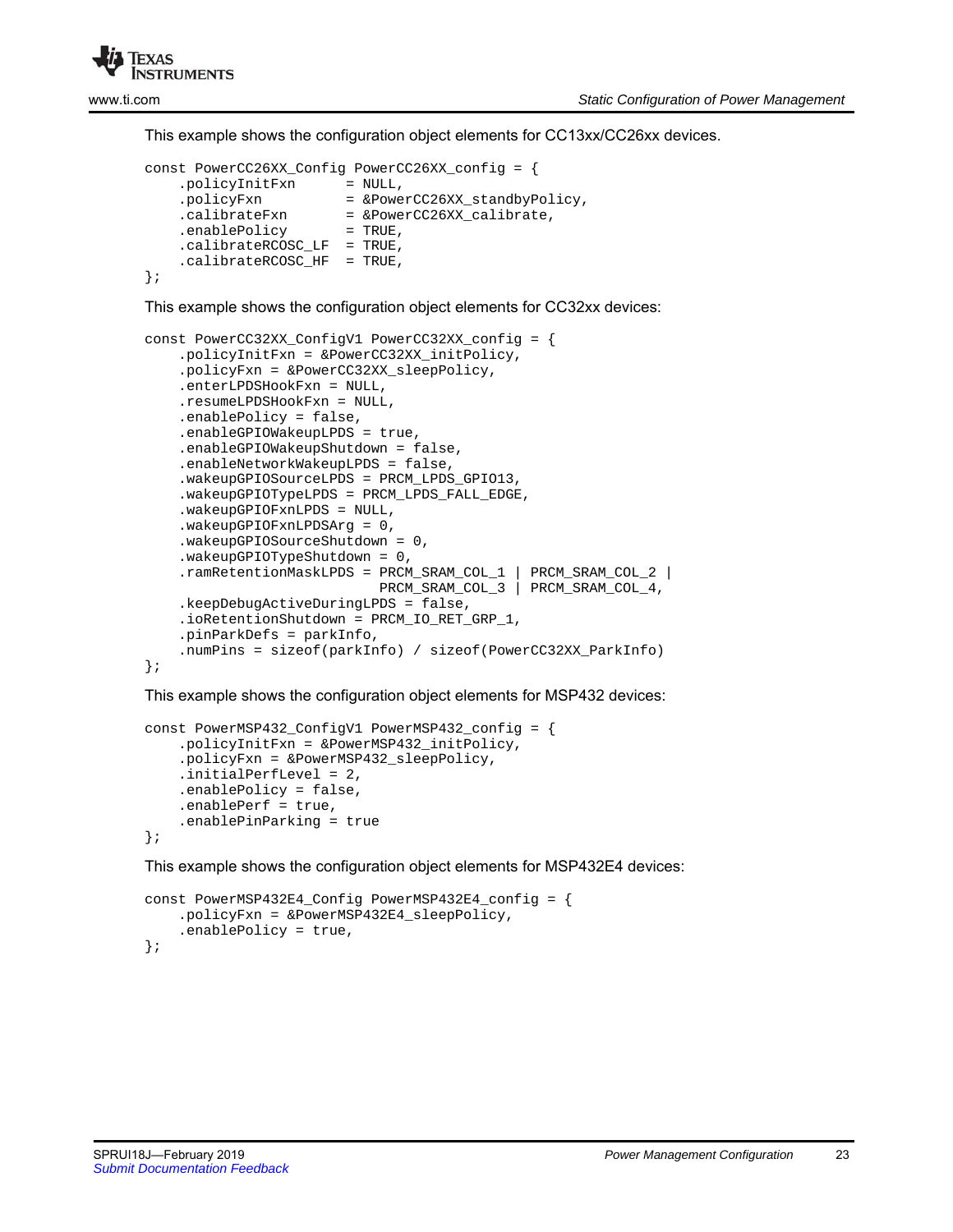#### <span id="page-23-0"></span>*3.1.1 Include Files*

To use the Power API, the application should include both the  $Power.h$  header file and the appropriate device-specific Power header file. It can then call Power\_enablePolicy() in main() or somewhere else in the program. For example, use these statements for CC13xx/CC26xx:

```
#include <ti/drivers/Power.h>
#include <ti/drivers/power/PowerCC26XX.h>
```
...

Power\_enablePolicy();

The device-specific header file should be included as shown above, because applications typically use device-specific resource IDs, events, and sleep states.

# <span id="page-23-1"></span>**3.2 Target-Specific Power Conservation**

Although the same Power Manager API can be used across supported targets, different targets support different power conservation states using the Power Manager.

#### <span id="page-23-2"></span>*3.2.1 CC13xx/CC26xx Power Management*

CC13xx/CC26xx supports three sleep states: CPU wait for interrupt (WFI), IDLE (WFI plus CPU domain power gating), and STANDBY (all device power domains powered off). In addition, the power manager implements low-frequency RCOSC (RCOSC\_LF) calibration and high-frequency RCOSC (RCOSC\_HF) calibration.

The default power policy considers a sleep latency of 1 millisecond to determine if it should choose to enter the STANDBY state.

By default, RCOSC calibration is enabled. RCOSC calibration can be turned off by modifying the default configuration object as highlighted in bold below:

```
const PowerCC26XX_Config PowerCC26XX_config = {
     .policyInitFxn = NULL,
     .policyFxn = &PowerCC26XX_standbyPolicy,
     .calibrateFxn = &PowerCC26XX_noCalibrate, /* default is &PowerCC26XX_calibrate */
    .enablePolicy = TRUE,<br>.calibrateRCOSC LF = FALSE,
     .calibrateRCOSC_LF = FALSE, /* default is TRUE */
    \text{.calibrateRCOSC\_HF} = FALSE, \overline{\hspace{1cm}} /* default is TRUE */
```
The following power events are supported:

- PowerCC26XX\_ENTERING\_STANDBY
- PowerCC26XX\_ENTERING\_SHUTDOWN
- PowerCC26XX\_AWAKE\_STANDBY
- PowerCC26XX AWAKE STANDBY LATE
- PowerCC26XX\_XOSC\_HF\_SWITCHED

Note that clients registered for PowerCC26XX\_AWAKE\_STANDBY are notified just after the domains are powered up. Clients registered for PowerCC26XX\_AWAKE\_STANDBY\_LATE are notified after interrupts have been re-enabled.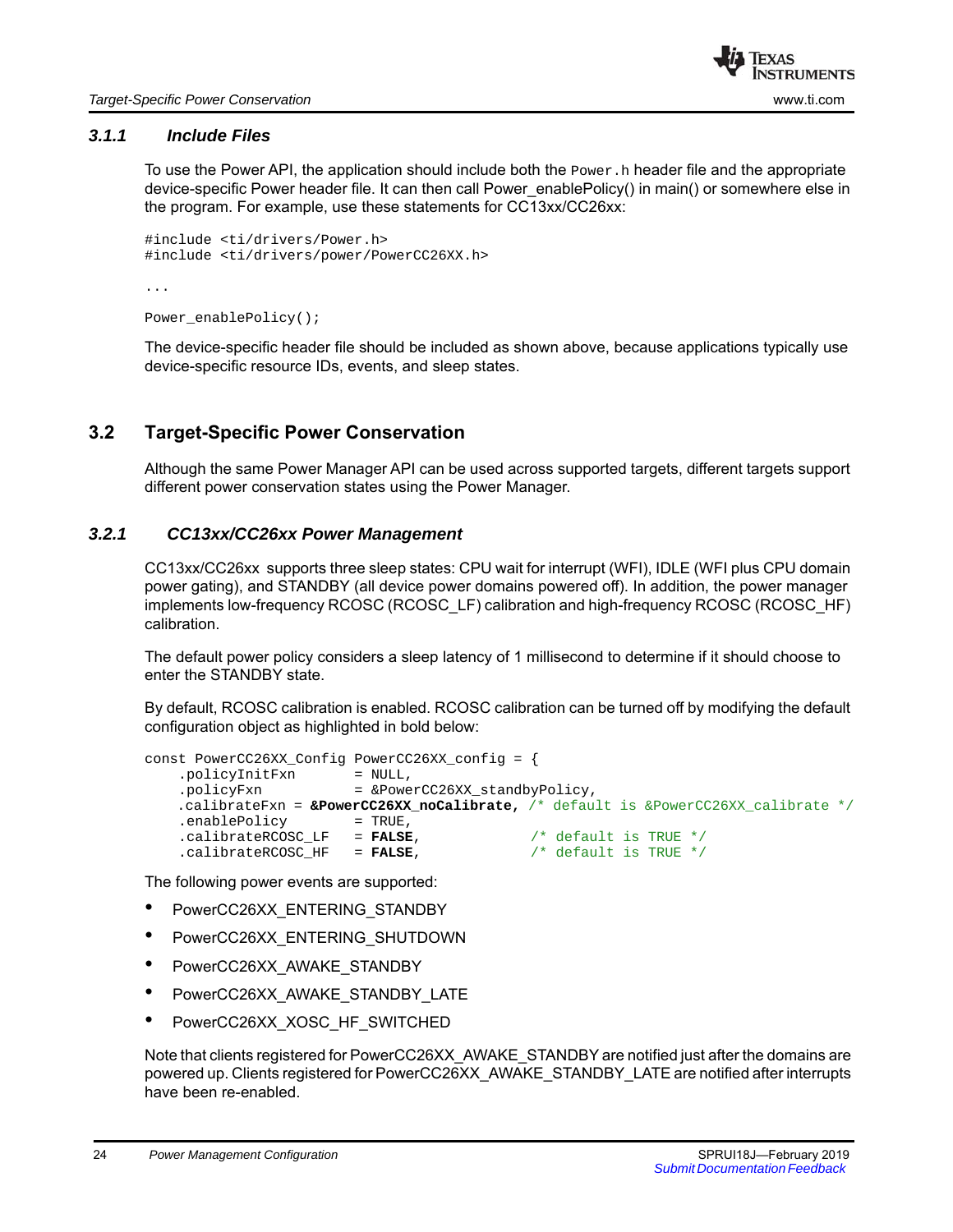

The following constraints can be set or unset:

- PowerCC26XX\_RETAIN\_VIMS\_CACHE\_IN\_STANDBY
- PowerCC26XX\_DISALLOW\_SHUTDOWN
- PowerCC26XX\_DISALLOW\_STANDBY
- PowerCC26XX\_DISALLOW\_IDLE
- PowerCC26XX\_NEED\_FLASH\_IN\_IDLE

Details regarding the implementation are provided in the ti/drivers/power/PowerCC26XX.h file.

#### <span id="page-24-0"></span>*3.2.2 CC32xx Power Management*

CC32xx supports two sleep states: CPU wait for interrupt (WFI) and Low-Power Deep Sleep (LPDS). The reference power policy looks at the amount of idle time remaining to determine which sleep state it can transition to. It first checks to see if there is enough time to transition into LPDS. If it cannot transition into LPDS (for example, there is not enough time or a constraint has been set prohibiting LPDS), it goes to the CPU wait for interrupt state.

The default power policy considers a sleep latency of 20 milliseconds to determine if it should choose to enter the LPDS state.

LPDS is the lowest power state that can be used while continuing to maintain the application context (through memory retention) and the networking context to retain any existing WiFi connection. This state has entry-exit latency overheads.

The following power events are supported:

- PowerCC32XX\_ENTERING\_LPDS
- PowerCC32XX\_ENTERING\_SHUTDOWN
- PowerCC32XX\_AWAKE\_LPDS

The following constraints can be set or unset:

- PowerCC32XX\_DISALLOW\_LPDS
- PowerCC32XX\_DISALLOW\_SHUTDOWN

Details regarding the implementation are provided in the  $ti/drivers/power/PowerC32XX.h$  file.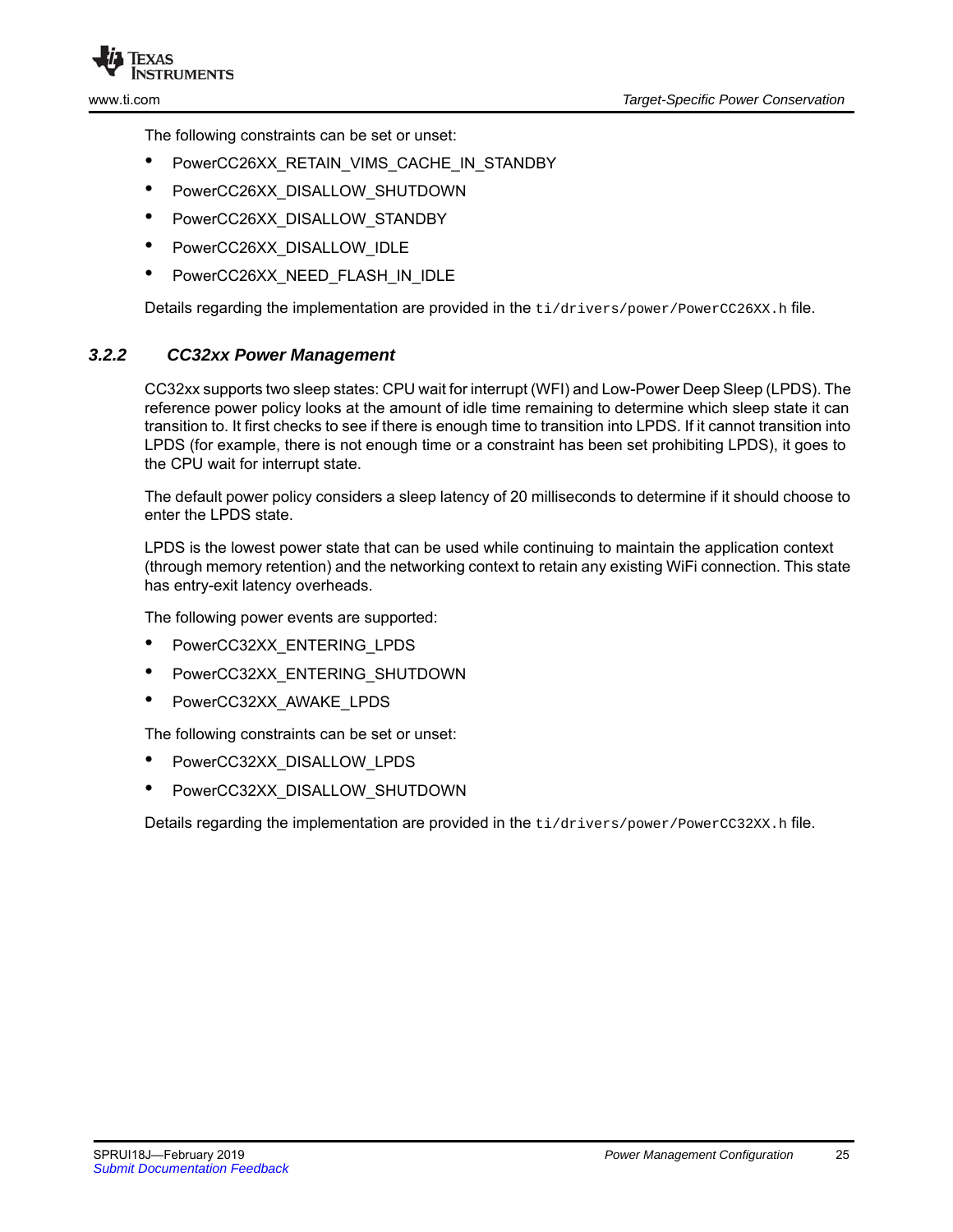#### **CC32xx Pin Parking Configuration and Management**

When the CC32xx goes into LPDS, there can be significant leakage currents from I/O pins that are left floating (drifting somewhere between high or low), in a high-impedance state. To avoid such leakage, no pins should be left floating. Instead pins should be pulled to either a logic high or low, using internal pull resistors within the device pin pad configuration registers.

The CC32xx provides sophisticated pin configuration and multiplexing options. The Power Manager cannot read enough information from the dynamic pin configuration settings to generally determine safe parking states for an individual application. Therefore, the pin parking information should be statically configured by the application developer in the board file.

The provided board files configure CC32xx pin parking by default in the PowerCC32XX\_ConfigV1 structure.

```
const PowerCC32XX_ConfigV1 PowerCC32XX_config = {
     .policyInitFxn = &PowerCC32XX_initPolicy,
     .policyFxn = &PowerCC32XX_sleepPolicy,
     ...
     .ioRetentionShutdown = PRCM_IO_RET_GRP_1,
     .pinParkDefs = parkInfo,
     .numPins = sizeof(parkInfo) / sizeof(PowerCC32XX_ParkInfo)
};
```
The pinParkDefs element points to an array of structures that define the parking state for each pin. If pinParkDefs is NULL, then no pins will be parked. In other words, to disable pin parking, set pinParkDefs to NULL.

The numPins config indicates the number of elements in the pinParkDefs array; this can be calculated as shown above.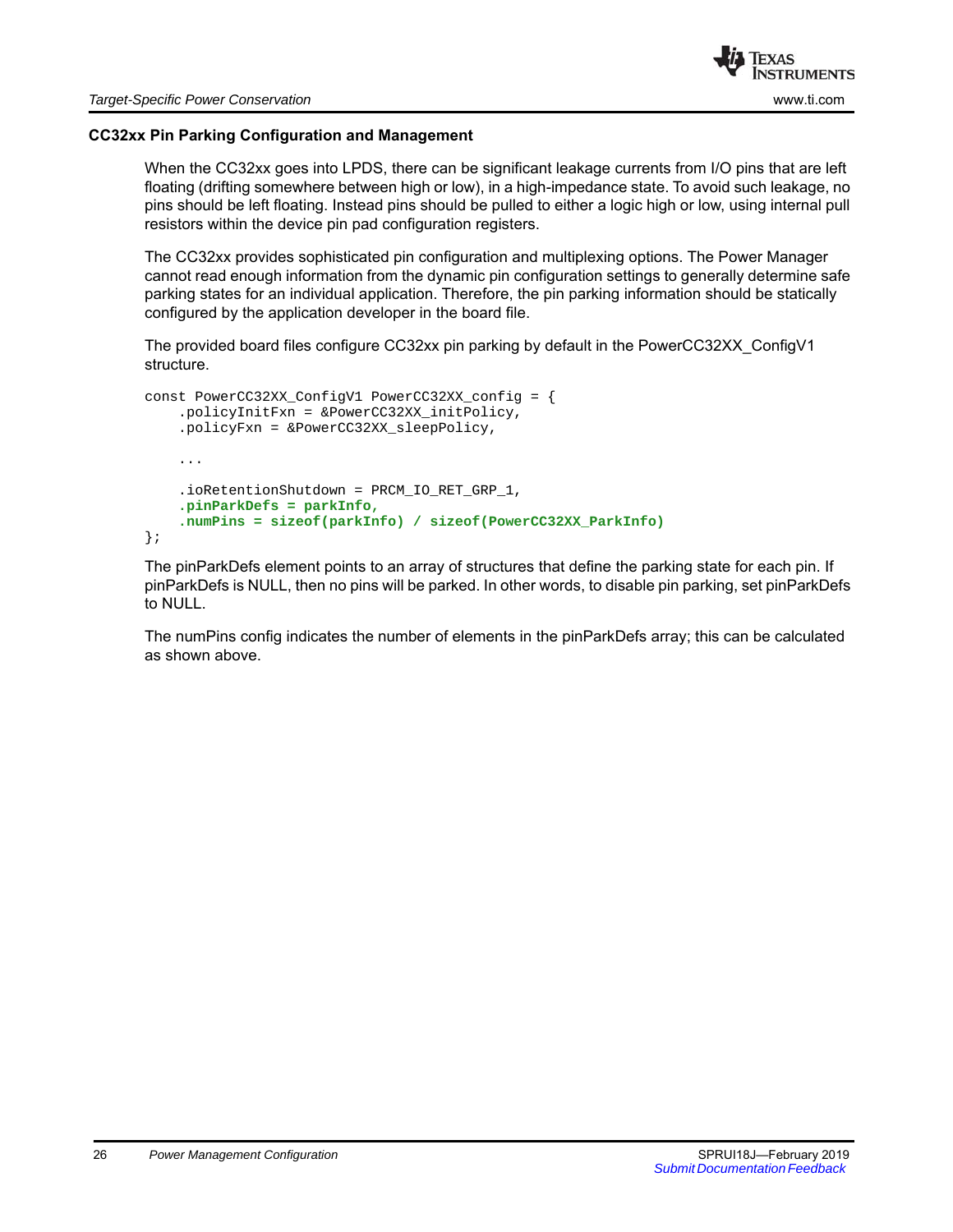

By default, pinParkDefs points to the parkInfo array, which is included in the board files with the appropriate settings for the parkable pins on the TI Launchpad. For different boards, which have different circuit connections, this parking table should be modified to define the appropriate parking states to use while in LPDS. The default parkInfo array is as follows:

| $PowerCC32XX_ParkInfo\ parkInfo[] = \{$ |                                                                                |
|-----------------------------------------|--------------------------------------------------------------------------------|
| $/$ *<br>PIN                            | PIN ALIAS (FUNCTION)<br>PARK STATE                                             |
|                                         | PowerCC32XX_PIN01, PowerCC32XX_WEAK_PULL_DOWN_STD}, /* GPIO10                  |
|                                         | PowerCC32XX_PIN02, PowerCC32XX_WEAK_PULL_DOWN_STD }, /* GPIO11                 |
|                                         | PowerCC32XX PIN03, PowerCC32XX WEAK PULL DOWN STD , /* GPIO12                  |
|                                         | PowerCC32XX_PIN04, PowerCC32XX_WEAK_PULL_DOWN_STD }, /* GPIO13                 |
|                                         | PowerCC32XX PIN05, PowerCC32XX WEAK PULL DOWN STD }, /* GPIO14                 |
|                                         | PowerCC32XX PIN06, PowerCC32XX WEAK PULL DOWN STD }, /* GPIO15                 |
|                                         | PowerCC32XX_PIN07, PowerCC32XX_DONT_PARK },<br>$/*$ GPIO16 (UART1 TX)          |
|                                         | PowerCC32XX_PIN08, PowerCC32XX_WEAK_PULL_DOWN_STD }, /* GPIO17                 |
|                                         | PowerCC32XX PIN11, PowerCC32XX WEAK PULL DOWN STD }, /* FLASH SPI_CLK          |
|                                         | PowerCC32XX_PIN12, PowerCC32XX_WEAK_PULL_DOWN_STD }, /* FLASH_SPI_DOUT         |
|                                         | PowerCC32XX PIN13, PowerCC32XX WEAK PULL DOWN STD }, /* FLASH SPI DIN          |
|                                         | PowerCC32XX_PIN14, PowerCC32XX_WEAK_PULL_DOWN_STD}, /* FLASH_SPI_CS            |
|                                         | PowerCC32XX_PIN15, PowerCC32XX_WEAK_PULL_DOWN_STD }, /* GPIO22                 |
|                                         | $/ * TDI$ (JTAG DEBUG)<br>PowerCC32XX PIN16, PowerCC32XX WEAK PULL DOWN STD    |
|                                         | , $/*$ TDO (JTAG DEBUG)<br>PowerCC32XX_PIN17, PowerCC32XX_WEAK_PULL_DOWN_STD } |
|                                         | PowerCC32XX PIN19, PowerCC32XX WEAK PULL DOWN STD<br>/* TCK (JTAG DEBUG)       |
|                                         | PowerCC32XX PIN20, PowerCC32XX WEAK PULL DOWN STD<br>/* TMS (JTAG DEBUG)       |
|                                         | PowerCC32XX PIN18, PowerCC32XX WEAK PULL DOWN STD<br>$/*$ GPIO28               |
|                                         | PowerCC32XX_PIN21, PowerCC32XX_WEAK_PULL_DOWN_STD}<br>$/*$ SOP2                |
|                                         | PowerCC32XX PIN29, PowerCC32XX WEAK PULL DOWN STD }, /* ANTSEL1                |
|                                         | PowerCC32XX_PIN30, PowerCC32XX_WEAK_PULL_DOWN_STD }, /* ANTSEL2                |
|                                         | PowerCC32XX_PIN45, PowerCC32XX_WEAK_PULL_DOWN_STD }, /* DCDC_ANA2_SW_P         |
|                                         | PowerCC32XX PIN50, PowerCC32XX WEAK PULL DOWN STD, /* GPIO0                    |
|                                         | PowerCC32XX_PIN52, PowerCC32XX_WEAK_PULL_DOWN_STD}, /* RTC_XTAL_N              |
|                                         | PowerCC32XX PIN53, PowerCC32XX WEAK PULL DOWN STD }, /* GPIO30                 |
|                                         | PowerCC32XX_PIN55, PowerCC32XX_DONT_PARK },<br>$/*$ GPIO1 (UART0 TX)           |
|                                         | PowerCC32XX_PIN57, PowerCC32XX_WEAK_PULL_DOWN_STD }, /* GPIO2                  |
|                                         | PowerCC32XX PIN58, PowerCC32XX WEAK PULL DOWN STD, /* GPIO3                    |
|                                         | PowerCC32XX PIN59, PowerCC32XX WEAK PULL DOWN STD }, /* GPIO4                  |
|                                         | PowerCC32XX_PIN60, PowerCC32XX_WEAK_PULL_DOWN_STD }, /* GPIO5                  |
|                                         | PowerCC32XX PIN61, PowerCC32XX WEAK PULL DOWN STD }, /* GPIO6                  |
|                                         | PowerCC32XX PIN62, PowerCC32XX WEAK PULL DOWN STD, /* GPIO7                    |
|                                         | PowerCC32XX PIN63, PowerCC32XX WEAK PULL DOWN STD $,$ /* GPIO8                 |
|                                         | {PowerCC32XX_PIN64, PowerCC32XX_WEAK_PULL_DOWN_STD}, /* GPIO9                  |

};

You can use the following parking states:

- PowerCC32XX\_NO\_PULL\_HIZ
- PowerCC32XX\_WEAK\_PULL\_UP\_STD
- PowerCC32XX\_WEAK\_PULL\_DOWN\_STD
- PowerCC32XX\_WEAK\_PULL\_UP\_OPENDRAIN
- PowerCC32XX\_WEAK\_PULL\_DOWN\_OPENDRAIN
- PowerCC32XX\_DRIVE\_LOW
- PowerCC32XX\_DRIVE\_HIGH
- PowerCC32XX\_DONT\_PARK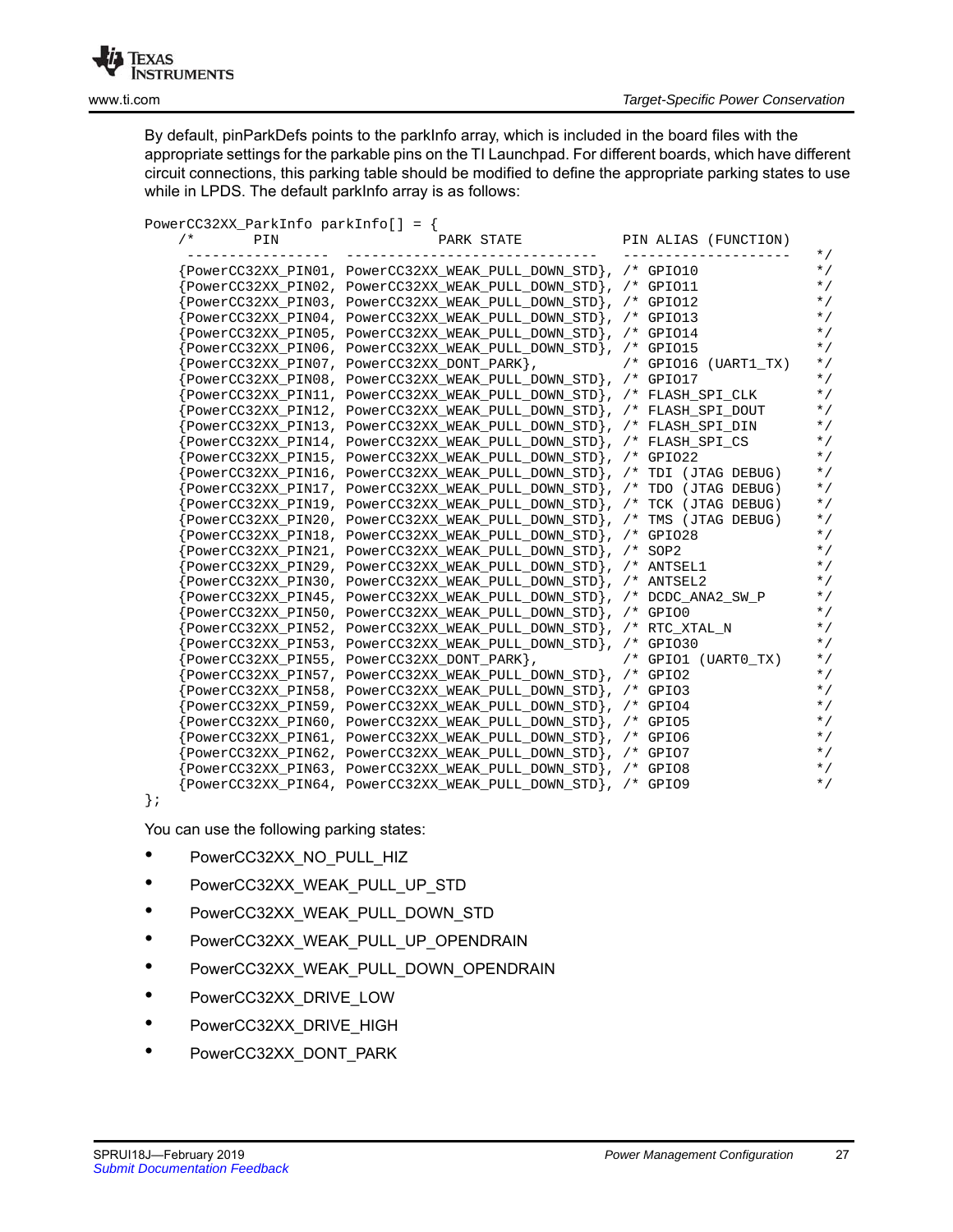On older CC32xx devices, the no pull, pull up (PU), and pull down (PD) states are supported. On some newer devices, the pin pads are enhanced to allow individual pins to be driven to a low or high logic level during LPDS.

If you want a pin to be left unparked, specify the PowerCC32XX\_DONT\_PARK state. For example, for a UART TX pin, the device automatically parks the pin in a high state during the transition to LPDS, so the Power Manager does not need to explicitly park the pin. So the entry in the array for such a pin should specify PowerCC32XX\_DONT\_PARK.

Note that pins managed by the GPIO driver (GPIOCC32XX) are, by default, parked in their current logic state when LPDS is activated. This allows an application to set GPIO pin states that will persist during LPDS. What this means is that, for GPIO-driver managed pins, if the pins are specified in the parking table in the board file, then the static state specified in the board file will by default be ignored; instead the dynamic state of the pin at entry to LPDS will be used.

This default behavior for GPIO-driver managed pins can be overridden by specifying GPIOCC32XX\_USE\_STATIC for a pin in the GPIO driver configuration structures. Then, specify the corresponding static states you want to use in the parking table in the board file.

Most applications have a significant number of unused pins (those not managed by any driver). These unused pins are parked to the states statically defined in the board file.

#### <span id="page-27-0"></span>*3.2.3 MSP432 Power Management*

MSP432 (including MSP432P401x and MSP432P4x1xl devices) supports Sleep and Deep Sleep states. In addition, the performance level of the target can be set to one of four levels. Setting the performance level changes the target's clock speeds and core voltage levels that trade performance for power conservation.

Transition latencies are very short for the MSP432—about 24 microseconds maximum—so latency thresholds are not considered for MSP432 when deciding whether to enter Deep Sleep.

The following power events are supported:

- PowerMSP432\_ENTERING\_SLEEP
- PowerMSP432\_ENTERING\_DEEPSLEEP
- PowerMSP432\_ENTERING\_SHUTDOWN
- PowerMSP432\_AWAKE\_SLEEP
- PowerMSP432\_AWAKE\_DEEPSLEEP
- PowerMSP432 START CHANGE PERF LEVEL
- PowerMSP432\_DONE\_CHANGE\_PERF\_LEVEL

The following constraints can be set or unset:

- PowerMSP432\_DISALLOW\_SLEEP
- PowerMSP432\_DISALLOW\_DEEPSLEEP\_0
- PowerMSP432\_DISALLOW\_DEEPSLEEP\_1
- PowerMSP432\_DISALLOW\_SHUTDOWN\_0
- PowerMSP432\_DISALLOW\_SHUTDOWN\_1
- PowerMSP432 DISALLOW PERFLEVEL 0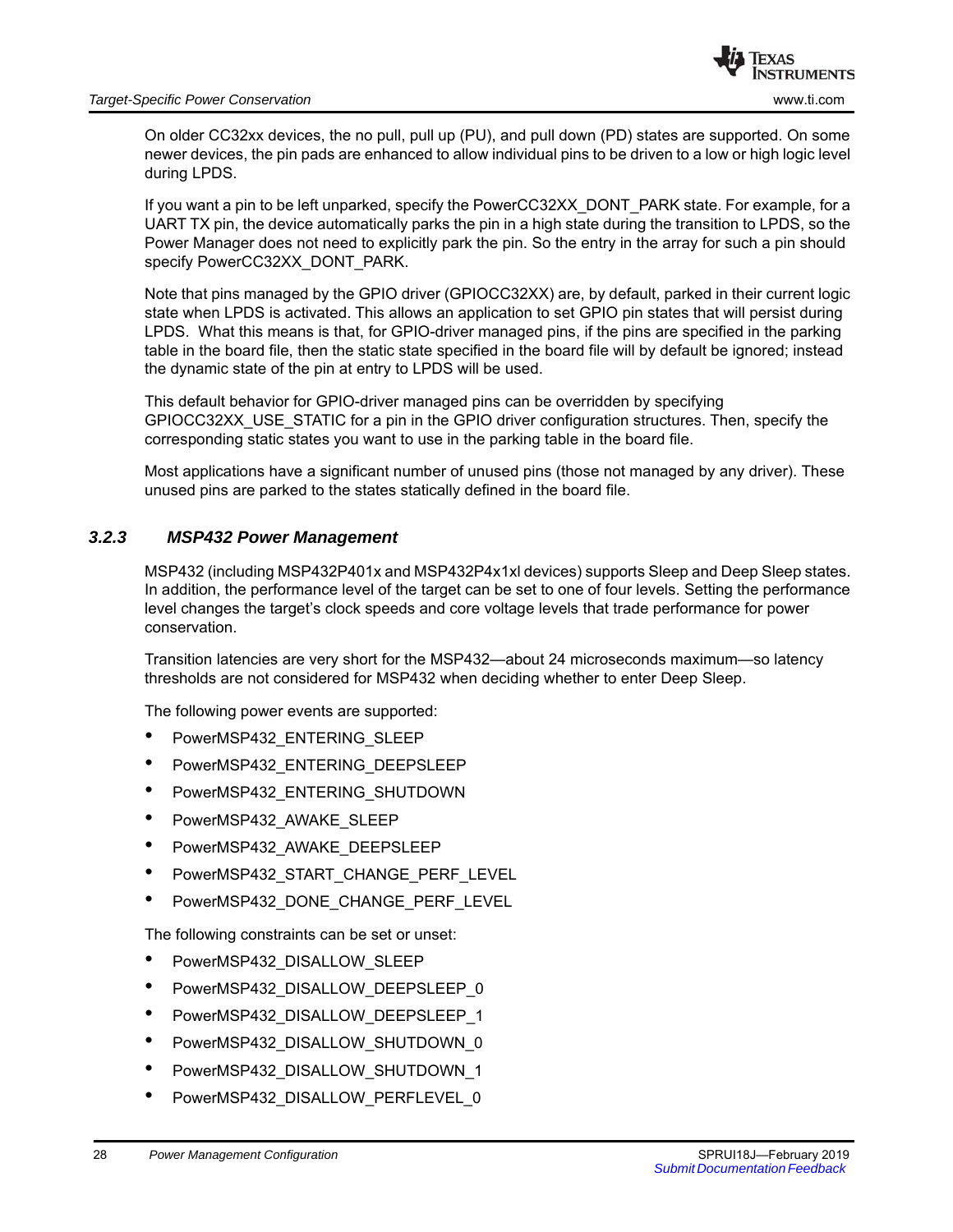

- PowerMSP432 DISALLOW PERFLEVEL 1
- PowerMSP432\_DISALLOW\_PERFLEVEL\_2
- PowerMSP432 DISALLOW PERF CHANGES

The Power driver for MSP432 uses ARM-centric naming of sleep states. That is, the states are sleep, deepsleep, and shutdown. The mapping of these sleep states to the LPM modes in the device data sheet is as follows:

- PowerMSP432 SLEEP = LPM0
- PowerMSP432\_DEEPSLEEP\_0 = LPM3
- PowerMSP432 DEEPSLEEP 1 = LPM4
- PowerMSP432 SHUTDOWN 0 = LPM3.5
- PowerMSP432\_SHUTDOWN\_1 = LPM4.5

Details regarding the implementation are provided in the ti/drivers/power/PowerMSP432.h file.

For details about ways to achieve better power savings on the MSP432 by using the Watchdog timer, see the [TI-RTOS MSP432 Timer](http://processors.wiki.ti.com/index.php/TI-RTOS_MSP432_Timer) wiki topic.

#### **MSP432 Pin Parking Configuration and Management**

When the MSP432 goes into a deepsleep state (DEEPSLEEP\_0 or DEEPSLEEP\_1) there can be significant leakage currents from I/O pins that are left floating (drifting somewhere between high or low), in a high-impedance state. To avoid such leakage, no pins should be left floating. Instead pins should be pulled to either a logic high or low, using internal pull resistors within the device pin pads.

The Power Manager enables MSP432 automatic pin parking by default. The configuration setting for this is the enableParking element in the PowerMSP432\_ConfigV1 structure:

```
const PowerMSP432_ConfigV1 PowerMSP432_config = {
     .policyInitFxn = &PowerMSP432_initPolicy,
     .policyFxn = &PowerMSP432_sleepPolicy,
     .initialPerfLevel = 2,
     .enablePolicy = true,
     .enablePerf = true,
     .enableParking = true
};
```
When enableParking is true (the default) and the device goes to DEEPSLEEP\_0 or DEEPSLEEP\_1, pull up or pull down resistors will be enabled, as appropriate, to pull the pins high or low, versus left floating.

For each input pin configured in GPIO mode, the Power Manager senses the current logic level of the pin (0 or 1), and then enables the appropriate pull resistor—pull down (PD) or pull up (PU)—to park the pins. Parking is done before the CPU goes to deep sleep. On wakeup, the pull resistor settings for each pin are restored to the state they were in before going to deep sleep.

Pins are not parked if they are not configured as input or are not configured for GPIO. This prevents the Power Manager from driving peripheral or analog function pins to improper states for external circuitry.

If you want your application to control pin parking in some other manner, you can set the Power Manager's enableParking configuration element to false.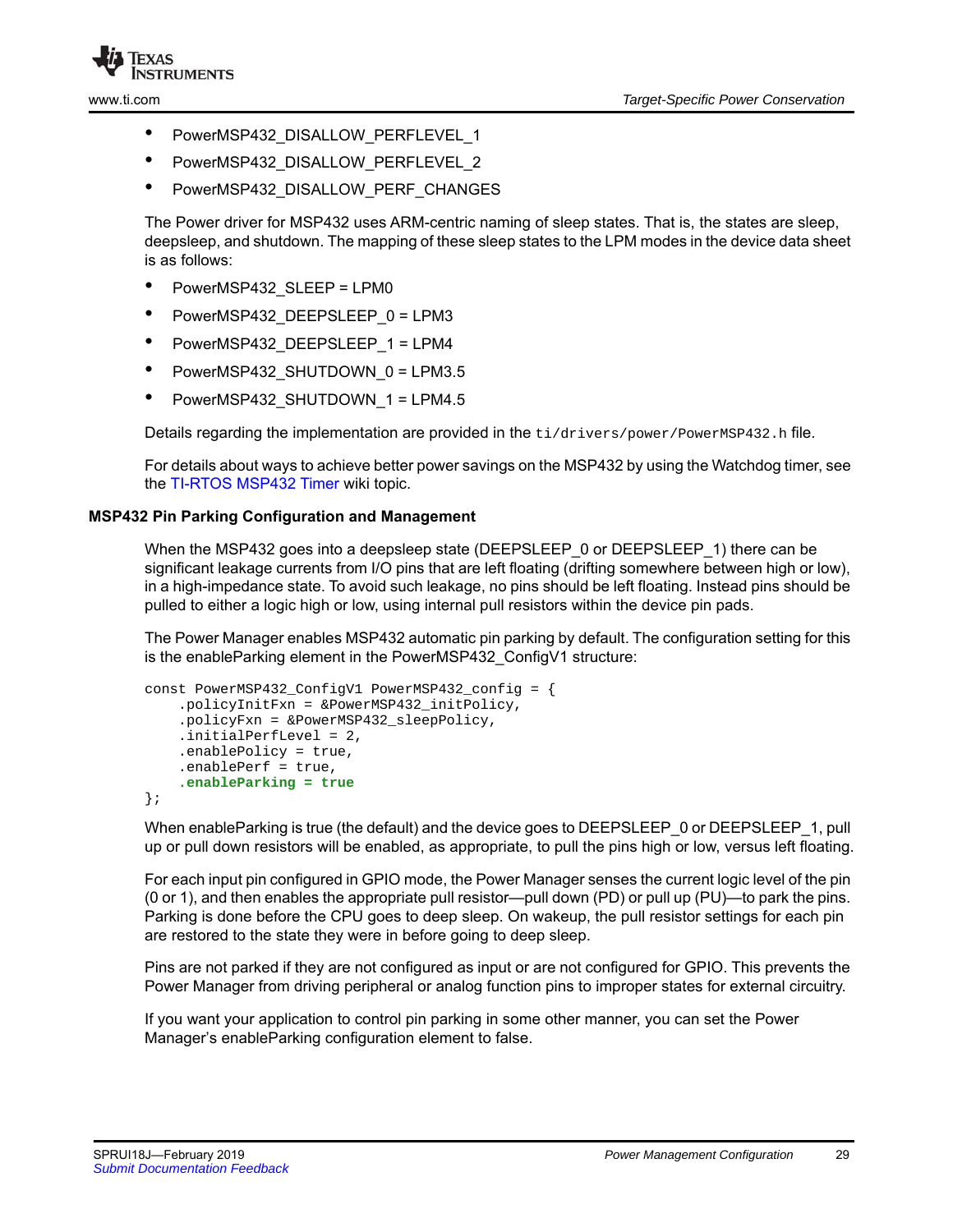#### <span id="page-29-0"></span>*3.2.4 MSP432E4 Power Management*

The Power driver implementation for MSP432E4 supports setting and releasing resource dependencies.

Peripheral drivers for MSP432E4 use the Power driver to enable and disable peripheral clocks as needed. Deep sleep states, constraints, performance level scaling, and registration/notification of power events (as described elsewhere in this document) are not supported on MSP432E4. A single reference power policy is provided to implement CPU clock gating during idle time (see [Section 4.6\)](#page-45-1).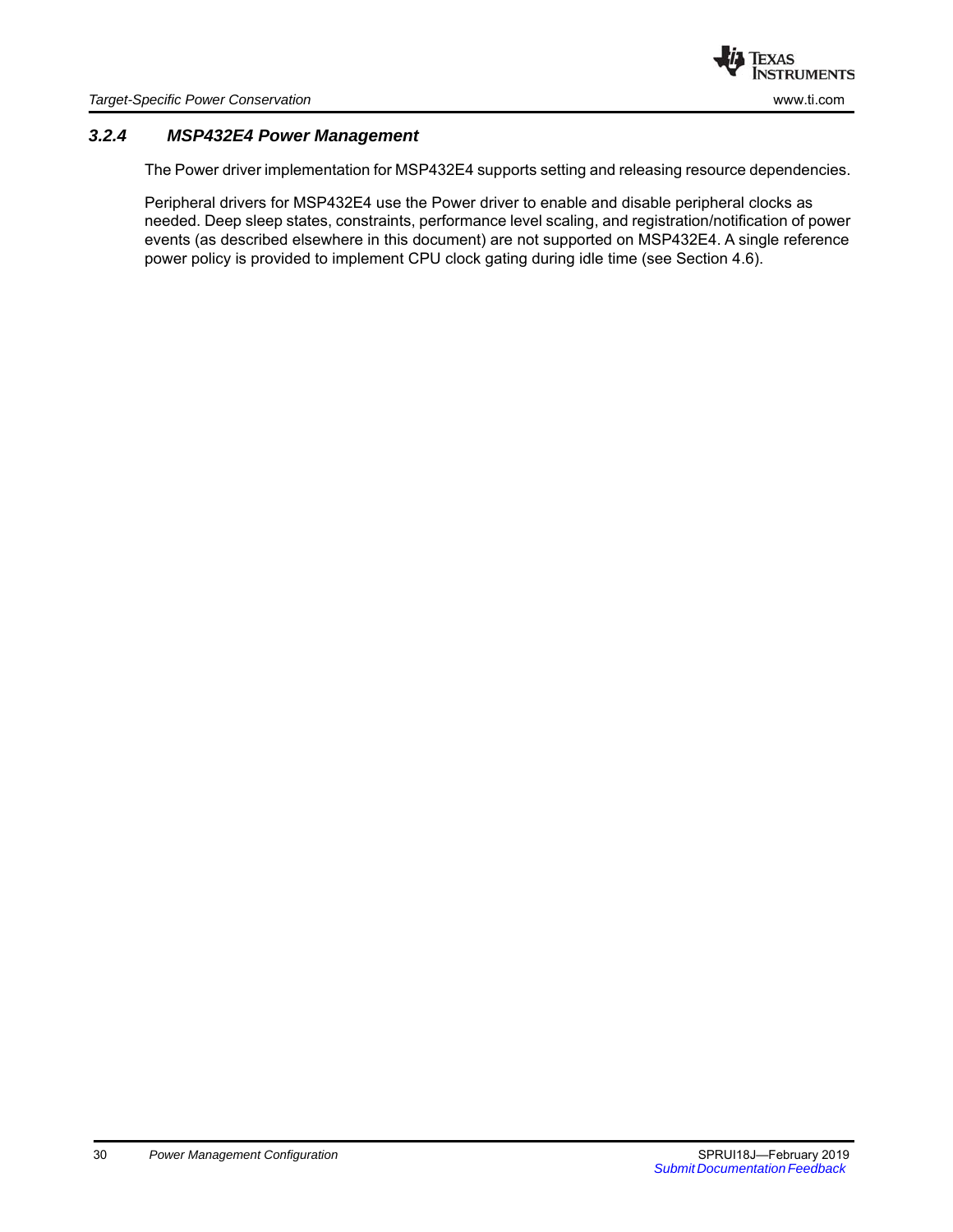<span id="page-30-0"></span>

<span id="page-30-1"></span>*Chapter 4 SPRUI18J—February 2019*

# *Power Policies*

This chapter provides an overview of Power Policy concepts. It includes definitions of terms and the role of a Power Policy. It discusses how to enable and select a specific Power Policy. Reference policies are used to describe key concepts. It concludes with instructions for creating and enabling your own custom Power Policy.

| <b>Topic</b> |                                     | Page |
|--------------|-------------------------------------|------|
| 4.1          |                                     |      |
| 4.2          |                                     |      |
| 4.3          |                                     |      |
| 4.4          |                                     |      |
| 4.5          | MSP432 Reference Power Policy 43    |      |
| 4.6          | MSP432E4 Reference Power Policy  46 |      |
| 4.7          |                                     |      |
|              |                                     |      |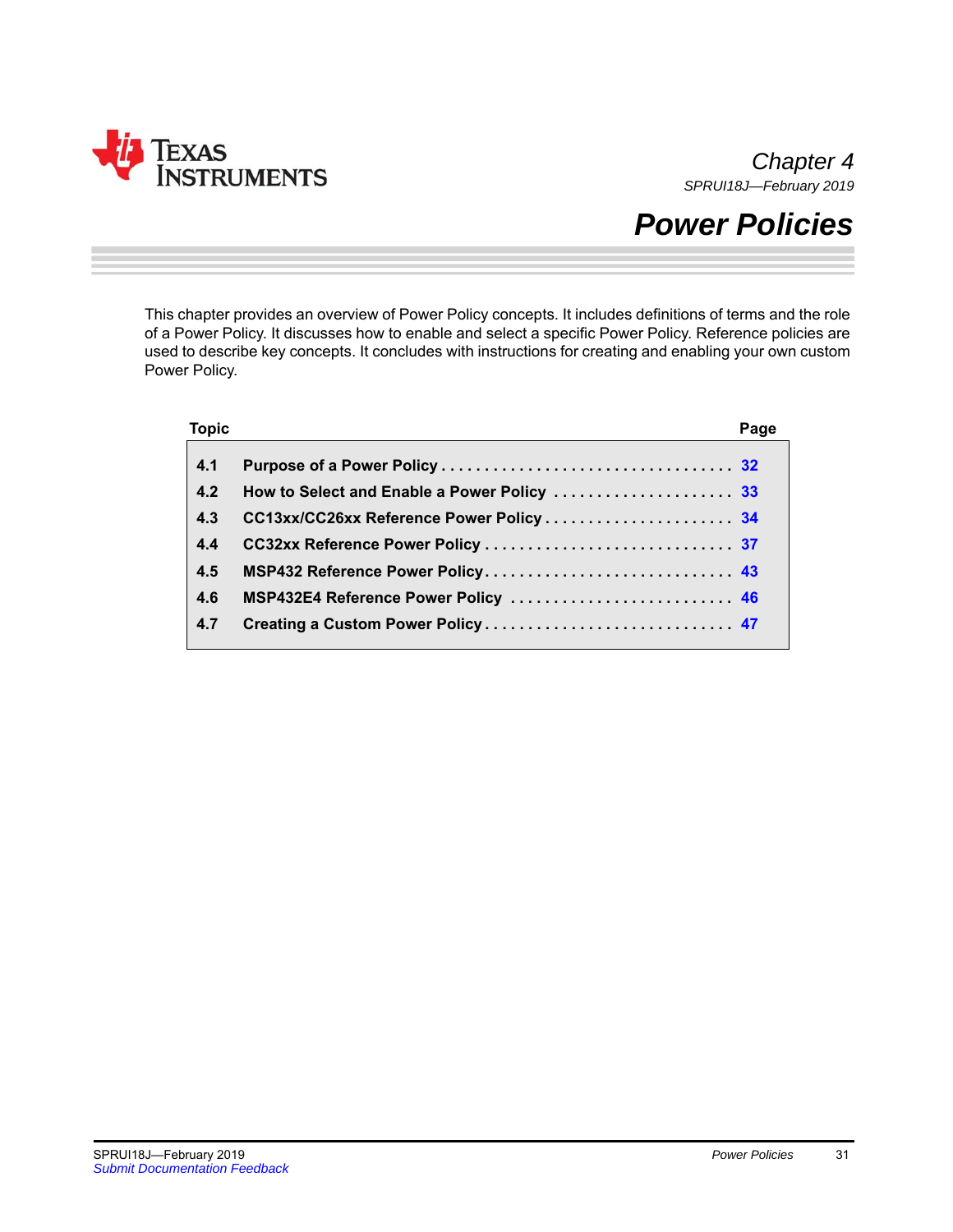### <span id="page-31-0"></span>**4.1 Purpose of a Power Policy**

The purpose of a Power Policy is to make a decision regarding power savings when the CPU is idle. The CPU is considered idle when the operating system's Idle loop is executed, when all application threads are blocked pending I/O, or blocked pending some other application event.

To make this decision, the Power Policy should consider factors such as:

- Constraints that have been declared to the Power Manager, which may disallow certain processor sleep states
- The time until the next OS-scheduled processing
- The transition latency in/out of allowed sleep states

To maximize power savings, the Power Policy should select the deepest power saving state that meets all the considered criteria. The selected power saving state can vary on each execution of the Idle loop, depending upon the changing values of the criteria that are being considered.

Once the Power Policy has decided upon the best allowed power savings, it will either: 1) make a function call to the Power Manager to enact the sleep state, or 2) for lighter saving, with minimal latency, invoke the savings directly (for example, by invoking the processor's native wait for interrupt instruction).

Upon the next interrupt that wakes the CPU, the corresponding interrupt service routine (ISR) will be run as part of wakeup processing, pre-empting execution of the Idle loop. The ISR may perform all the necessary processing, or it may ready an application thread that had been previously blocked. In either case, when all the processing triggered by the interrupt completes, the OS Idle loop runs again, and the Power Policy function resumes execution from the point where interrupts were re-enabled after device wakeup. The Power Policy function will then exit, and then be called again from the OS Idle loop, which will allow it to once again look at criteria and choose a power saving state.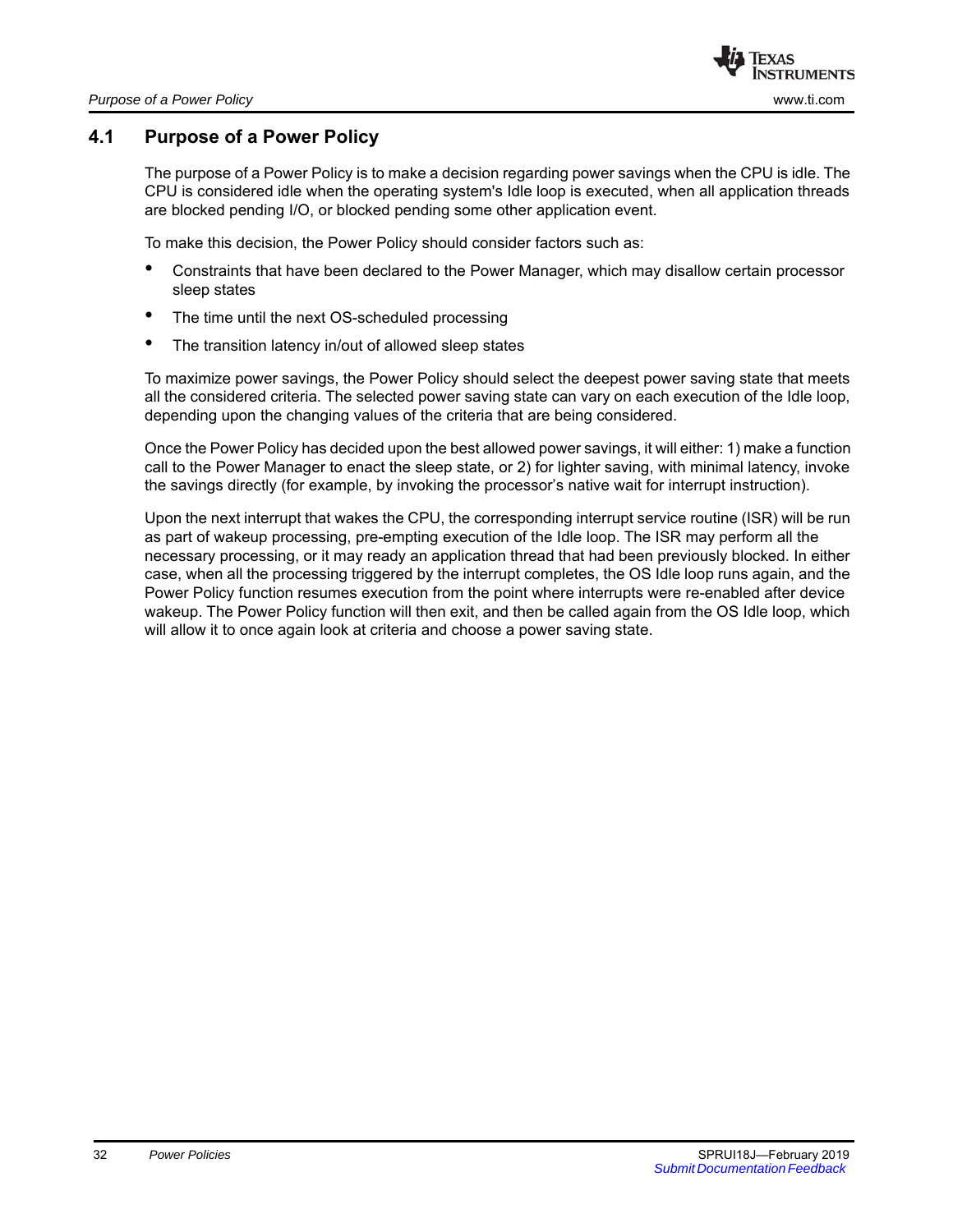

# <span id="page-32-0"></span>**4.2 How to Select and Enable a Power Policy**

<span id="page-32-1"></span>The Power Policy to be used, and whether it should be enabled to run at startup, is specified in the Power Manager configuration structure in the board configuration file. For example, for CC32xx, the relevant elements are highlighted in green below:

```
/* ======== PowerCC32XX config ======== */
const PowerCC32XX_ConfigV1 PowerCC32XX_config = {
   &PowerCC32XX_initPolicy, /* policyInitFxn */
   &PowerCC32XX_sleepPolicy, /* policyFxn */
   NULL, /* enterLPDSHookFxn */
   NULL, /* resumeLPDSHookFxn */
   false, /* enablePolicy (default = false) */
   true, /* enableGPIOWakeupLPDS */
   false, /* enableGPIOWakeupShutdown */
   false, /* enableNetworkWakeupLPDS */
  PRCM_LPDS_GPIO13, \overline{\phantom{a}} /* wakeupGPIOSourceLPDS */
  PRCM_LPDS_FALL_EDGE, \frac{1}{2} /* wakeupGPIOTypeLPDS */
   NULL, /* wakeupGPIOFxnLPDS */
   0, /* wakeupGPIOFxnLPDSArg */
   0, /* wakeupGPIOSourceShutdown */
  0, \frac{1}{2} /* wakeupGPIOTypeShutdown */
  PRCM_SRAM_COL_1|PRCM_SRAM_COL_2|PRCM_SRAM_COL_3|PRCM_SRAM_COL_4
                                   /* ramRetentionMaskLPDS */
   false, /* keepDebugActiveDuringLPDS */
  PRCM_IO_RET_GRP_1, \frac{1}{2} /* ioRetentionShutdown */
  parkInfo, \frac{1}{2} parkInfo, \frac{1}{2} pinParkDefs \frac{1}{2} /* pinParkDefs \frac{1}{2} /*
   sizeof(parkInfo) / sizeof(PowerCC32XX_ParkInfo) /* numPins */
};
```
In this example, the Power Policy is the reference "PowerCC32XX\_sleepPolicy". This policy determines the lowest allowed sleep state currently appropriate, and activates that sleep state by calling the Power Manager's Power sleep() API. If you want to use a derivative of this policy or create your own, you can specify a new function name for policyFxn.

The reference policy performs some initialization at startup, so the "PowerCC32XX\_initPolicy" is specified for the policyInitFxn. Similar to the power policy function, you can substitute your own policy initialization function. If your policy does not need any initialization, you should specify "NULL" for the policyInitFxn.

Finally, the enablePolicy flag in the configuration structure indicates whether the Power Policy should be invoked on each pass through the OS Idle loop. When starting development of a new application, this element should normally be set to zero (that is, false) to allow easier application startup up and debugging (without the Power Manager opportunistically trying to save power during idle time). Once the application is working, this flag can be set to true to enable power savings by default. Or, as an alternative, the Power\_enablePolicy() API can be called (once) at runtime to enable invocation of the policy function on each pass through the Idle loop.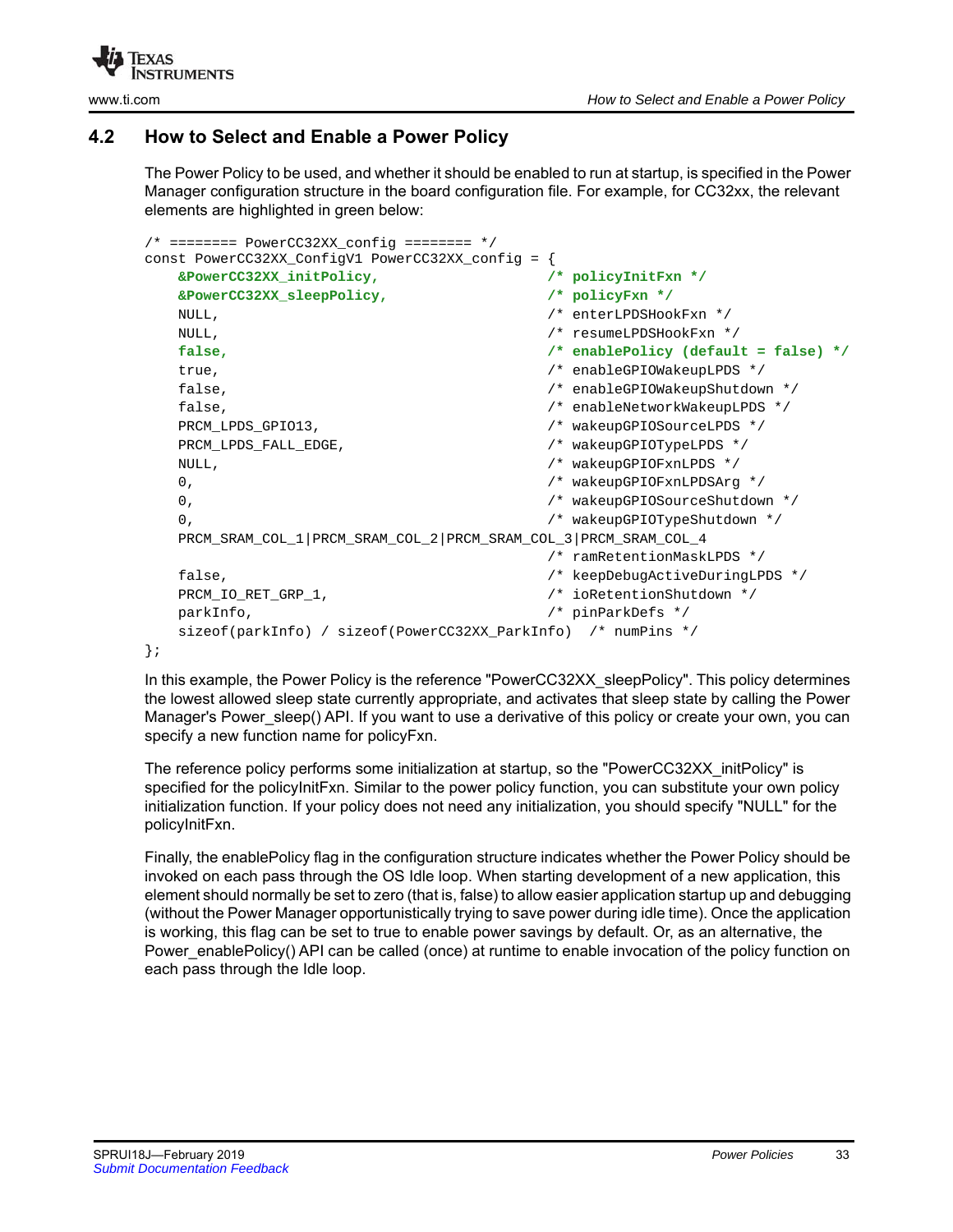# <span id="page-33-0"></span>**4.3 CC13xx/CC26xx Reference Power Policy**

For CC13xx/CC26xx, the SDK includes a Power Policy that opportunistically puts the device into STANDBY state during periods of extended inactivity. If the STANDBY state is disallowed because of a constraint or because of inadequate time to transition in/out of STANDBY, the policy selects lighter power savings instead.

The CC13xx/CC26xx reference power policy—named PowerCC26XX\_standbyPolicy()—is shown in the following sections to describe concepts and demonstrate a practical implementation of a Policy Function.

Note that this is an aggressive policy, which enacts STANDBY to power off portions of the device whenever possible. Depending upon the application, it may be best to begin application development using a lighter-weight power policy—for example, the Power\_doWFI() policy—and then after basic application debugging is complete, enable the aggressive STANDBY policy.

The STANDBY policy is implemented in:

- PowerCC26XX\_tirtos.c located in the <SDK\_INSTALL\_DIR>/kernel/tirtos/packages/ti/dpl directory.
- PowerCC26XX\_freertos.c located in the <SDK\_INSTALL\_DIR>/kernel/freertos/dpl directory.

This document shows code examples from the TI-RTOS version of the power policy. The actions performed by the FreeRTOS version of the power policy are equivalent.

The first step of the policy is to disable interrupts (step 1) by calling CPUcpsid(). This prevents preemption during the decision making process.

The next step is to query the constraints (step 2) that have been declared to the Power Manager.

In this policy, if either STANDBY or IDLE (power down) are disallowed, the light-weight idling option of simple Wait for Interrupt (WFI) is invoked, using the driverlib PRCMSleep() API (step 3). The goal of this early check is to decide if WFI is the only option as quickly as possible, and when appropriate to go to WFI immediately.

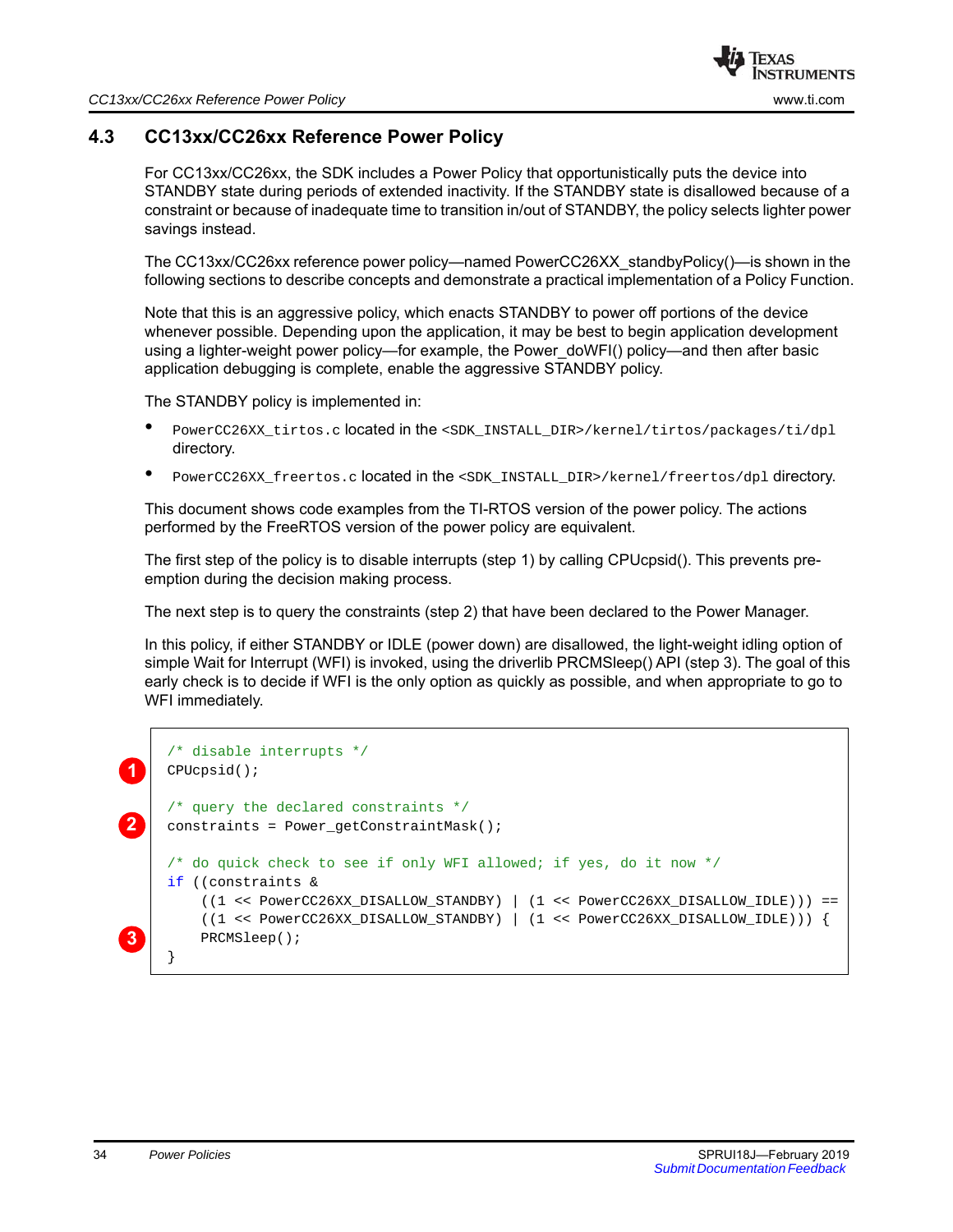

If the WFI option was not chosen, the next step is to see if there is enough time to transition in/out of STANDBY. The PowerCC26XX\_DISALLOW\_STANDBY constraint is checked (step 4). If STANDBY is not disallowed, the Clock\_getTicksUntilInterrupt() API will be called, to query how many Clock Module tick periods will occur until the next scheduled processing (step 5).

If there is indeed sufficient time to transition in/out of STANDBY, then the policy has now made the decision to go into STANDBY (step 6). However, there will be some latency to wake up the device from STANDBY, to be ready to perform the processing that had been scheduled. To ensure the processor is ready in time to perform the scheduled processing, the policy will schedule an early wakeup event, by starting a Clock object that will cause an early device wakeup, prior to the application-scheduled work.

The Clock module schedules functions to run based upon Clock tick periods, so the number of ticks needed to wakeup early are subtracted from the expected ticks until wakeup, to determine the number of ticks until the early wakeup (step 7). Once this early wakeup time is determined, the policy uses Clock APIs to start a Clock object to trigger the early wakeup (step 8). Note that the Power Manager provides a pre-created, dedicated Clock object that a Power Policy can use for this purpose. The handle for that Clock object is used in step 8 below.

Now that the early wakeup has been scheduled in the Clock module, the policy calls to the Power Manager's Power\_sleep() API to do the transition into STANDBY (step 9).

```
 /* check if any sleep states are allowed for automatic activation */
  else {
       /* check if we are allowed to go to STANDBY */
     if ((constraints & (1 \leq PowerCC26XX_DISALLOW_STANDBY)) == 0) {
           /*
            * Check how many ticks until the next scheduled wakeup. A value of
            * zero indicates a wakeup will occur as the current Clock tick
            * period expires; a very large value indicates a very large number
            * of Clock tick periods will occur before the next scheduled wakeup.
 */
          ticks = Clock_getTicksUntilInterrupt();
           /* convert ticks to usec */
           time = ticks * Clock_tickPeriod;
           /* check if can go to STANDBY */
          if (time > Power_getTransitionLatency(PowerCC26XX_STANDBY, 
               Power_TOTAL)) {
              /* schedule the wakeup event */
             ticks -= PowerCC26XX WAKEDELAYSTANDBY / Clock tickPeriod;
              Clock setTimeout(Clock handle(&PowerCC26XX module.clockObj), ticks);
            Clock start(Clock handle(&PowerCC26XX module.clockObj));
              /* go to STANDBY state */
              Power_sleep(PowerCC26XX_STANDBY);
              Clock_stop(Clock_handle(&PowerCC26XX_module.clockObj));
              justIdle = FALSE;
\begin{array}{ccc} \end{array} }
   4
      5
         7
         8
      6
         9
        10
        11
```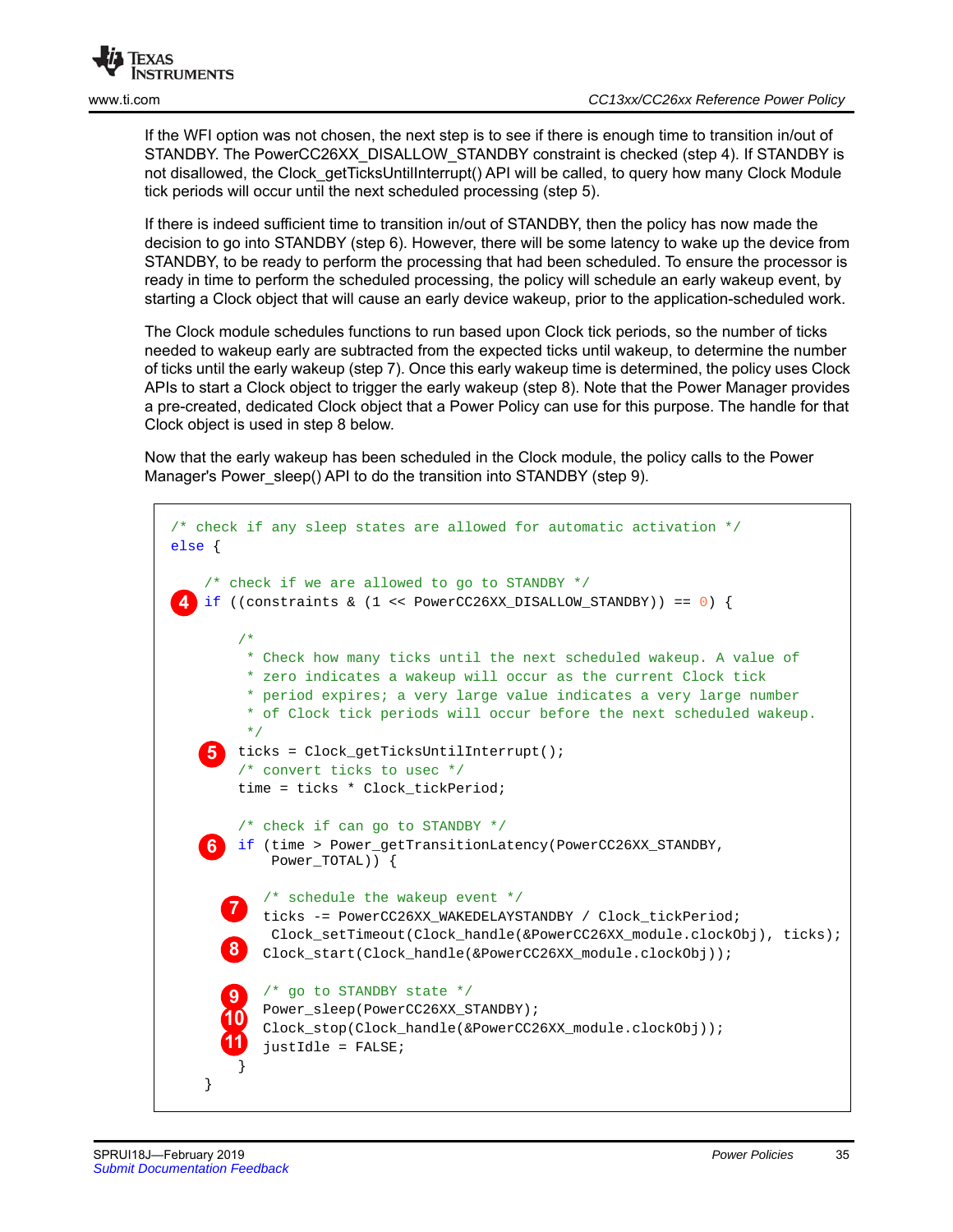

Once the device has awoken from STANDBY, and the wakeup processing which preempts the policy has completed, the CPU returns to the policy function. At this point (step 10) there is a call to stop the early wakeup Clock event, in case it was not the reason the device exited STANDBY (for example, if a GPIO interrupt awoke the device before the next scheduled processing). The next step is to set  $\mu$ ustIdle to FALSE (step 11), so that the policy function will unwind and return, to enable a fresh evaluation of the sleep criteria at the top of the policy function, the next time it is invoked in the Idle loop.

If the device was not transitioned into STANDBY, the  $justFile$  flag will still be "TRUE", so the alternative code is invoked (below).

The next best option to STANDBY is IDLE, and a check is made (step 12) to see if there is a constraint preventing this.

If IDLE is *not* disallowed, there are a few steps the policy invokes before idling the CPU. Some of the steps performed are simplified here. The policy enables cache retention (step 13), enables the CPU domain to be powered down when deep sleep is activated (step 14), a sync operation is invoked to ensure settings have propagated to the Always On (AON) domain (step 15), and then a driverlib call is made to invoke CPU deep sleep (step 16). Once the device wakes up, another sync of the AON domain is forced (step 17), and the policy function unwinds to return execution to the Idle loop.

If IDLE *was* disallowed, the policy will simply invoke WFI (with driverlib's PRCMSleep()) (step 18).

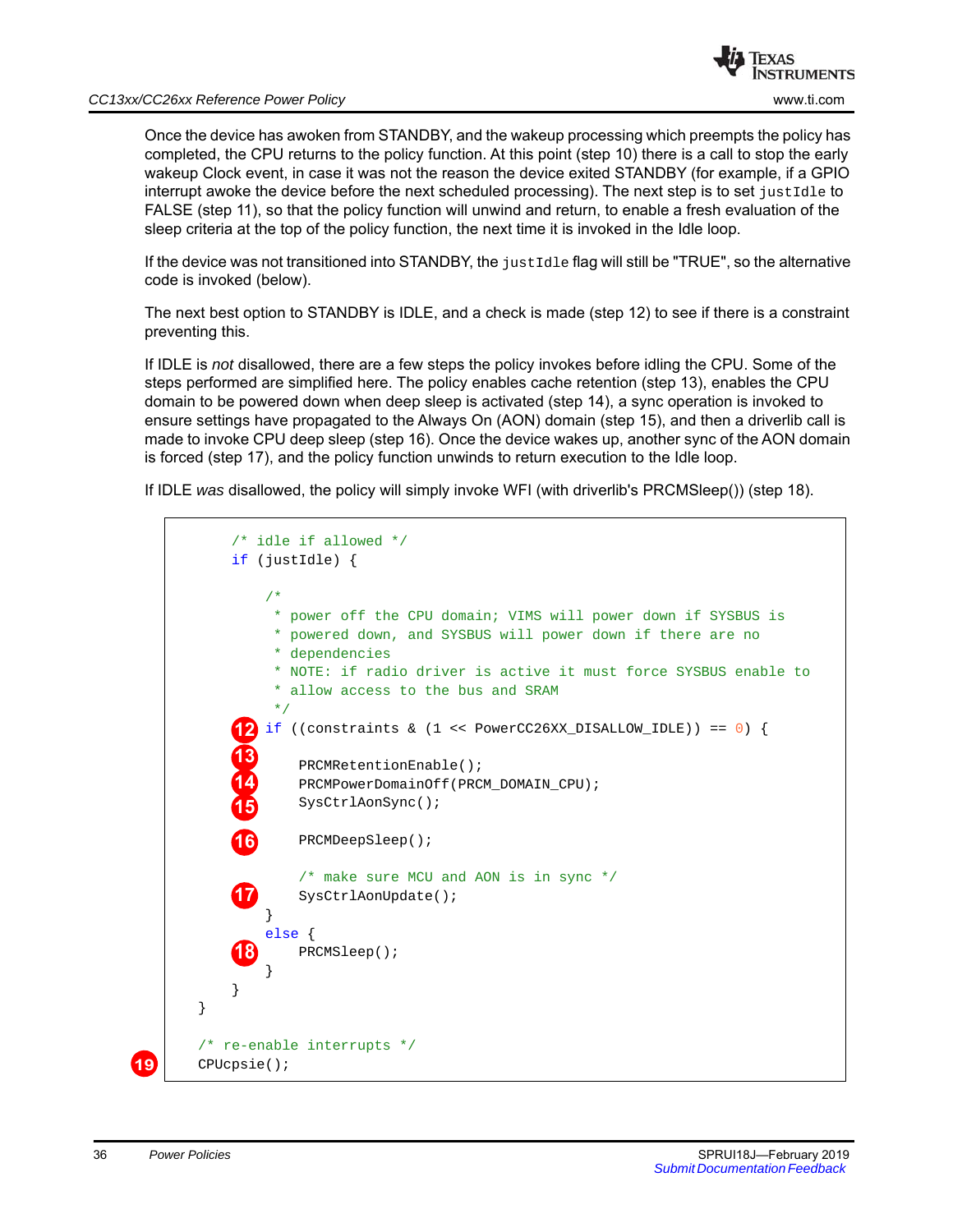

Finally, interrupts are re-enabled by the CPUcpsie() call (step 19). Note that if Power\_sleep() was called to put the device into STANDBY (step 9), interrupts will be re-enabled within the Power\_sleep() API, before late "awake" notifications are sent. So, the wakeup ISR will run at that point within Power\_sleep() where interrupts are re-enabled. If lighter sleep is used with the driverlib APIs (step 16 and 18), interrupts will still be disabled when those functions return. So the wakeup ISR won't run until CPUcpsie() is called (step 19).

# <span id="page-36-0"></span>**4.4 CC32xx Reference Power Policy**

<span id="page-36-1"></span>For CC32xx, the SDK includes a Power Policy that opportunistically puts the device into a sleep state during periods of extended inactivity. The policy favors the lowest power state that is appropriate. If the lowest state is not permitted (for example, because there is not enough anticipated idle time for that transition, or there is a constraint declared on that sleep state), it will next favor the next deepest power state, and so on. If none of the sleep states are appropriate, as a final option it will invoke the wait for interrupt (WFI) instruction to idle the CPU until the next interrupt.

The CC32xx Sleep policy is implemented in:

- PowerCC32XX\_tirtos.c **located in the** <SDK\_INSTALL\_DIR>/kernel/tirtos/packages/ti/dpl directory.
- PowerCC32XX\_freertos.c located in the <SDK\_INSTALL\_DIR>/kernel/freertos/dpl directory.

This document shows code examples from the TI-RTOS version of the power policy. The actions performed by the FreeRTOS version of the power policy are equivalent.

The reference policy—named PowerCC32XX sleepPolicy()—is shown in the following sections to describe concepts and show practical implementation of a Policy Function.

Note that this is an aggressive policy; it enacts the lowest power state whenever possible. For the CC32xx, Low-Power Deep Sleep (LPDS) is used to power off portions of the device whenever possible. For this device, it is best to begin application development with automatic power transitions disabled, and then after basic application debugging is complete, enable the policy with constraints set to permit the lightest sleep state only. Once that is found to be working, progressively release more constraints to allow transitions to deeper sleep states.

The first step of the policy is to disable interrupts (step 1) by calling CPUcpsid(). This prevents preemption during the decision making process.

The next step is to disable the TI-RTOS Kernel schedulers, with calls to Swi\_disable() and Task\_disable() (step 2). These disables ensure that if a notification function readies a Swi or Task to run, that the scheduler will not immediately switch context to that new thread. Instead, the switch will be deferred until later, when appropriate, during wakeup and "unwinding" of the sleep state.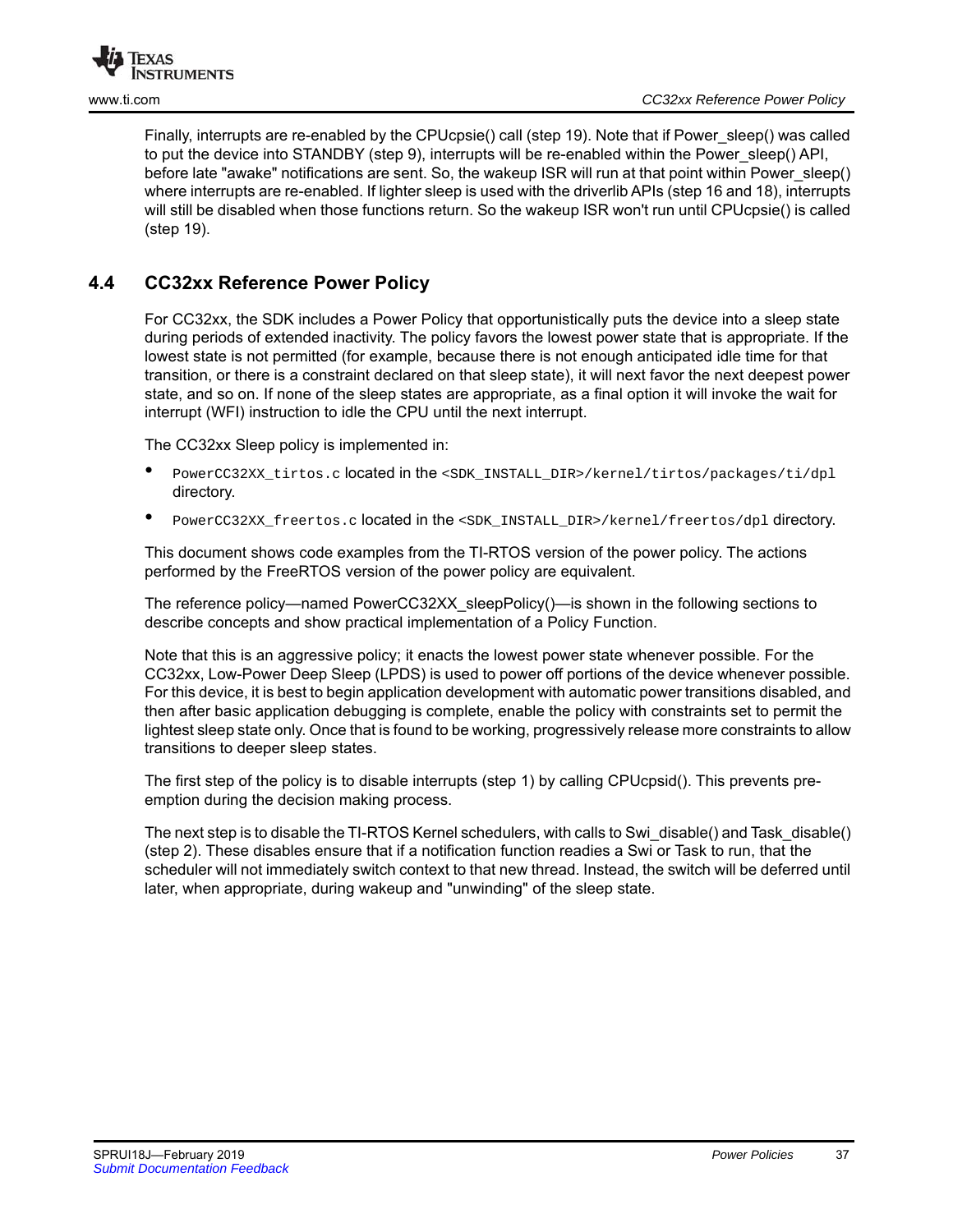

Next, Power\_getConstraintMask() is called (step 3) to query the constraints that have been declared to the Power Manager.



The next few steps analyze some of the current constraints on power savings. The returned constraintMask is checked (step 4) to see if the LPDS sleep state is allowed.

If LPDS is allowed, we still need to determine if there is enough time to transition into LPDS. The Clock\_getTicksUntilTimeout() API is called (step 5) to find how many Clock module tick periods will occur before the next scheduled activity. This tick count is converted to microseconds (step 6), and compared with the device-specific constant for the total transition latency of LPDS (step 7).

```
/* check if there is a constraint to disallow LPDS */
      if ((constraintMask & LPDS_DISALLOWED) == 0) {
          /* query Clock for the next tick that has a scheduled timeout */
          deltaTick = Clock_getTicksUntilTimeout();
          /* convert next tick to units of microseconds in the future */
          deltaTime = deltaTick * Clock_tickPeriod;
          /* check if there is enough time to transition to/from LPDS */
          if (deltaTime > PowerCC32XX_TOTALTIMELPDS) { 
4
5
6
7
```
If there is sufficient time to transition in and out of LPDS, then the policy has come to the decision to enter LPDS. However, there will be some latency to wake up the device from LPDS to be ready to perform the processing that is scheduled. To ensure that the processor is ready in time to perform the scheduled processing, the policy needs to compute an earlier wakeup time to accommodate the wake latency (later, in step 12).

To determine the earlier wakeup time, first the current tick count is obtained with Clock\_getTicks() and the Real Time Clock (RTC) count is sampled (step 8). An earlier API call (step 5) got the number of future ticks when work was scheduled (deltaTick). However, since the actual tick count for that work is unknown, we get the current tick value and add the delta to that (step 10).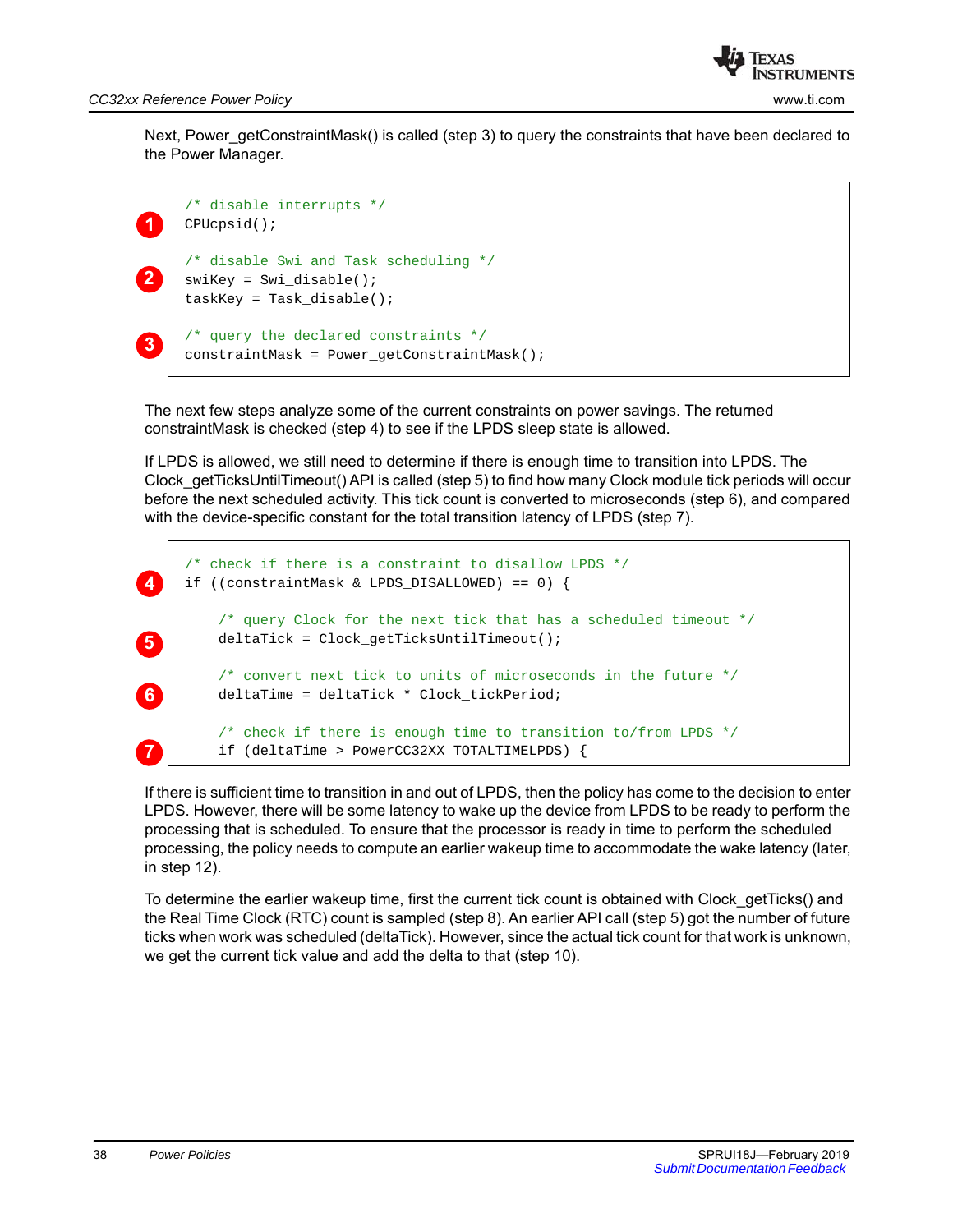

To avoid drift over time when computing elapsed ticks based on RTC counts, the policy references the tick count and RTC count from an initial reference time. These reference values are obtained and stored before the first time LPDS is activated (step 9). The tick count for the next scheduled work is computed by adding the deltaTick count from step 5 and the current tick count from step 8 (step 10).

| $\sqrt{8}$   | /* decision is now made, going to transition to LPDS $\ldots$ */<br>/* get current Clock tick count */<br>$beforeTick = Clock qetricks()$ ;                 |
|--------------|-------------------------------------------------------------------------------------------------------------------------------------------------------------|
|              | $/*$ sample the RTC count before sleep $*/$<br>$beforeRTC = getCountSRTC()$ ;                                                                               |
| $\mathbf{9}$ | /* if this is the first LPDS activation stash initial counts $*/$<br>if $(first)$<br>$firstTick = beforeTick;$<br>$firstRTC = beforeRTC$<br>$first = false$ |
|              | /* set tick count for next scheduled work */<br>workTick = beforeTick + deltaTick;                                                                          |

The SYSTICK timer is stopped (step 11), but will be started again later (step 23).

Note that because the Clock module is configured to use the SYSTICK counter, there are some consequences of having the Clock module stopped during LPDS, even though the Clock is reset to the correct time based on the RTC after the device returns from LPDS. See [Section 4.4.1](#page-41-0) for details.

The policy then subtracts the latency to allow for LPDS from the future time (in units of microseconds) where there is work to do (step 12), and the interval is converted from microseconds to RTC counts, which is the units for the LPDS interval timer (step 13).

The LPDS interval timer is 32-bits wide, but the calculated RTC counts are 64-bit numbers. So the calculated RTC count is clipped to the maximum 32-bit value of 0xFFFFFFFF to set it to the maximum LPDS interval if the calculated RTC count is larger than the maximum interval (step 14). This is the maximum timed interval that can be specified.

```
 /* stop SYSTICK */
                Clock_tickStop();
                /* compute the time interval for the LPDS wake timer */
                deltaTime -= PowerCC32XX_TOTALTIMELPDS;
                \frac{1}{\epsilon} convert the interval in usec to units of RTC counts \frac{1}{\epsilon} remain = (deltaTime * 32768) / 1000000;
                /* if necessary clip the interval to a max 32-bit value */
                if (remain > 0xFFFFFFFF) {
                     remain = 0xFFFFFFFF;
    \begin{array}{ccc} \end{array}12
13
14
11
```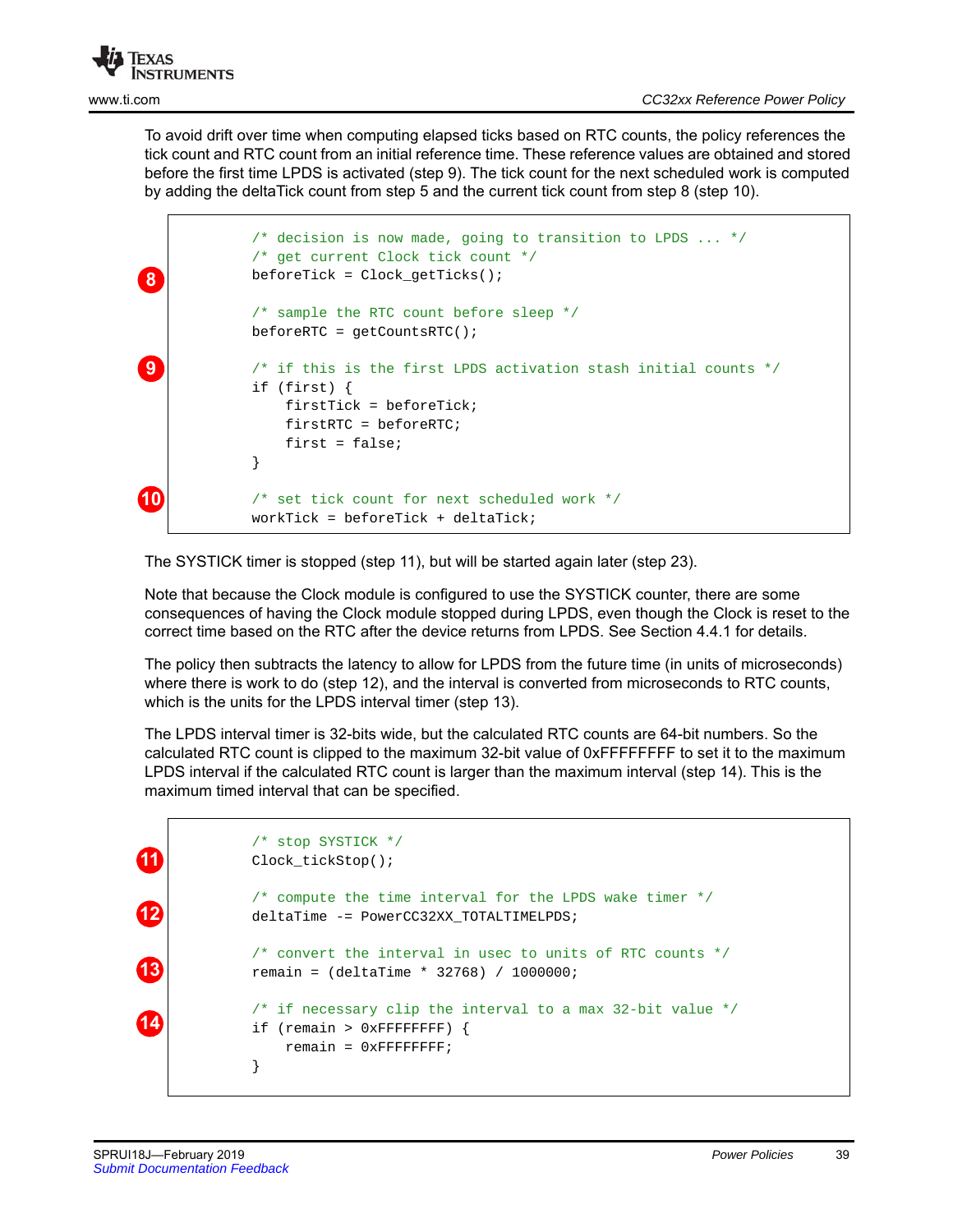

The wakeup interval is set with the DriverLib API MAP\_PRCMLPDSIntervalSet() (step 15). The LPDS interval timer is enabled as an LPDS wakeup source (step 16). Then the Policy calls Power\_sleep() to transition the device to LPDS (step 17).



Once the device has awoken from LPDS, and the Power\_sleep() API returns, the RTC count is obtained (step 18), a new Clock tick value is calculated (step 19), and the difference in the RTC count before and after sleep is calculated (step 20).

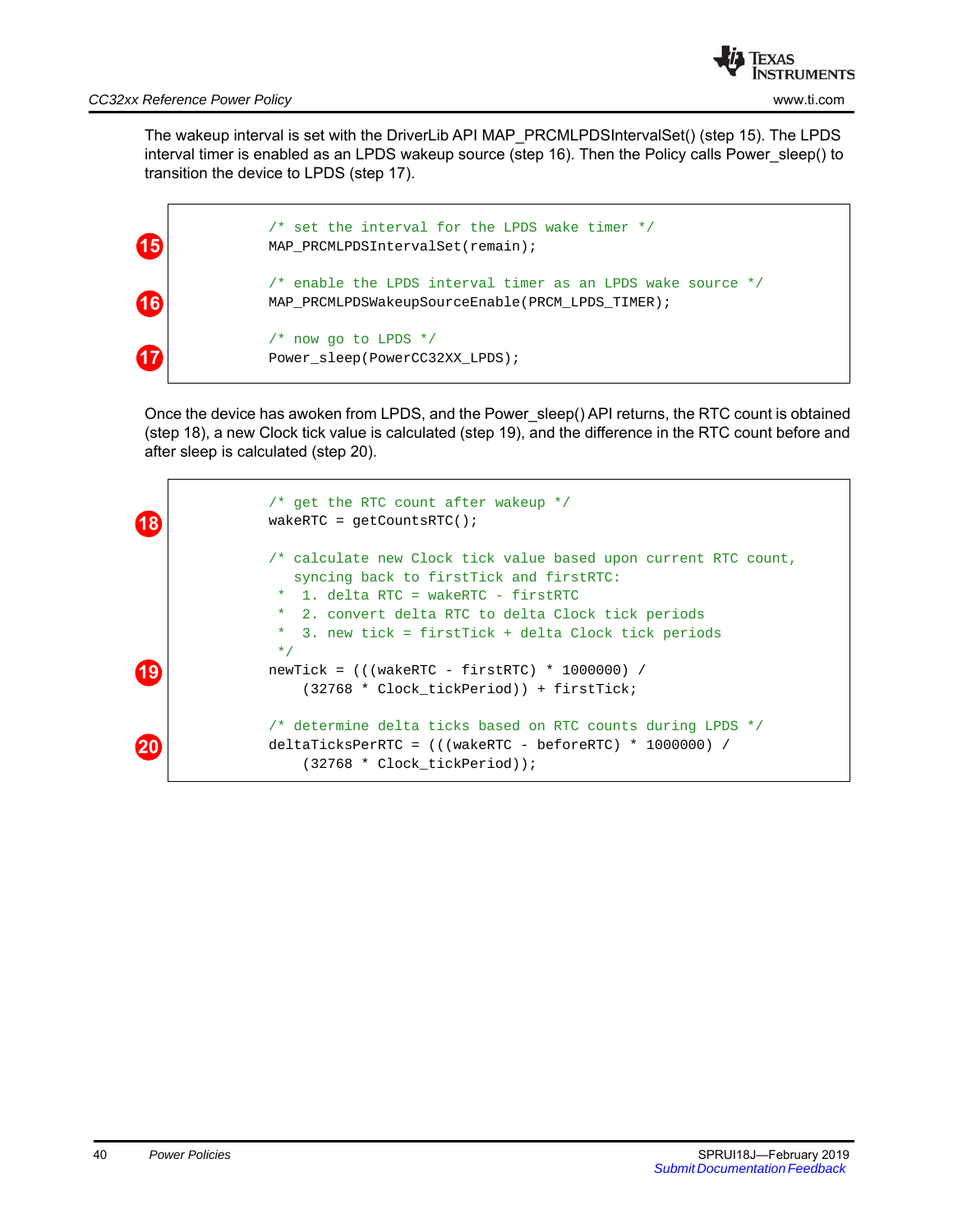

If the device woke up before the time of the next scheduled interrupt (step 21), the Clock module's internal tick count is updated to reflect the elapsed time.

If the device woke up at the time of or after the next interrupt was scheduled (step 22), the Clock module's internal tick count is updated to reflect a tick just before the next tick when work needs to be performed. Then, Clock doTick() is called enough times to account for the number of missed ticks. This allows the Clock to post its Swi, so that ticks that weren't serviced on time will be handled.

```
 /* next update Clock's internal tick count to reflect elapsed time,
                 * accommodating eventual rollover of the 32-bit Clock tick count */
                /* first, handle normal case of early wake (before workTick) */
                if (deltaTicksPerRTC < deltaTick) {
                    /* just set count to newTick */
                    Clock_setTicks(newTick);
    }
                /* else, if woke on workTick or later */
                else {
                    /* update tick count, trigger Clock Swi to run ASAP
                        1. set tick count to workTick - 1
                        2. call Clock_doTick() as many times as necessary to
                     * account for the number of missed ticks. [Each call will
                     * increment tick count and post the Clock Swi, which will
                     * run Clock_workFunc(), which uses the Swi post count to
                     * catch up for ticks that weren't serviced on time.]
   \star/
                    Clock_setTicks(workTick - 1);
                   for (i = 0; i < (deltaTicksPerRTC - deltaTick + 1); i++) {
                        ti_sysbios_knl_Clock_doTick(0);
   \begin{array}{ccc} \end{array} }
21
22
```
Once the Clock ticks are updated, the Clock module is reconfigured and restarted (step 23).



Next, interrupts are re-enabled (step 24). For LPDS, if the device is awoken by the LPDS interval timer, no ISR will run following wakeup. The Swi and Task schedulers are also restored to their previous states (steps 25 and 26). If the wakeup ISR or a notification function readied a thread to run (for example, if Semaphore\_post() is called in the notification function to trigger a Task to run), the thread will run later, once the appropriate scheduler is restored (the Task scheduler for the case of a Semaphore).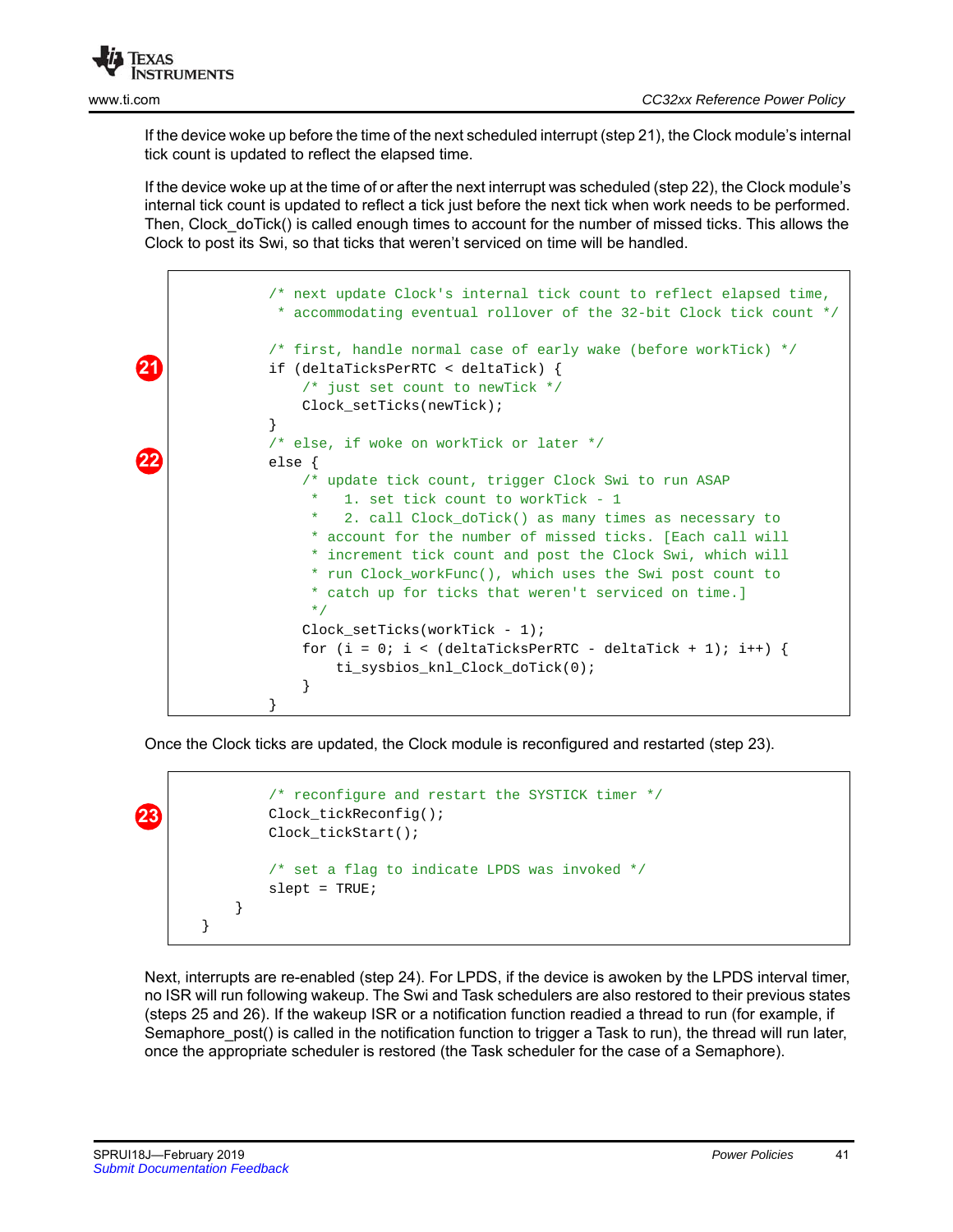

When immediate work is completed, and all threads are again blocked, the Idle loop resumes, at the end of the policy function, which returns and allows another pass through the Idle loop (and another invocation of the policy function). If the policy did not attempt LPDS (as indicated by the returnFromSleep flag, step 27), as the lightest sleep option, the policy invokes wait for interrupt via the MAP\_PRCMSleepEnter() API. This gates the CPU clock until the next interrupt occurs.



#### <span id="page-41-0"></span>*4.4.1 Effects of LPDS on Clock Module and SYSTICK*

In PowerCC32XX sleepPolicy() the Clock module is configured to use the NVIC SYSTICK counter (running at the CPU frequency) while the device is awake. When the device transitions to LPDS, the SYSTICK counter is powered off (along with the CPU). The Real Time Clock (RTC) continues to run during LPDS.

Upon waking from LPDS, the RTC is read to determine the current time, and this is converted to the corresponding Clock tick, as if the Clock module had continued to tick during LPDS. The Clock tick count is updated, the SYSTICK counter is restarted, and the Clock module resumes providing timing services. These updates are all implemented within PowerCC32XX\_sleepPolicy() (step 23). Clock ticks are stopped before calling Power\_sleep() and resumed after Power\_sleep() returns following wakeup.

Understanding this behavior is important because:

- The Clock module is stopped and the tick count is not updating during any notifications sent by Power\_sleep() and during the hook functions enterLPDSHookFxn, resumeLPDSHookFxn, and wakeupGPIOFxnLPDS.
- The Clock module is not restarted until after Power sleep() returns to the policy. Therefore, no new Clock objects can be started by any notification functions or by the mentioned hook functions (all called from within Power\_sleep() ).

This is because the Clock module tick count is updated by the policy after Power sleep() returns but before restarting Clock, and that update can cause the tick count to leap over any newly started Clock objects. Such Clock objects will consequently not timeout until much later when the Clock tick counter rolls over and increments to the timeout value.

As an alternative to creating Clock objects in notification or hook functions, you can post software interrupt (Swi) objects. By the time the new Swi objects run, the Clock module has already been resynchronized and restarted, and Clock objects can be started from the Swi functions without issue.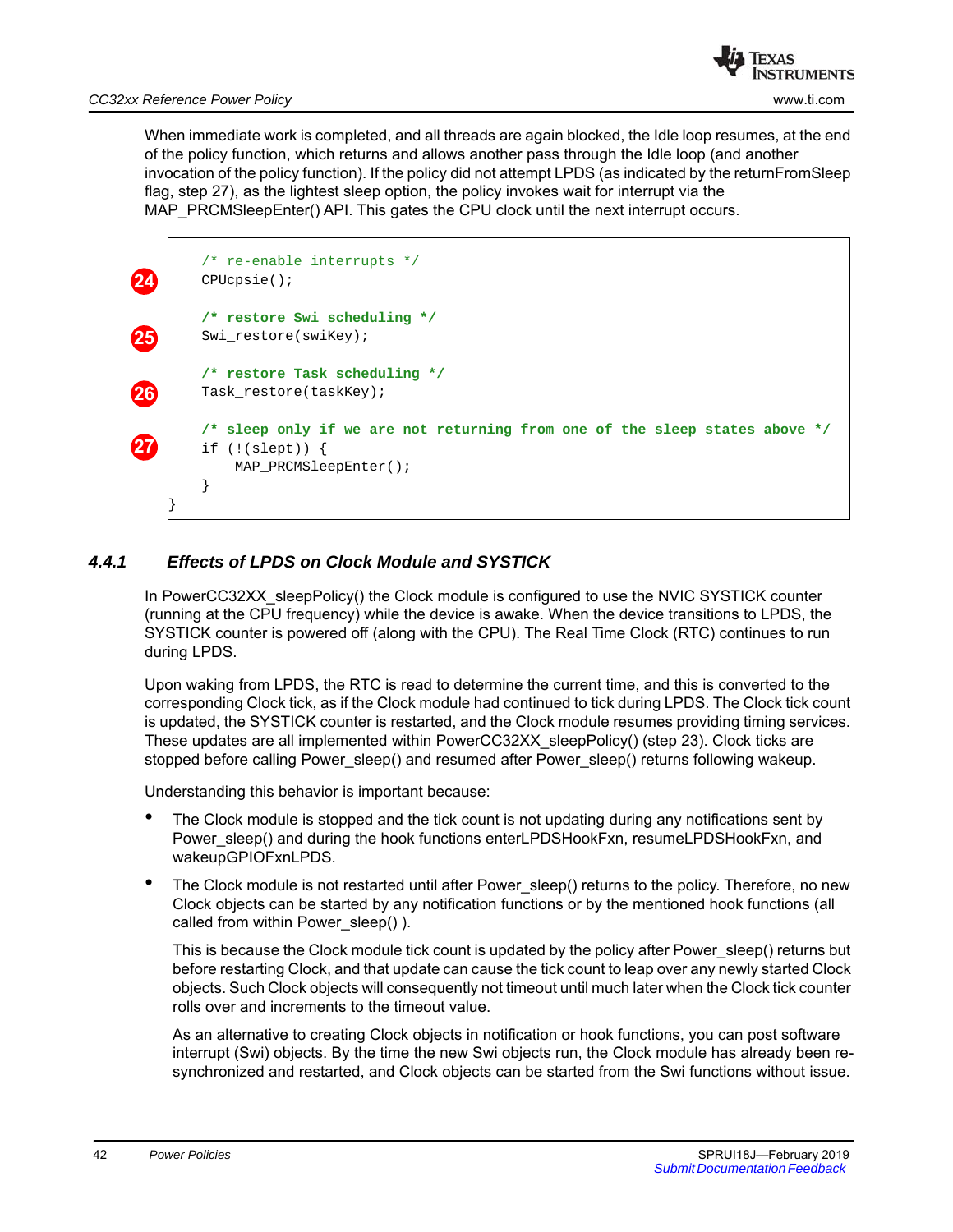

Additionally, by default SYSTICK is configured as the Timestamp provider. So from the time SYSTICK is stopped by the policy until it is restarted again after wakeup, the timestamp values will not be incrementing. Because of implementation details with certain timing, the reported timestamps after a wakeup can appear to go back in time by up to one Clock tick period.

The recommended alternative is to use the RTC as the Timestamp provider, which will not have this limitation. Since the RTC continues to run, timestamps will be available during the entire LPDS sequence. However, the Timestamp resolution with RTC as the provider will be 32768 Hz; with SYSTICK as the provider, the Timestamp resolution is the CPU frequency.

You can use the following statements in the \*.cfg configuration file for your application to use RTC as the Timestamp provider:

```
var Timestamp = xdc.useModule('xdc.runtime.Timestamp');
var TimestampRTC = xdc.useModule('ti.sysbios.family.arm.cc32xx.TimestampProvider');
```
<span id="page-42-1"></span>Timestamp.SupportProxy = TimestampRTC;

# <span id="page-42-0"></span>**4.5 MSP432 Reference Power Policy**

For MSP432 (including MSP432P401x and MSP432P4x1xl devices), the SDK provides two power policies. We recommend that you debug applications using the less aggressive Power sleepPolicy(). After debugging the application, you can select the more aggressive Power\_deepSleepPolicy().

For MSP432P401x devices, the Deep Sleep states disable peripheral modules and cause Clock ticks to stop working.

The default policyFxn for MSP432 is PowerMSP432\_sleepPolicy(). The MSP432 reference policyInitFxn is PowerMSP432\_initPolicy().

The alternate policyFxn is PowerMSP432\_deepSleepPolicy(). This section describes the alternate policy because it provides more information about the sleep policies available on the MSP432.

The MSP432 policy functions are implemented in:

- PowerMSP432\_tirtos.c located in the <SDK\_INSTALL\_DIR>/kernel/tirtos/packages/ti/dpl directory.
- PowerMSP432\_freertos.c located in the <SDK\_INSTALL\_DIR>/kernel/freertos/dpl directory.

This document shows code examples from the TI-RTOS version of the power policy. The actions performed by the FreeRTOS version of the power policy are equivalent.

PowerMSP432\_deepSleepPolicy() opportunistically puts the device into a sleep state during periods of extended inactivity. The policy favors the lowest power state that is appropriate. If the lowest state is not permitted (because there is a constraint declared on that sleep state), it will favor the next deepest power state, and so on. If none of the sleep states are appropriate, as a final option it will invoke the wait for interrupt (WFI) instruction to idle the CPU until the next interrupt.

Note that this is an aggressive policy; it enacts the lowest power state whenever possible. It is often best to begin application development with automatic power transitions disabled, and then after basic application debugging is complete, enable the policy with constraints set to permit the lightest sleep state only. Once that is found to be working, progressively release more constraints to allow transitions to deeper sleep states.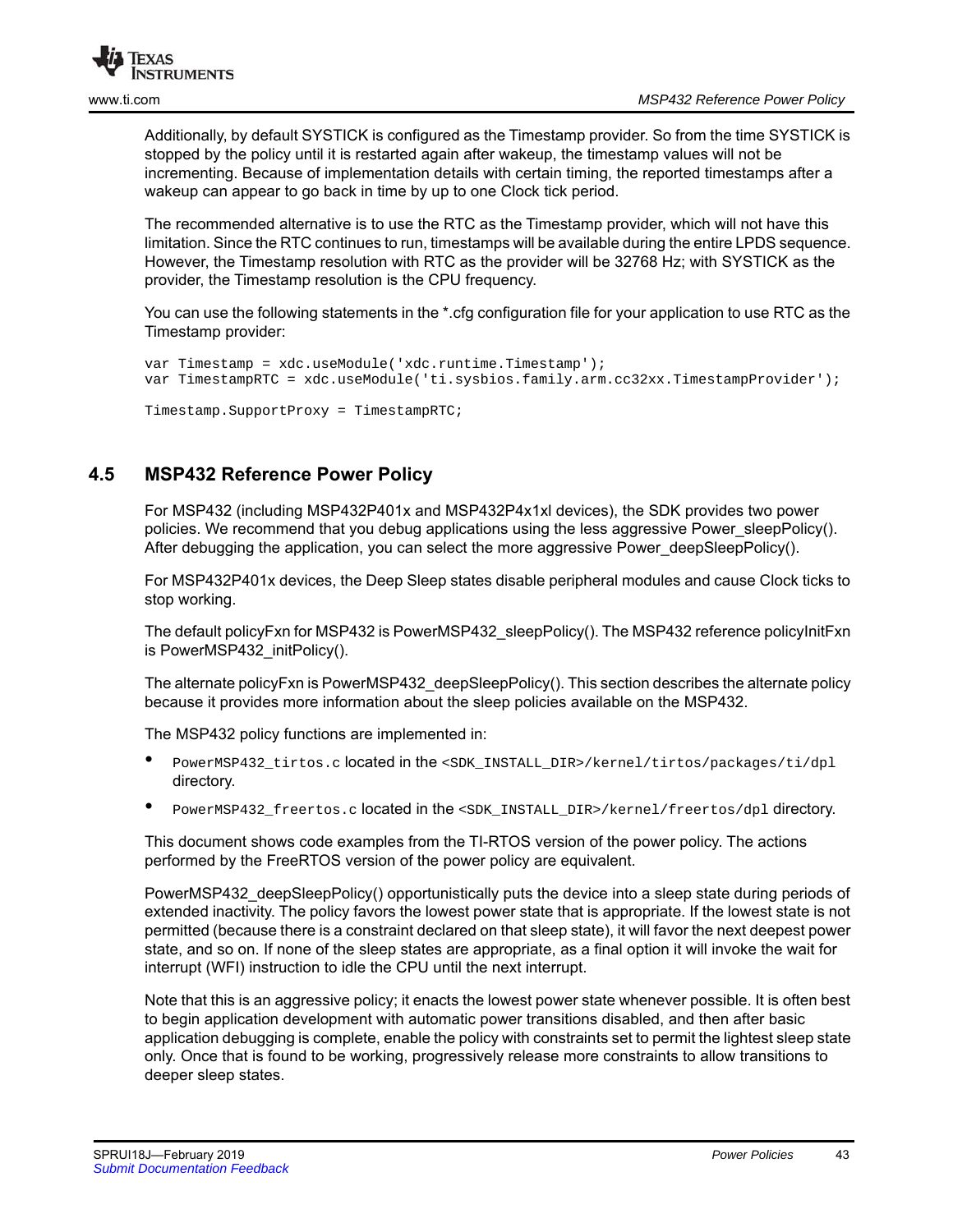

**Note:** On MSP432P401x devices, Clock ticks halt during MSP432 deep sleep states. This is a significant consequence in that timeouts scheduled by the Clock module are suspended during deep sleep, and so will not be able to wake up the device.

> For example, when Task sleep() is called, it blocks the execution of the Task for a number of system ticks. But if the power policy puts the device into deep sleep, the Clock ticking is suspended while the device is in deep sleep. In other words, the timer generating Clock ticks is halted. So the timeout that would normally trigger resumption of the Task\_sleep() call is suspended too, and the device will not be able to wake to service the timeout at the anticipated time. Instead, the device will need to be awoken by another source. When awoken, the Clock module will start ticking again, but the time spent in deep sleep will not be factored in to future timeouts.

> In summary, on MSP432P401x devices, if timeouts via the Clock module are needed, then the default, lighter-weight sleep policy Power\_sleepPolicy() should be used. If wakeups from deep sleep are triggered by other sources (such as a GPIO line changing state), then the PowerMSP432\_deepSleepPolicy() allows much better power savings.

The first step of the policy is to disable interrupts (step 1) by calling CPUcpsid(). This prevents preemption during the decision making process.

The next step is to disable the TI-RTOS Kernel schedulers, with calls to Swi\_disable() and Task\_disable() (step 2). These disables ensure that if a notification function readies a Swi or Task to run, that the scheduler will not immediately switch context to that new thread. Instead, the switch will be deferred until later, when appropriate, during wakeup and "unwinding" of the sleep state.

Next, Power\_getConstraintMask() is called (step 3) to query the constraints that have been declared to the Power Manager.

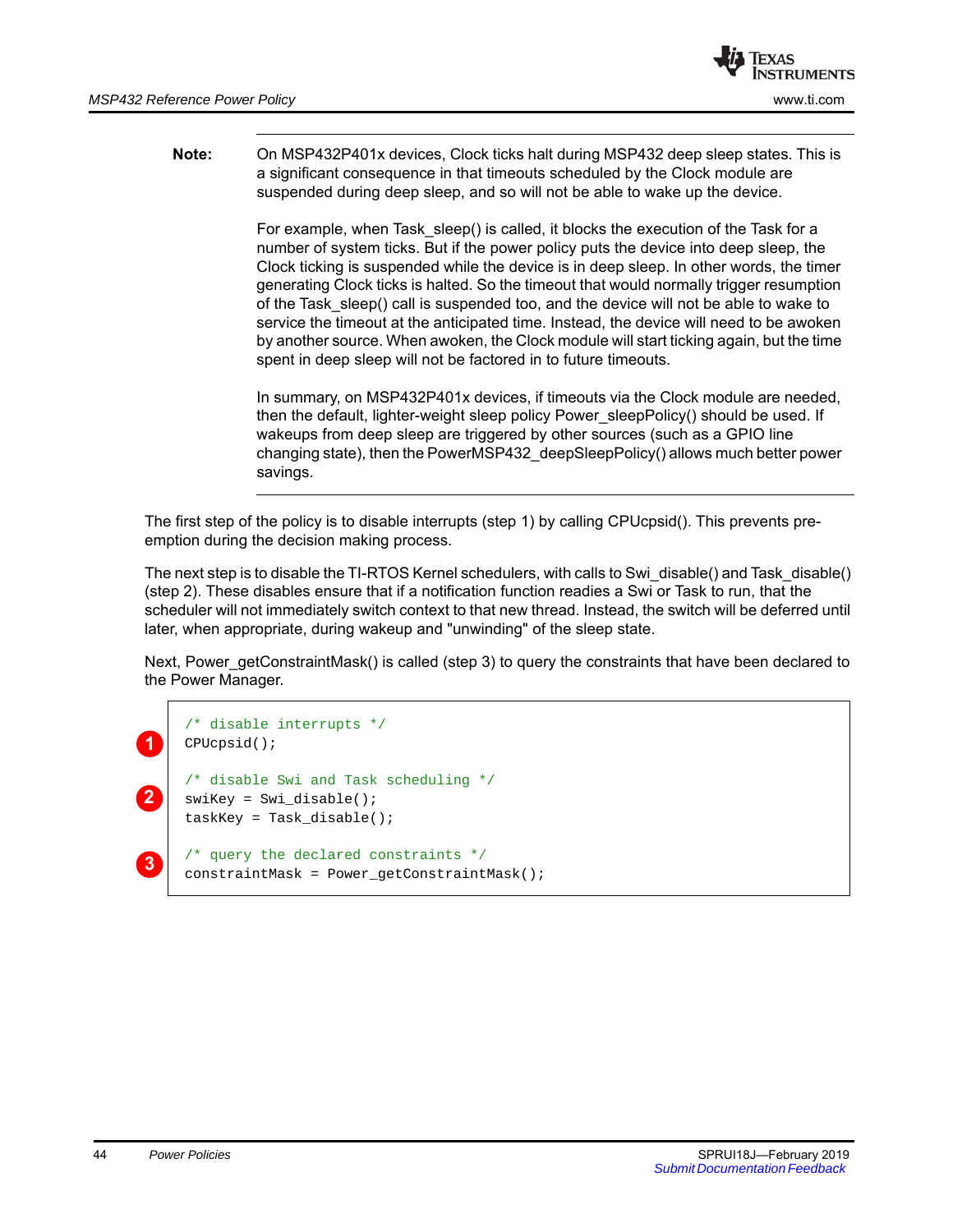

The next step determines whether the constraints prevent the use of the Deep Sleep 1 state, the deepest level (step 4). If this state is allowed, Power\_sleep() is called (step 5). When the device returns from Deep Sleep 1, a flag is set to indicate that the device slept (step 6).

```
 /* check if can go to DEEPSLEEP_1 */
        if ((constraints & ((1 << PowerMSP432_DISALLOW_SLEEP) |
                             (1 << PowerMSP432_DISALLOW_DEEPSLEEP_0) |
                            (1 \leq PowerMSP432_DISALLOW_DEEPSLEEP_1))) == 0) {
            /* go to DEEPSLEEP_1 */
           Power_sleep(PowerMSP432_DEEPSLEEP_1);
            /* set 'slept' to true*/
            slept = true;
        }
4
5
6
```
The policy next checks to see if the device did not go into Deep Sleep 1 but is allowed to go into Deep Sleep 0 (step 7). If so, it sleeps and sets the flag as with Deep Sleep 1 (step 8).

```
 /* if didn't sleep yet, now check if can go to DEEPSLEEP_0 */
        if (!slept && ((constraints & ((1 << PowerMSP432_DISALLOW_SLEEP) |
                              (1 \leq \text{PowerMSP432 DISALLOW DEEPSLEEP 0))) == 0)/* go to DEEPSLEEP 0 * / Power_sleep(PowerMSP432_DEEPSLEEP_0);
             /* set 'slept' to true*/
             slept = true;
   \begin{array}{ccc} \end{array}7
8
```
The policy checks to see if the device did not go into either Deep Sleep state but is allowed to go into Sleep state (step 9). If so, it sleeps and sets the flag as with the previous sleep states (step 10).

```
 /* if didn't sleep yet, now check if can go to SLEEP */
        if (!slept &&&&\\ ((constraints &&(1 << PowerMSP432_DISALLOW_SLEEP)) == 0)) {
              /* go to SLEEP */
             Power_sleep(PowerMSP432_SLEEP);
              /* set 'slept' to true*/
              slept = true;
   \begin{array}{ccc} \end{array}9
10
```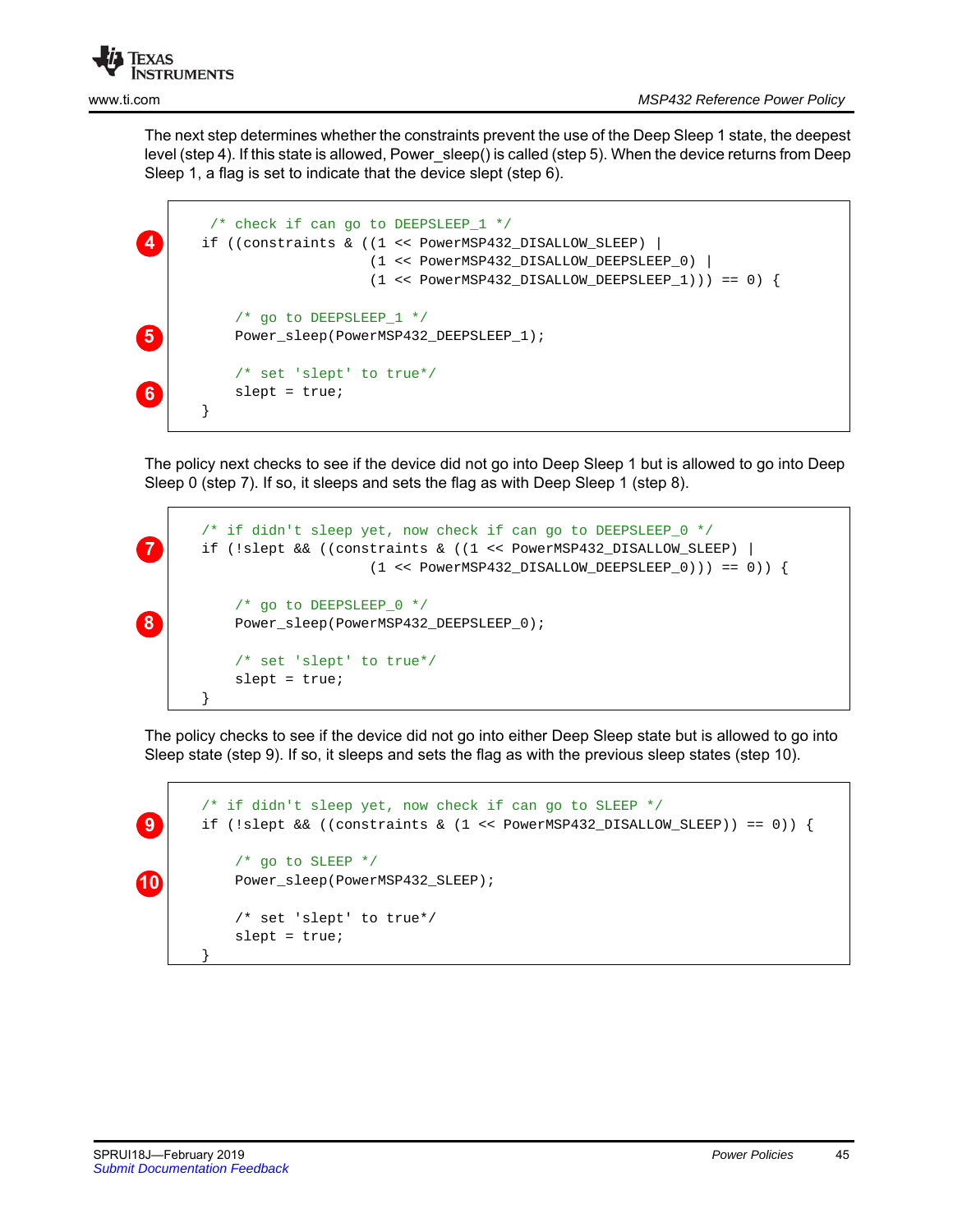Next, interrupts are re-enabled (step 11). The Swi and Task schedulers are also restored to their previous states (steps 12 and 13). If the wakeup ISR or a notification function, readied a thread to run (for example, if Semaphore\_post() is called in the ISR to trigger a Task to run), the thread will run later, once the appropriate scheduler is restored (the Task scheduler for the case of a Semaphore).

When immediate work is completed, and all threads are again blocked, the Idle loop resumes, at the end of the policy function, which returns and allows another pass through the Idle loop (and another invocation of the policy function). If the policy did not sleep (as indicated by the slept flag), as the lightest sleep option, the policy invokes the wait for interrupt via assembly.



# <span id="page-45-0"></span>**4.6 MSP432E4 Reference Power Policy**

<span id="page-45-1"></span>For MSP432E4, the SDK includes a light-weight Power Policy that invokes wait for interrupt (WFI), to clock-gate the CPU until the next interrupt.

```
 void PowerMSP432E4_sleepPolicy()
     {
          /* invoke WFI only if CPU is not in debug mode */
          if (!(DHCSR & C_DEBUGGEN)) {
              __asm(" wfi");
\begin{array}{ccc} \end{array} }
```
Notice that the C\_DEBUGGEN bit is checked before invoking WFI. This is because invoking WFI during an active debug session is not supported on MSP432E4 devices.

The MSP432E4 policy functions are implemented in the following files:

- PowerMSP432E4\_tirtos.c located in the <*SDK\_INSTALL\_DIR*>/kernel/tirtos/packages/ti/dpl directory.
- PowerMSP432E4\_freertos.c located in the <*SDK\_INSTALL\_DIR*>/kernel/freertos/dpl directory.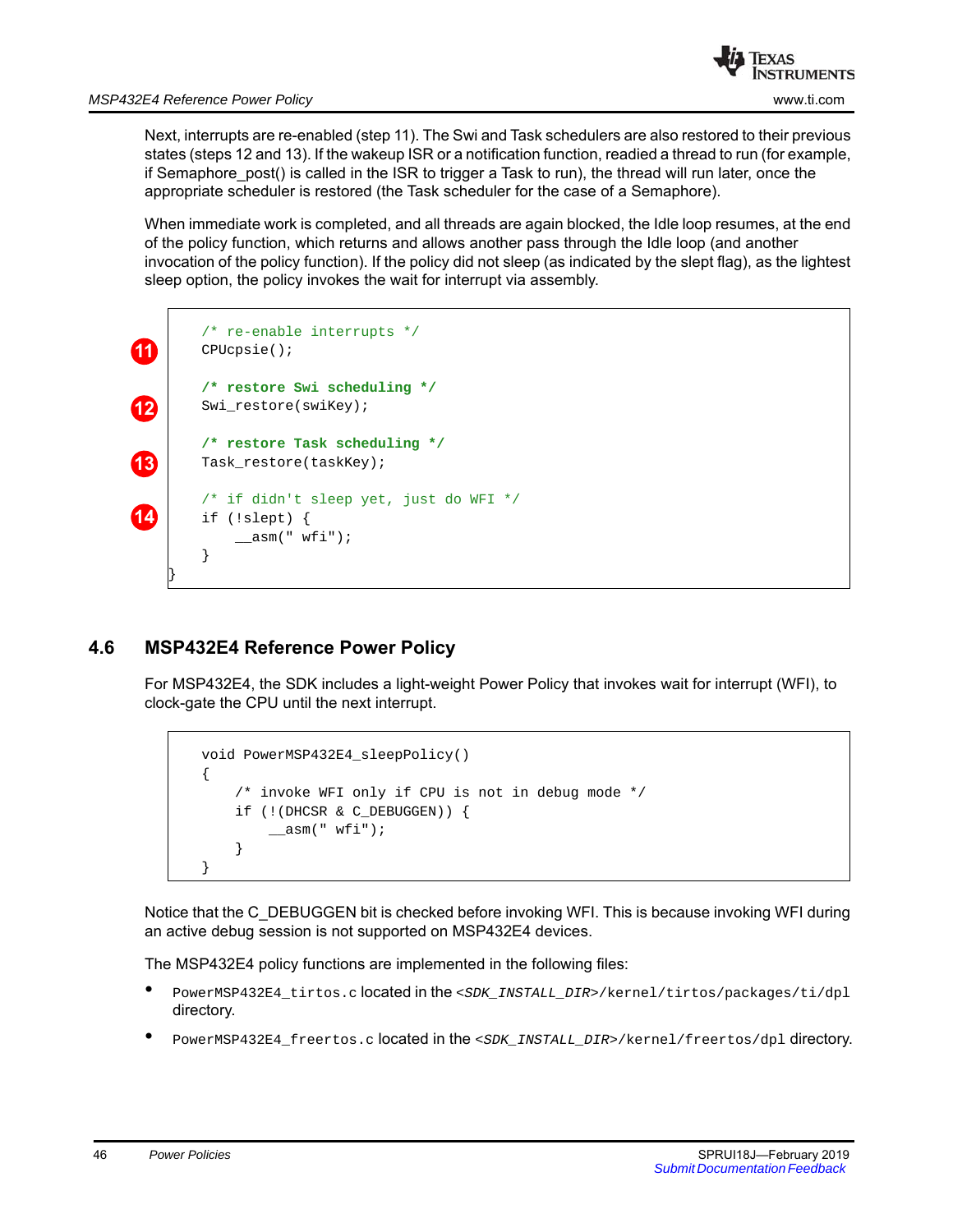



### <span id="page-46-0"></span>**4.7 Creating a Custom Power Policy**

You may want to write your own Power Policy, for example, to factor application-specific information into the decision process. The provided reference power policies are general policies; they do not consider non-Clock triggered wakeup events. If you want to factor other wakeup events into the policy or add other application-specific criteria, you can do so by creating a custom Power Policy.

You can start with the provided power policy function or start from scratch. Create a new Policy Function, and compile and link the new function into your application. Select your new policy by substituting its name for the "policyFxn" in the Power Manager configuration object, for example, the PowerCC32XX ConfigV1 object in the CC32xx board file, CC3220S\_LAUNCHXL.c or CC3220SF\_LAUNCHXL.c. For example:

```
const PowerCC32XX_ConfigV1 PowerCC32XX_config = {
     .policyInitFxn = &PowerCC32XX_initPolicy,
     .policyFxn = &PowerCC32XX_sleepPolicy,
   .enterLPDSHookFxn = NULL,<br>.resumeLPDSHookFxn = NULL,
    .resumeLPDSHookFxn
    .enablePolicy = false,
    .enableGPIOWakeupLPDS = true,
     .enableGPIOWakeupShutdown = false,
     .enableNetworkWakeupLPDS = false,
 .wakeupGPIOSourceLPDS = PRCM_LPDS_GPIO13,
 .wakeupGPIOTypeLPDS = PRCM_LPDS_FALL_EDGE,
    .wakeupGPIOTypeLPDS = PRCM_<br>.wakeupGPIOFxnLPDS = NULL,<br>.wakeupGPIOFxnLPDSArq = 0,
    .wakeupGPIOFxnLPDSArg
     .wakeupGPIOSourceShutdown = 0,
    .wakeupGPIOTypeShutdown = 0,
     .ramRetentionMaskLPDS = PRCM_SRAM_COL_1 | PRCM_SRAM_COL_2 |
                                 PRCM_SRAM_COL_3 | PRCM_SRAM_COL_4
     .keepDebugActiveDuringLPDS = false,
    ioRetentionShutdown = PRCM_IO_RET_GRP_1,<br>
pinParkDefs = parkInfo,
    .pinParkDefs
     .numPins = sizeof(parkInfo) / sizeof(PowerCC32XX_ParkInfo)
};
```
By default, the Policy Function is invoked in the operating system's Idle loop, as this is the "natural" idle point for an application. Depending upon the application, the Idle loop may run frequently or infrequently, with a short or long duration before being preempted. So your policy must look at other criteria (besides the fact that the Idle loop is running) to make an appropriate decision.

When the Policy Function is enabled to run in the Idle loop, it will idle the CPU on each pass through the Idle loop—for CC32xx, either for LPDS or simple WFI—with the result that any other work the application places in the Idle loop will be invoked only once per idling of the CPU. This may be fine for your application, or you may want to move that other work out of the Idle loop to a higher priority-thread context.

The Policy Function can, in theory, be run from another thread context (if you explicitly call your Policy Function from that thread). But lower-priority threads would be blocked from execution unless the Policy Function routinely decides to not invoke any idling of the CPU.

The Power\_getTransitionLatency() API reports the minimum device transition latency to get into/out of a specific sleep state. It does not include any additional latency that may be incurred due to the latency of Power event notifications. So if your application has a significant number of notification clients, or notification latency, you'll want to factor that into the decision for activation of a sleep state.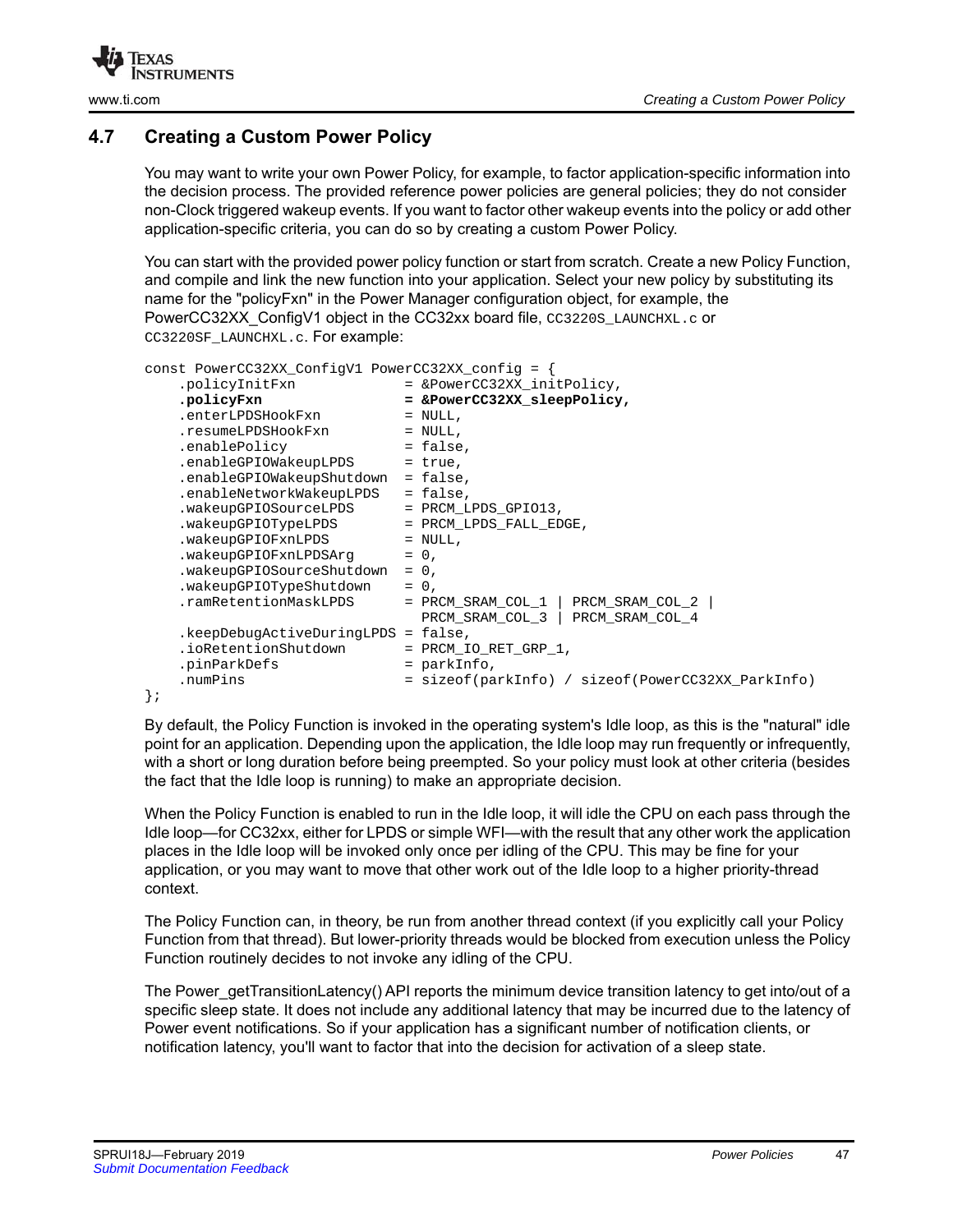<span id="page-47-0"></span>

# <span id="page-47-1"></span>*Power Management for Drivers*

This chapter provides an overview of how a device driver should interact with the Power Manager. It summarizes the different types of communication between a device driver and the Power Manager. An SPI driver (for CC32xx) is used as an example to illustrate the key function calls. The document concludes with a set of guidelines for the driver writer.

| <b>Topic</b> | Page |
|--------------|------|
|              |      |
|              |      |
| 5.3          |      |
| 5.4          |      |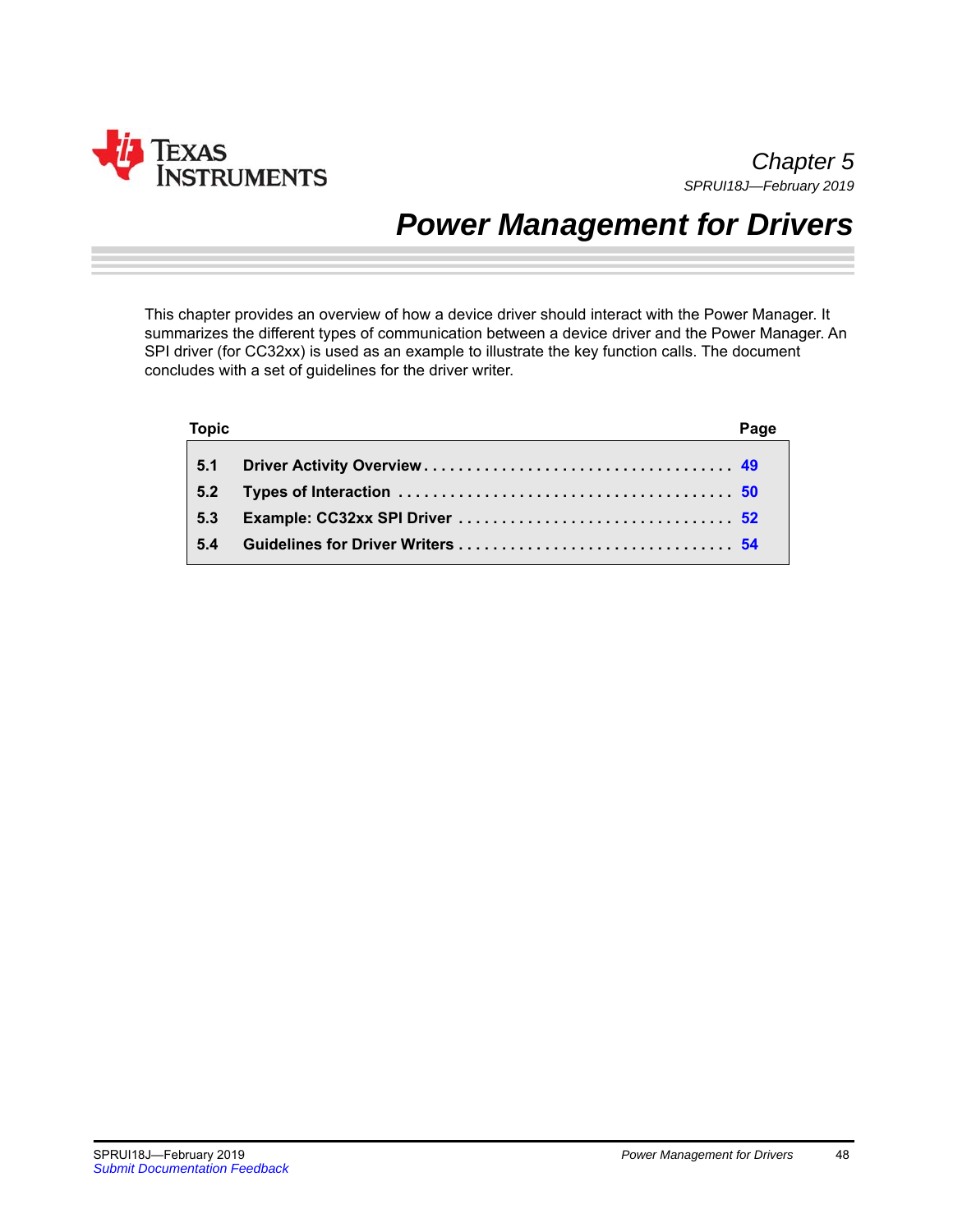

### <span id="page-48-0"></span>**5.1 Driver Activity Overview**

The following diagram provides an overview of the flow of dependencies, notification, and constraints in an application that uses the I2C driver. The driver interacts with the Power Manager by setting and releasing dependencies, registering and unregistering for notifications of power events, and setting and releasing constraints on which power states are not permitted at certain times during execution.

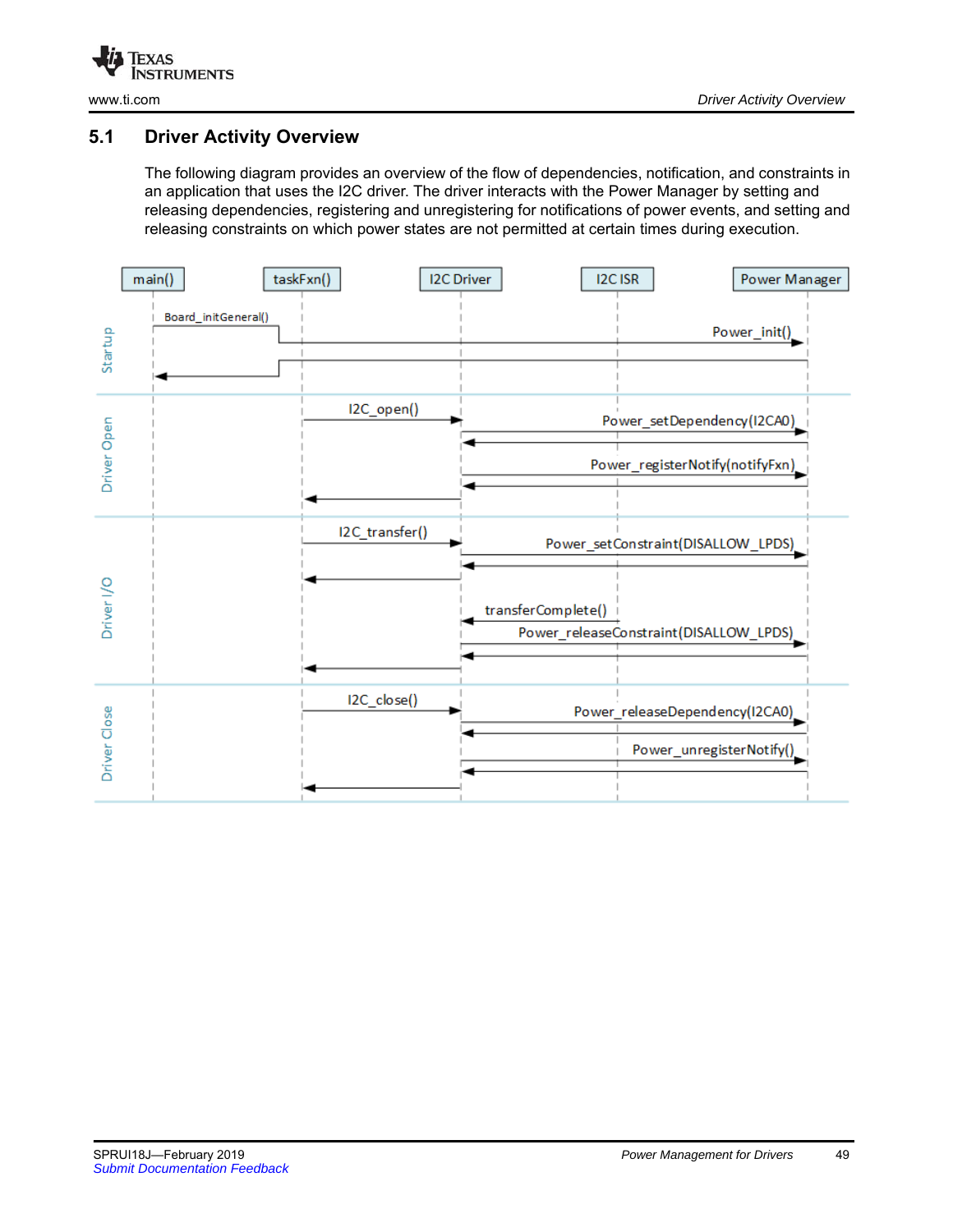

# <span id="page-49-0"></span>**5.2 Types of Interaction**

A device driver needs to read/write peripheral registers, and usually there is an initial step required to allow CPU access to the peripheral. For example, on a CC32xx device, a peripheral must have its clocks enabled first, otherwise an exception will occur when the CPU tries to access the peripheral. On a CC13xx/CC26xx device, a peripheral must have its clocks and the relevant power domain enabled.

There are different ways to do this enabling. For example, the driver could write directly to clock and control registers, or it could use DriverLib APIs for this. However, if each driver does this independently, there will be inevitable problems when there are shared clock or power domain control registers. These problems can be avoided by using the Power Manager's APIs, which will properly synchronize and arbitrate the access to shared registers.

Similarly, the Power Manager APIs can be used to properly enable and disable multiple peripherals that share power domains. On the CC13xx/CC26xx, for example, one device driver may be using the GPIO module (which resides in the PERIPH domain) and another may be using the I2S module (also in the PERIPH domain). Suppose the I2S driver is closed and part of cleanup explicitly disables I2S clocks and turns off the PERIPH power domain. When this happens, the GPIO module will immediately cease to function because its power domain was just turned OFF.

#### <span id="page-49-1"></span>*5.2.1 Set/Release of Dependencies*

<span id="page-49-2"></span>The Power Manager provides two APIs for drivers to use to enable/disable access to peripherals (generally called "resources"): Power\_setDependency() and Power\_releaseDependency(). And the Power Manager uses a small device-specific database to represent the resource dependency tree for the device, so that it can arbitrate the enable/disable calls, and know when to properly enable/disable shared resources.

TI Drivers call Power\_setDependency() to enable access to a specific peripheral. If the declaration is the first for the peripheral (that is, it is currently disabled), the Power Manager proceeds to activate the peripheral. The first step is to check to see if there is a "parent" resource. On the CC13xx/CC26xx, for example, the UART peripheral resides in the SERIAL domain, so the SERIAL domain is the "parent". If there is a parent resource, the Power Manager will next check to see if it is activated. If it is not, then the parent will be activated first. For example, for the UART, the SERIAL power domain will be switched ON. After the parent(s) are activated, the "child" resource (for example, the UART peripheral in this case) is activated. And then Power setDependency() returns to the caller (the driver).

The enable/disable status of each resource is reference counted. So for example, if a dependency is set on a resource, if another active resource shares the same parent resource, that parent resource won't be turned ON again (because it is already ON), but the reference count for the parent resource is incremented.

There is a companion API for drivers to release a dependency and disable a resource: Power\_releaseDependency(). This API will appropriately decrement the reference counts for resources, and when those counts reach zero, disable the resource (for both child and parent resources).

Reference counts allow the Power Manager to know precisely when a particular resource (child or parent) should actually be enabled/disabled.

Typically a driver declares its resource needs by calling Power\_setDependency() in its "open" function, and releases those resources by calling Power\_releaseDependency() in its "close" function. It is critical that the driver writer call these APIs in pairs, to maintain proper reference counts, and to enable the Power Manager to power down resources when they are no longer needed.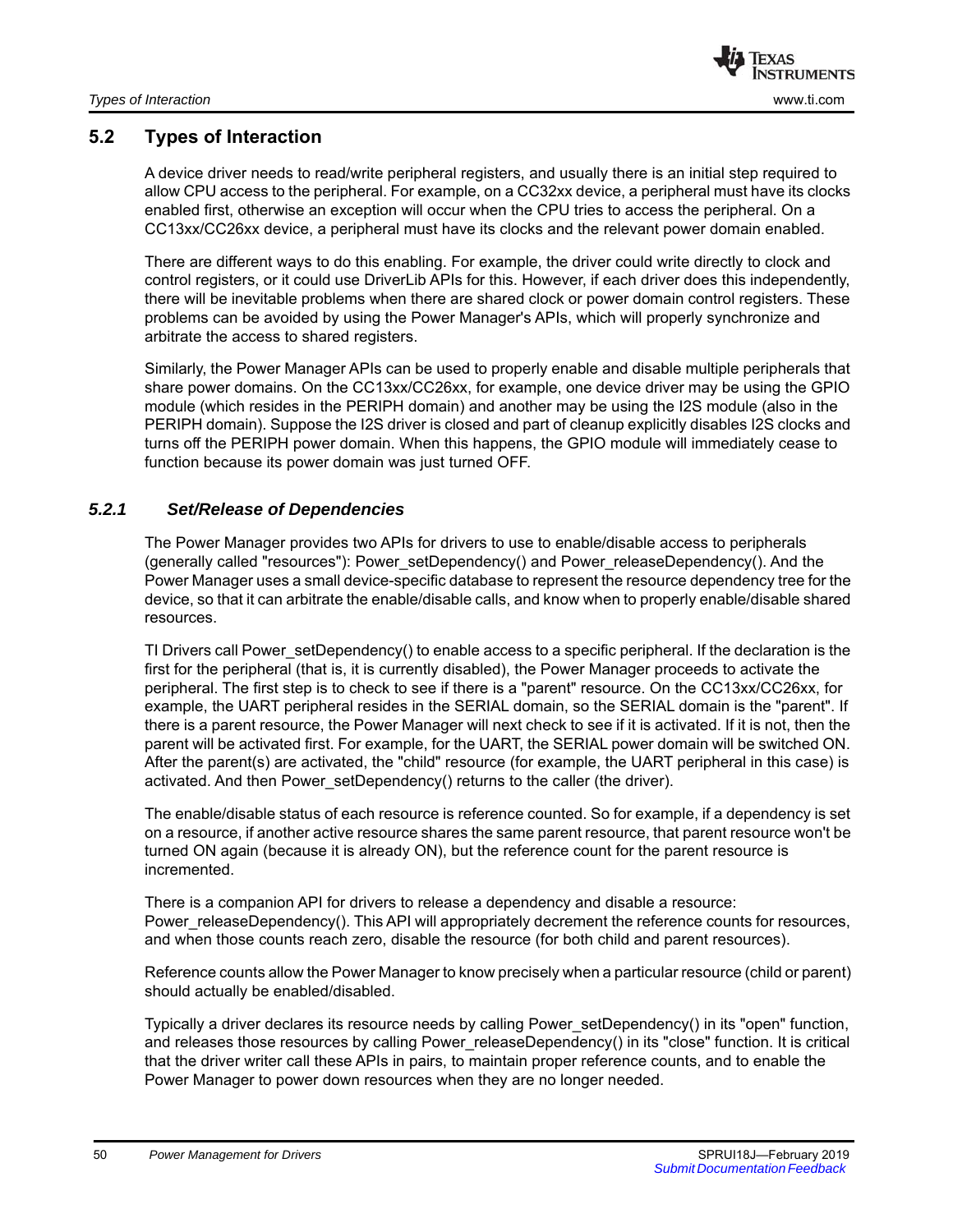

#### <span id="page-50-0"></span>*5.2.2 Registration and Notification*

<span id="page-50-3"></span>Some power transitions can adversely affect drivers. There is a constraint mechanism (described next) that allows a driver to prohibit certain transitions. For example, disallowing sleep during an active I/O transaction. But in addition to this, when transitions are allowed, there may be need for drivers to adapt to the transitions. For example, if a sleep state causes peripheral register context to be lost, the driver needs to restore that register context once the device is awake from the sleep state.

The Power Manager provides a callback mechanism for this purpose. Drivers register with the Power Manager for notifications of specific transitions they care about. These transitions are identified as power "events". For example, for CC32xx, the PowerCC32XX\_ENTERING\_LPDS event is used to signal that a transition to LPDS has been initiated. If a driver needs to do something when the event is signaled, for example, to save some state, or maybe externally signal that the driver will be suspended, it can do this in the callback. Once the Power Manager has notified all drivers that have registered for a particular power event, it will then proceed with the power transition.

The API drivers use to register for notifications is: Power registerNotify(). With this call a driver specifies the event(s) that it wants to be notified of (one or more events), a callback function (provided by the driver) that the Power Manager should call when the event(s) occurs, an optional event-specific argument, and an arbitrary client argument that can be sent when the callback is invoked.

The callback function is called from the thread context where the power transition was initiated. For example, from the Idle task context, when a Power Policy has made a decision to go to sleep, and has invoked the Power\_sleep() API. When the callback function is invoked the driver should take the necessary action, and return from the callback as quickly as possible. The callback function cannot block, or call any operating system blocking APIs. It must return with minimal latency, to allow the transition to proceed as quickly as possible.

Notifications are sent once a decision has been made and a transition is in progress. Drivers cannot "vote" at this point because the transition is in progress. They must take the necessary action, and return immediately.

Typically drivers registers for notifications in the driver's "open" function, and un-register for notifications in the "close" function.

#### <span id="page-50-1"></span>*5.2.3 Set/Release of Constraints*

<span id="page-50-2"></span>As described earlier, constraints can be used by drivers to temporarily prohibit certain power transitions, which would otherwise cause a driver to fail to function. The Power Manager provides the Power\_setConstraint() API for declaring these constraints, and the Power\_releaseConstraint() API to call when the constraint can be lifted.

Constraints are intended to be temporary and dynamic, and only declared when absolutely necessary. Once a constraint is no longer necessary, it should be released, to allow the Power Manager to aggressively reduce power consumption.

Similar to dependencies, constraints are reference counted. So to maintain proper reference counts, it is critical that a driver calls the Power\_setConstraint() and Power\_releaseConstraint() APIs in pairs.

Note that there is also a Power\_getConstraintMask() API that allows a query of a bitmask that represents the currently active constraints. This API is used by a Power Policy when making a decision to go to a particular sleep state. Drivers might use the API to query active constraints, but they should not rely on the fact that a constraint is already raised, and not raise the constraint on their own. (Because another driver may release its constraints at any time.) If a driver has a constraint, it should declare it with Power\_setConstraint(), and release it as soon as possible, with Power\_releaseConstraint().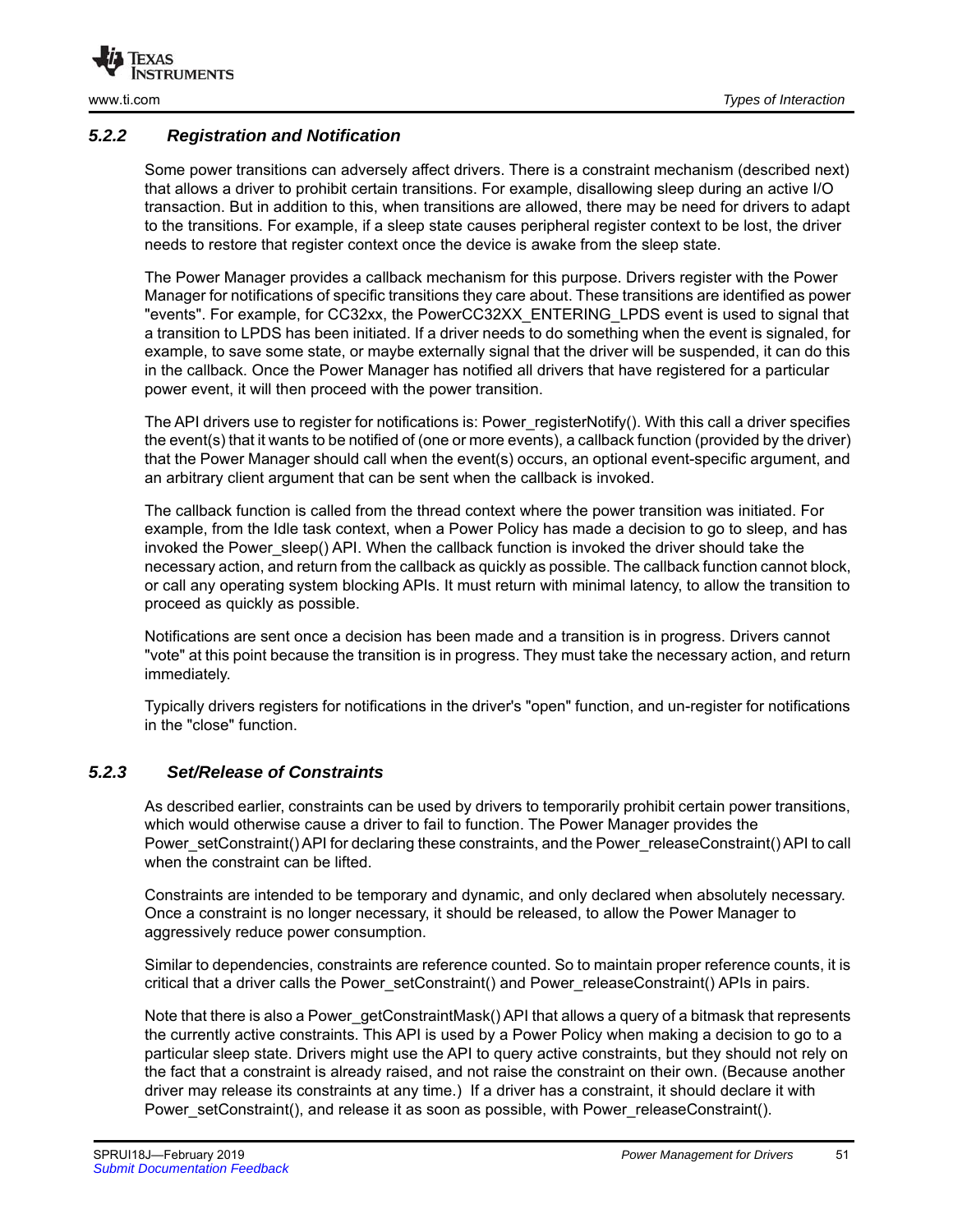# <span id="page-51-0"></span>**5.3 Example: CC32xx SPI Driver**

This section uses the CC32xx SPI driver to illustrate the interaction between a driver and the Power Manager. The code shown in the following sections focuses on interactions with the Power Manager. Code that the SPI driver uses to perform its read and write action is not shown. See the SPICC32XXDMA.c file for the full source code.

<span id="page-51-3"></span>[Section 5.4](#page-53-0) then summarizes the concepts in a set of guidelines for the driver writer.

#### <span id="page-51-1"></span>*5.3.1 SPICC32XXDMA\_open()*

When the SPI driver opens, it first declares a power dependency upon the SPI peripheral, with a call to Power\_setDependency() (step 1). Since this driver is using DMA, it also declares a dependency upon DMA (step 2).



 /\* Register power dependency - i.e. power up and enable clock for SPI. \*/ Power\_setDependency(object->powerMgrId);

Power\_setDependency(PowerCC32XX\_PERIPH\_UDMA);

After several other setup activities not related to power, the driver registers its Power notification function—SPICC32XXDMA\_postNotify()—to be called upon wakeup from LPDS (step 3)



Power\_registerNotify(&(object->notifyObj), PowerCC32XX\_AWAKE\_LPDS, SPICC32XXDMA\_postNotify, (uintptr\_t)handle);

### <span id="page-51-2"></span>*5.3.2 SPICC32XXDMA\_transfer()*

<span id="page-51-4"></span>When initiating a transfer, the driver declares a constraint to the Power Manager (step 4) by calling Power\_setConstraint() to prevent a transition into LPDS during the transfer. Without this constraint, the Power Policy running in the Idle thread might decide to transition the device into a sleep state while a SPI transfer is in progress, which would cause the transfer to fail.



When the transfer completes in SPICC32XXDMA\_hwiFxn(), the driver releases the constraint that it had raised previously (step 5). Now the SPI driver is no longer prohibiting sleep states, and the device can be transitioned to sleep if appropriate.

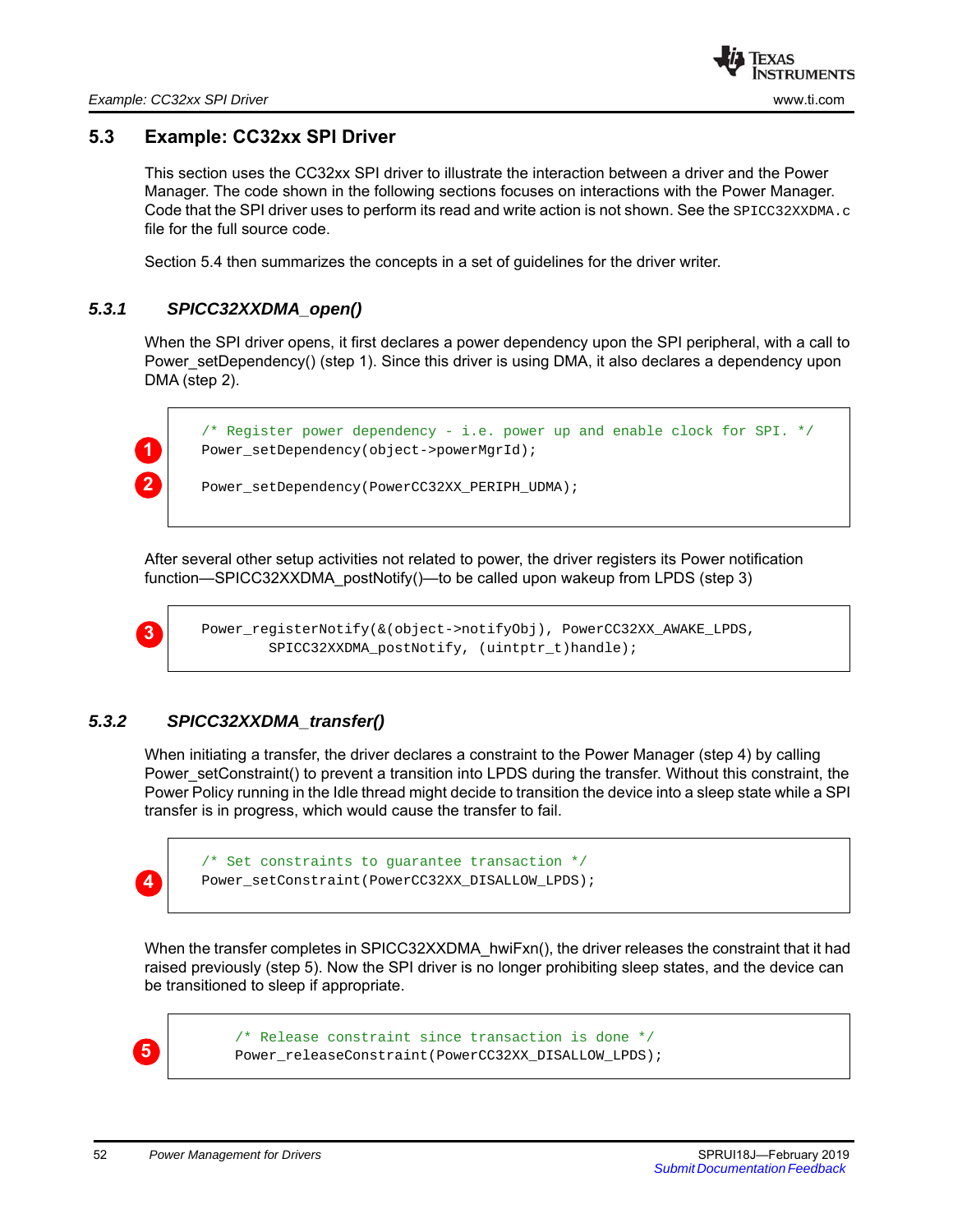



#### <span id="page-52-0"></span>*5.3.3 Notification Callback*

As shown in [Section 5.3.1,](#page-51-1) in SPICC32XXDMA\_open() the driver registered for a notification when the device is awoken from LPDS. The notification callback that the driver registered is shown below.

SPI and DMA peripheral registers lose their context during LPDS, so the SPICC32XXDMA\_postNotify() function calls SPICC32XXDMA\_initHw() to restore the DMA state and the SPI peripheral state (step 6).

To signal successful completion back to the Power Manager, the notify function returns a status of Power\_NOTIFYDONE (step 7):



#### <span id="page-52-1"></span>*5.3.4 SPICC32XXDMA\_close()*

<span id="page-52-2"></span>When the driver is being closed, it needs to release the dependencies it had declared upon the SPI (step 8) and DMA (step 9).



 /\* Release power dependency on SPI. \*/ Power\_releaseDependency(object->powerMgrId); Power\_releaseDependency(PowerCC32XX\_PERIPH\_UDMA);

It also needs to un-register for notification callbacks (step 10) by calling Power\_unregisterNotify().



**10** Power\_unregisterNotify(&(object->notifyObj));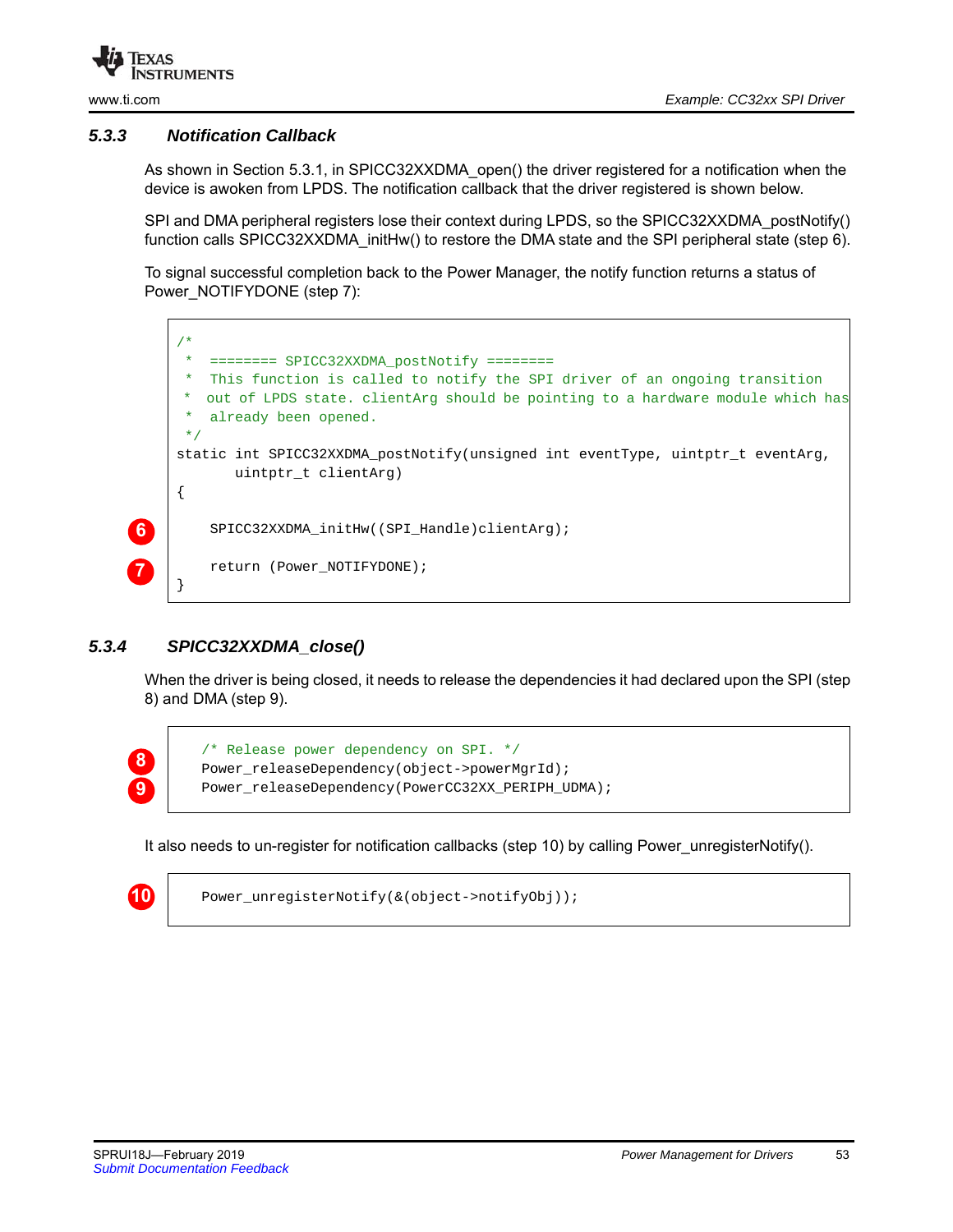

#### <span id="page-53-0"></span>**5.4 Guidelines for Driver Writers**

This section summarizes a set of guidelines and steps for enabling a driver to interact with the Power Manager. Notice in [Section 5.3](#page-51-0) that the amount of code required to enable a driver to use the Power Manager is small.

#### <span id="page-53-1"></span>*5.4.1 Use Power\_setDependency() to enable peripheral access*

<span id="page-53-4"></span>Before accessing any peripheral registers, call Power setDependency() specifying the peripheral's resource ID. For example, in the driver's UARTCC32XX\_open() function:

**Power\_setDependency**(PowerCC32XX\_PERIPH\_UARTA0);

This call enables peripheral clocks (for run and sleep states) and powers up the corresponding power domain if it is not already powered.

The Power Manager uses reference counting of all Power\_setDependency() and Power\_releaseDependency() calls for each resource. It arbitrates access to shared "parent" resources, enabling and disabling them only as needed. It is critical that your driver participate in this arbitration by calling these APIs; if it does not, there will likely be exceptions raised as your application runs.

It is also critical that your driver call Power\_setDependency() and Power\_releaseDependency() in matched pairs. For example, if Power\_setDependency() is called twice for the resource, but Power\_releaseDependency() is only called once, the resource remains in an enabled/powered state, when it could and should be disabled/powered down. You can use the Power\_getDependencyCount() to get the current number of dependencies set on a resource.

#### <span id="page-53-2"></span>*5.4.2 Use Power\_setConstraint() to disallow power transitions as necessary*

<span id="page-53-6"></span>If it needs to temporarily prevent a particular power transition, the driver should call Power\_setConstraint(). For example, when initiating an un-interruptible I/O transaction, the driver can declare a constraint that the LPDS sleep state cannot be initiated:

**Power\_setConstraint**(PowerCC32XX\_DISALLOW\_LPDS);

As soon as the constraint can be lifted, the driver should release the constraint with a call to Power\_releaseConstraint(), to enable aggressive power savings.

The Power Manager uses reference counting for constraints, so it is critical that your driver call Power\_setConstraint() and Power\_releaseConstraint() in matched pairs.

Note that the Power setContraint() and Power releaseConstraint() APIs do not "touch" the device clock and power control registers. They simply track and count the declaration and release of constraints. So these APIs can be called from any thread context.

#### <span id="page-53-3"></span>*5.4.3 Use Power\_registerNotify() to register for appropriate power event notifications*

<span id="page-53-5"></span>If your device driver needs to know about certain power transitions, it should register for notification of the corresponding power events, using the Power\_registerNotify() API.

For example, on CC32xx devices, during LPDS, the shared peripheral power domain is powered OFF. The domain is powered back ON upon wakeup. The content of peripheral registers is re-initialized to reset values when the domain is powered back ON. So your device driver may need to save some state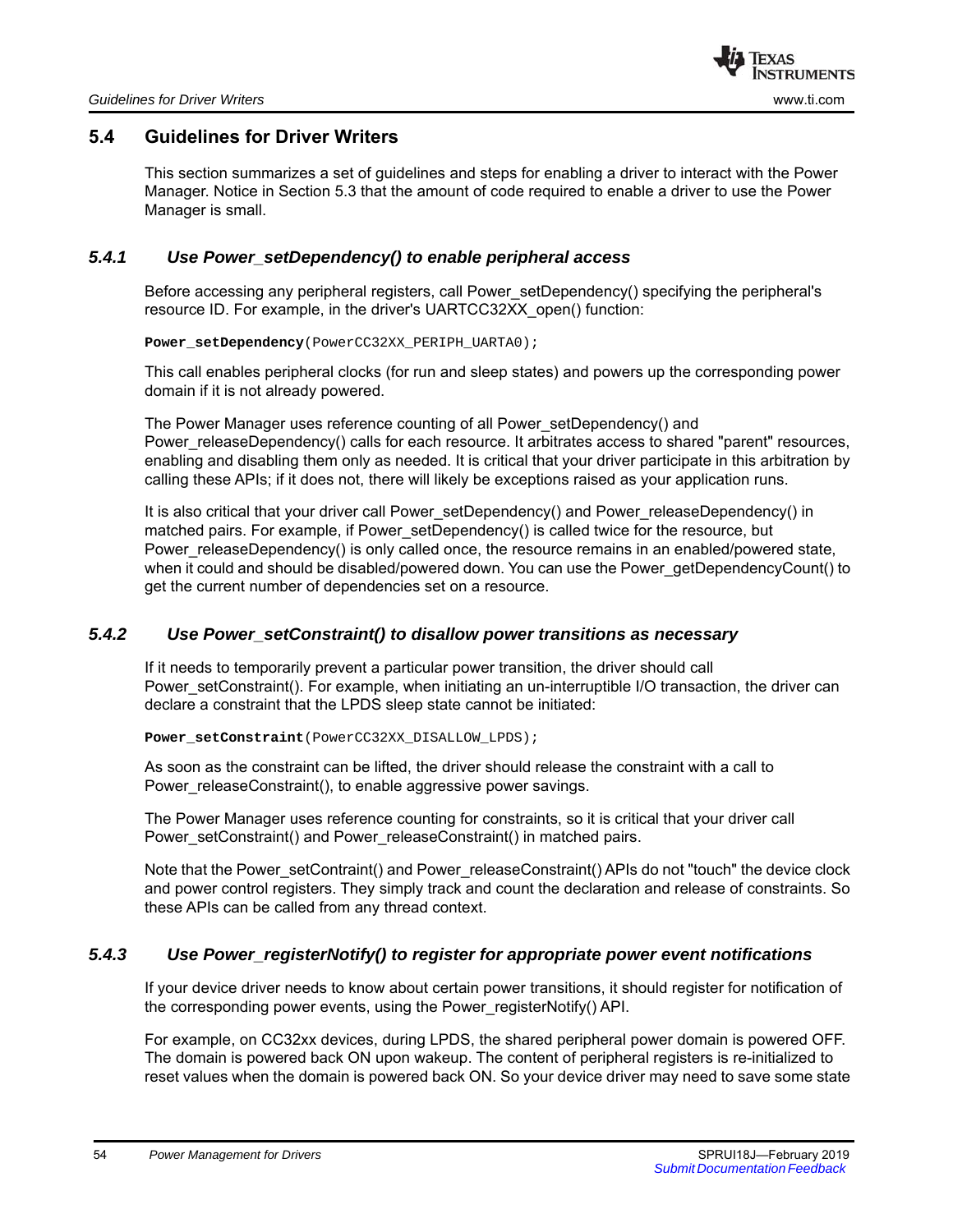

before the device goes into LPDS. If the driver registers for the PowerCC32XX\_ENTERING\_LPDS event, it will receive advance notification of the transition, and can save the critical state data, as well as perform any other steps necessary for preparation for LPDS.

For example, the driver might de-assert an I/O line, which will hold off further communication from a peer on a communication bus, until the device wakes from LPDS, and re-asserts the I/O line. Similarly, the driver probably needs to take some specific action upon wakeup (for example, re-initializing peripheral registers), so it should register for notification for the PowerCC32XX\_AWAKE\_LPDS event. And when that event is signaled, take the necessary action.

If there are multiple instances of a device driver (for example, three active instances of a UART driver), the "clientArg" passed with the Power registerNotify() call can be used to distinguish different behavior when the notification callback functions are invoked. For example, the first instance of the driver specifies a clientArg of "1":

```
Power_registerNotify(&obj1, PowerCC32XX_ENTERING_LPDS |
                             PowerCC32XX_AWAKE_LPDS, notifyFxn, 1);
```
The second instance of the driver specifies a clientArg of "2":

**Power\_registerNotify**(&obj2, PowerCC32XX\_ENTERING\_LPDS | PowerCC32XX\_AWAKE\_LPDS, notifyFxn, **2**);

When the PowerCC32XX\_ENTERING\_LPDS event is signaled, the "notifyFxn()" callback will be called twice. For the first driver instance the call is:

notifyFxn(PowerCC32XX\_ENTERING\_LPDS, 0, 1);

and for the second it is:

notifyFxn(PowerCC32XX\_ENTERING\_LPDS, 0, 2);

Finally, the device driver should only register for those events that it needs to know about. In other words, there is no need to register for an event that is a "don't care" for the driver. For example, the driver may not need to do anything before a transition into LPDS. If this is the case, it should not register for the PowerCC32XX\_ENTERING\_LPDS event.

#### <span id="page-54-0"></span>*5.4.4 Minimize work done in notification callbacks*

Notification callback functions should be minimal functions, in which the driver performs just the necessary steps for a particular power transition, and then returns as quickly as possible.

Callback functions must not call any operating system blocking APIs—for example, Semaphore\_pend().

The callback function is called from the context where the Power Manager API was invoked for initiating a particular power transition. So the callback function must be careful if it accesses shared data structures that may be used in different thread contexts.

#### <span id="page-54-1"></span>*5.4.5 Release constraints when they are no longer necessary*

<span id="page-54-2"></span>When a driver no longer needs to prohibit specific power transitions, it must release the corresponding constraints it declared with Power\_setConstraint(). For example, when the driver no longer needs to inhibit LPDS, it calls:

**Power\_releaseConstraint**(PowerCC32XX\_DISALLOW\_LPDS);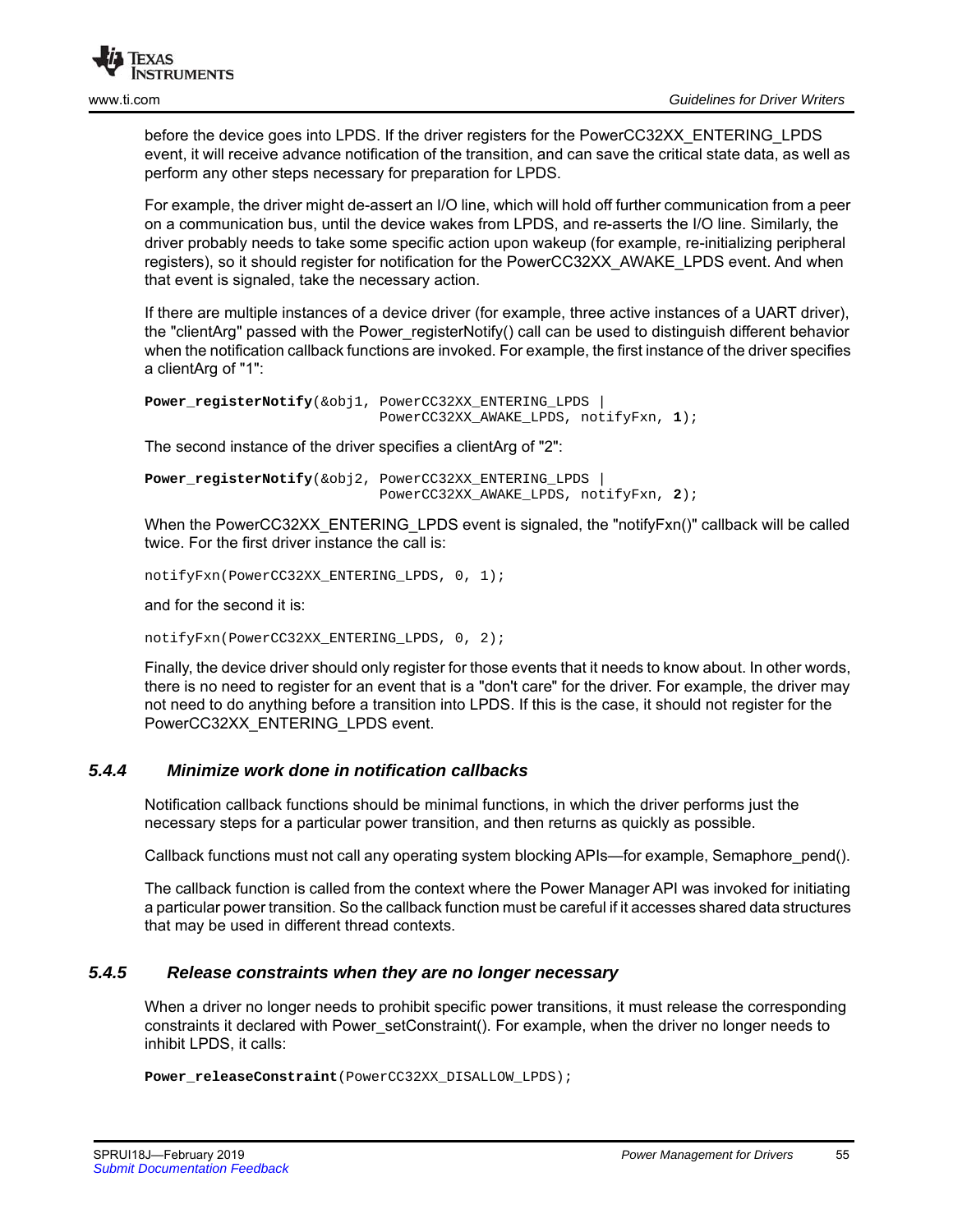

It is critical that drivers use constraints only when necessary, and release the constraints as soon as possible.

The Power Manager uses reference counting for constraints, so it is critical that your driver call Power\_setConstraint() and Power\_releaseConstraint() in matched pairs.

#### <span id="page-55-0"></span>*5.4.6 Call Power\_releaseDependency() when peripheral access is no longer needed*

<span id="page-55-3"></span>When a driver no longer requires access to a peripheral it should "release" the peripheral by calling Power\_releaseDependency(), specifying the peripheral's resource ID. For example, in the driver's "close" function:

Power\_releaseDependency(PowerCC32XX\_PERIPH\_DTHE);

This call disables peripheral clocks, and if appropriate, powers OFF the corresponding power domain. It is critical that your driver release its dependencies dynamically, to allow the Power Manager to enact aggressive power savings.

The Power Manager uses reference counting of all Power\_setDependency() and Power releaseDependency() calls for each resource. It is critical that your driver call Power\_setDependency() and Power\_releaseDependency() in matched pairs.

#### <span id="page-55-1"></span>*5.4.7 Un-register for event notifications with Power\_unregisterNotify()*

<span id="page-55-2"></span>If a driver is closing or otherwise no longer needs notifications, it must un-register its callback with the Power Manager using the Power unregisterNotify() API. Otherwise, notifications may be sent to the closed driver. For example, to un-register for the events that were previously specified for notifyObj:

**Power\_unregisterNotify**( $\&$ notifyObj);